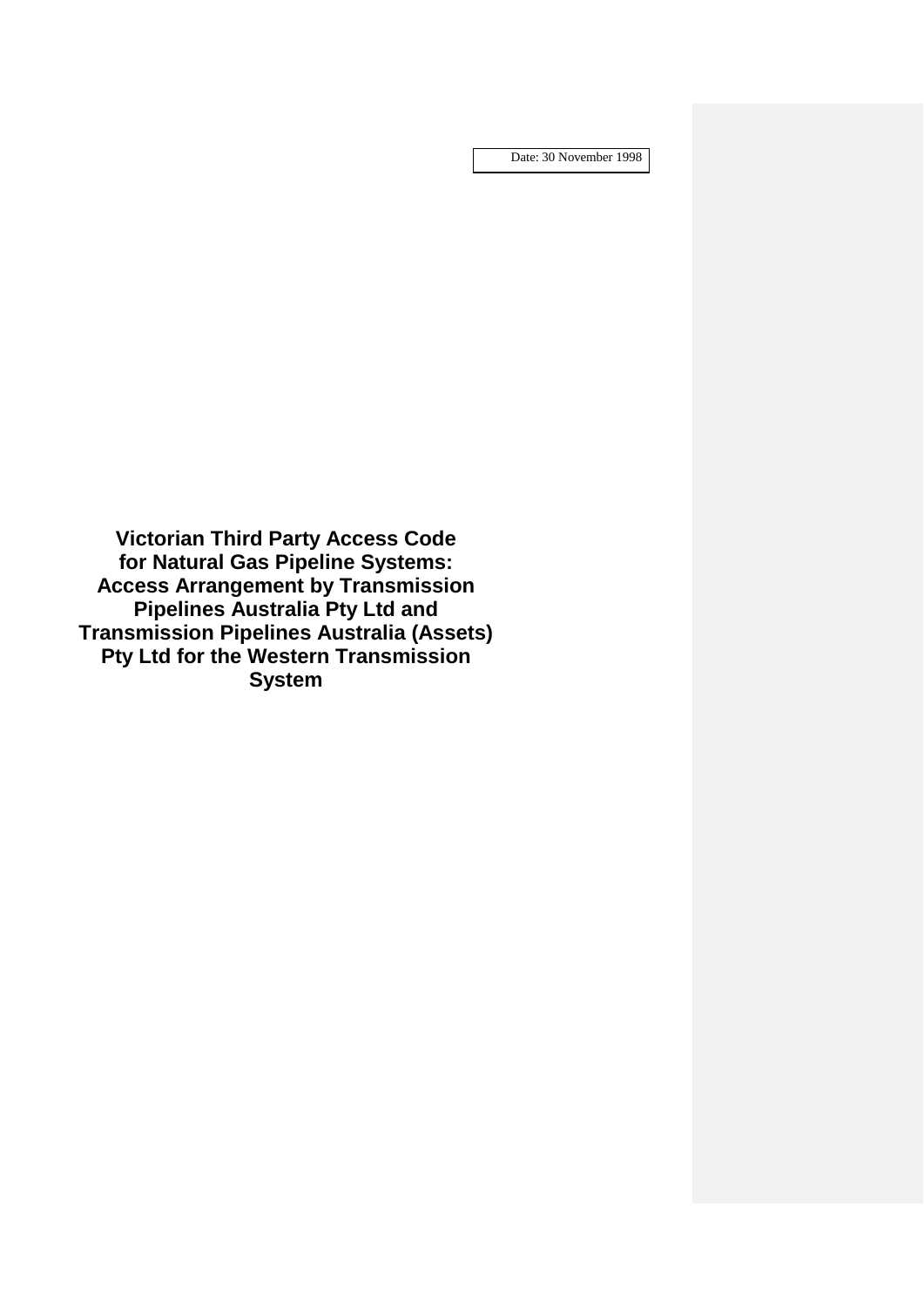# **TABLE OF CONTENTS**

| 1. Introduction                                                                                                             |                                                               |   |  |
|-----------------------------------------------------------------------------------------------------------------------------|---------------------------------------------------------------|---|--|
| 2. Interpretation                                                                                                           |                                                               |   |  |
| <b>3. Contact Details</b>                                                                                                   |                                                               | 5 |  |
| 4. Prior contractual rights                                                                                                 |                                                               | 5 |  |
|                                                                                                                             | 5. Elements set out in Section 3 of the Victorian Access Code | 5 |  |
| <b>Schedules</b><br><b>Tariffs</b><br>1.<br><b>Altering Tariffs</b><br>2.<br>Formula<br>3.<br><b>Fixed Principles</b><br>4. |                                                               |   |  |
| 5.<br><b>Change in Tax</b>                                                                                                  |                                                               |   |  |
| <b>Appendices</b>                                                                                                           |                                                               |   |  |
| 1.                                                                                                                          | <b>Description of Western Transmission System and Maps</b>    |   |  |
| 2.                                                                                                                          | <b>Pro-forma Western Transmission System Agreement</b>        |   |  |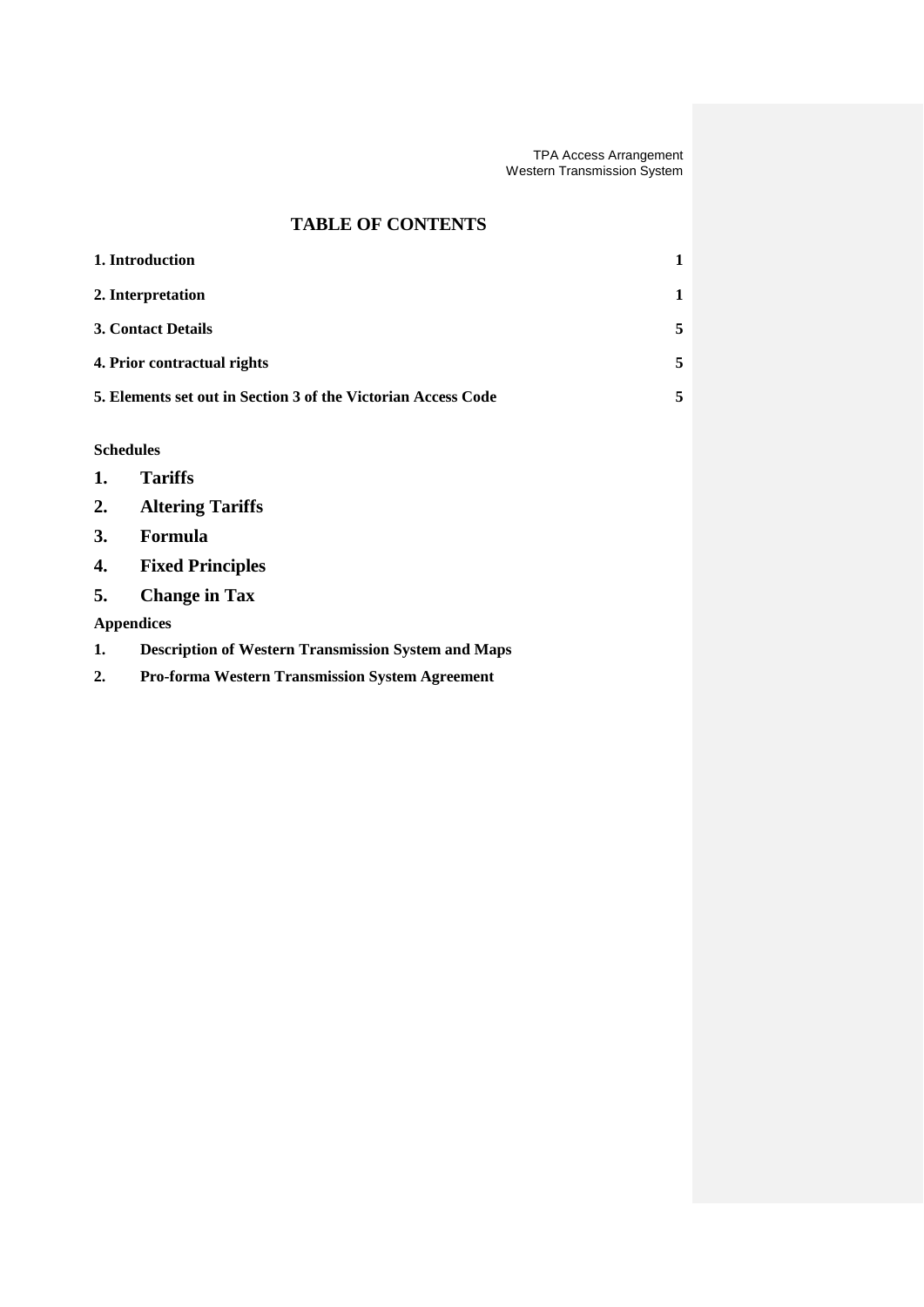# **ACCESS ARRANGEMENT BY TRANSMISSION PIPELINES AUSTRALIA PTY LTD AND TRANSMISSION PIPELINES AUSTRALIA (ASSETS) PTY LTD FOR THE WESTERN TRANSMISSION SYSTEM**

# **1. Introduction**

### **1.1 Purpose of this document**

This *Access Arrangement* ("Access Arrangement") was submitted on 3 November 1997 by Energy Projects Division of the Department of Treasury and Finance, Government of Victoria ("EPD"), on behalf of Transmission Pipelines Australia Pty Ltd ACN 079 089 268 ("TPA") and Transmission Pipelines Australia (Assets) Pty Ltd ACN 079 136 413 ("TPA Assets") (together "TPA" or the "Service Provider"), to the Australian Competition and Consumer Commission (the "Regulator") in accordance with section 2.2 of the Victorian Third Party Access Code for Natural Gas Pipelines (the "Victorian Access Code").

The Regulator delivered a draft decision on this Access Arrangement on 28 May 1998 and a Final Decision 1 (in accordance with section 2.16(b) of the Victorian Access Code) on 6 October 1998 and an amended Access Arrangement was submitted by EPD on behalf of the Service Provider on 30 November 1998 and was approved by the Regulator in Final Decision 2 (in accordance with section 2.19 of the Victorian Access Code) on 16 December 1998.

This Access Arrangement describes the terms and conditions on which TPA will grant access to the Western Transmission System to third parties.

The wording of each section of the Victorian Access Code is reproduced in italics and then followed by a statement explaining where the particular section is satisfied in this Access Arrangement.

### **1.2 Composition of Access Arrangement**

This Access Arrangement comprises this document together with the description of *Western Transmission System* and maps contained in Appendix 1 and the pro-forma Western Transmission System Agreement contained in Appendix 2.

In addition, *Access Arrangement Information* ("Access Arrangement Information") is submitted by the Service Provider in accordance with section 2.2 of the Victorian Access Code.

### **1.3 Contract Carriage**

As at the date of this Access Arrangement, the *Western Transmission System* is a *Contract Carriage Pipeline*.

### **1.4 Effective Date**

This Access Arrangement will come into effect on the date on which the Regulator's decision to approve this Access Arrangement takes effect.

# **2. Interpretation**

- 2.1 In this Access Arrangement, where a word or phrase is italicised it has:
	- (a) the definition given to that word or phrase in the Victorian Access Code; or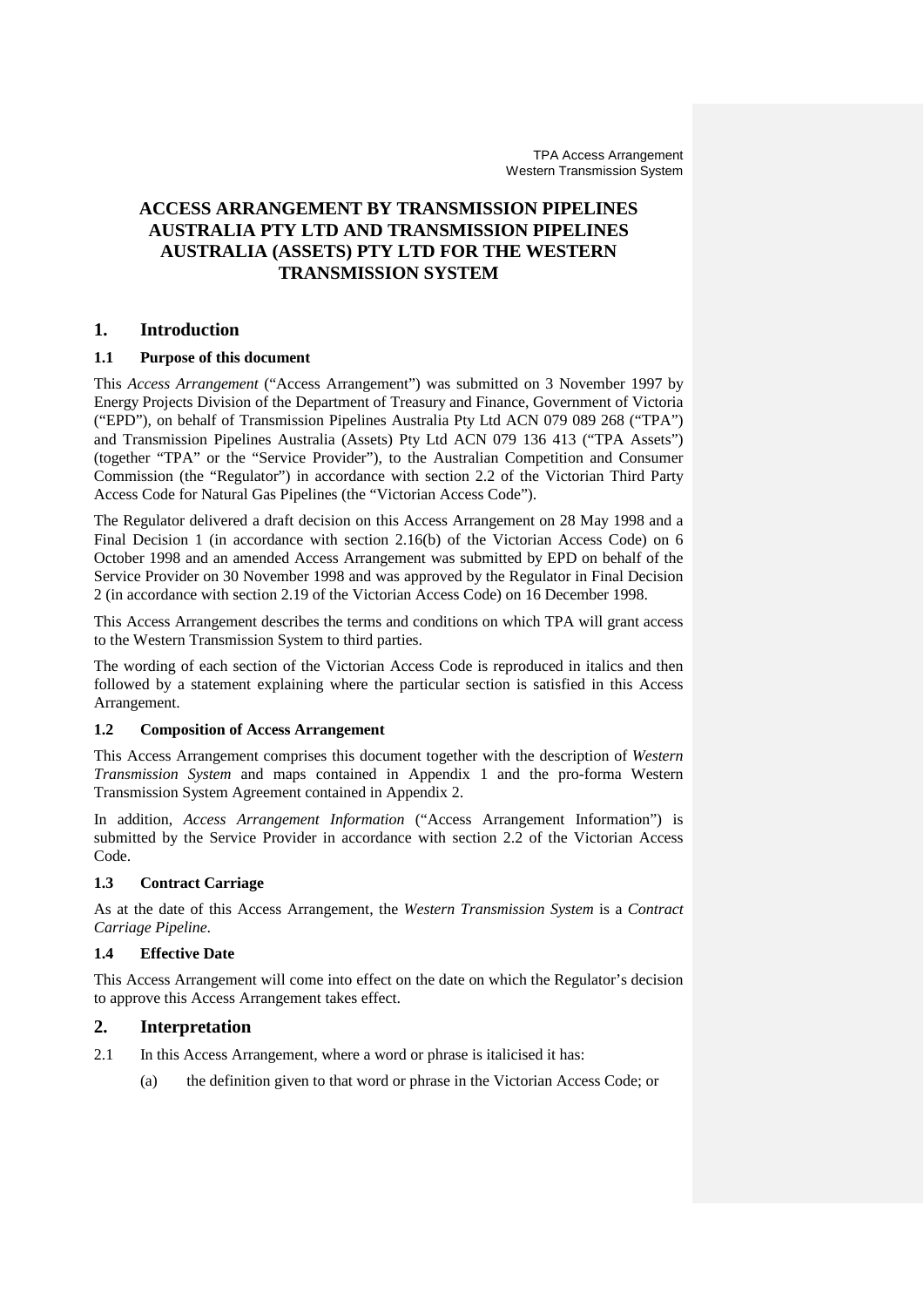(b) the definition given to that word or phrase below,

unless the context otherwise requires.

"**Change in taxes event**" means a change in the way or rate at which a *relevant tax* is calculated, or the removal or imposition of a *relevant tax* to the extent that the change, removal or imposition is directly attributable to TPA supplying the *Tariffed Transmission Service* and results in:

- (a) TPA being required to pay an amount that TPA would not have been required to pay; or
- (b) a change in the amount which TPA is required to pay from that which it would have been required to pay,

by way of tax, under the law that applied at the date of this Access Arrangement as a result of a new statute or amendment of any statute on the interpretation of an existing statute resulting from the decision of a court, tribunal, arbitrator or authority which is binding on TPA and includes (for the avoidance of doubt) the introduction of Goods and Services Tax (GST) or any like such tax within Australia;

"**Contracted MDQ**" means the *MDQ* set out in paragraph 3 of Schedule 1;

"**CPI**" means for a *regulatory year*:

- (a) where the All Groups Consumer Price Index for the eight State capitals for the September quarter before the start of that year and the September quarter before the September quarter previously referred to are published, is:
	- (1) the All Groups Consumer Price Index for the eight State capitals published by the Australian Bureau of Statistics for the September quarter before the start of that year;

divided by:

- (2) the All Groups Consumer Price Index for the eight State capitals published by the Australian Bureau of Statistics for the September quarter before the September quarter referred to in paragraph (a)(1);
- (b) where the All Groups Consumer Price Index for the eight State capitals for either of the September quarters referred to in paragraph (a) has not been published, CPI is calculated using an index officially substituted for the All Groups Consumer Price Index for the eight State capitals, which reflects changes in the cost of living in the eight State capitals; and
- (c) where the All Groups Consumer Price Index has not been published for the eight State capitals for either of the September quarters referred to in paragraph (a) and no index has been officially substituted for the All Groups Consumer Price Index for the eight State capitals, CPI is calculated using an index that the Regulator decides reflects changes in the cost of living in the eight State capitals;

**"Economic Feasibility Test"** means, subject to section 8.16(a) of the Victorian Access Code, that the *Anticipated Incremental Revenue* generated by the *New Facility*  exceeds the *New Facilities Investment*;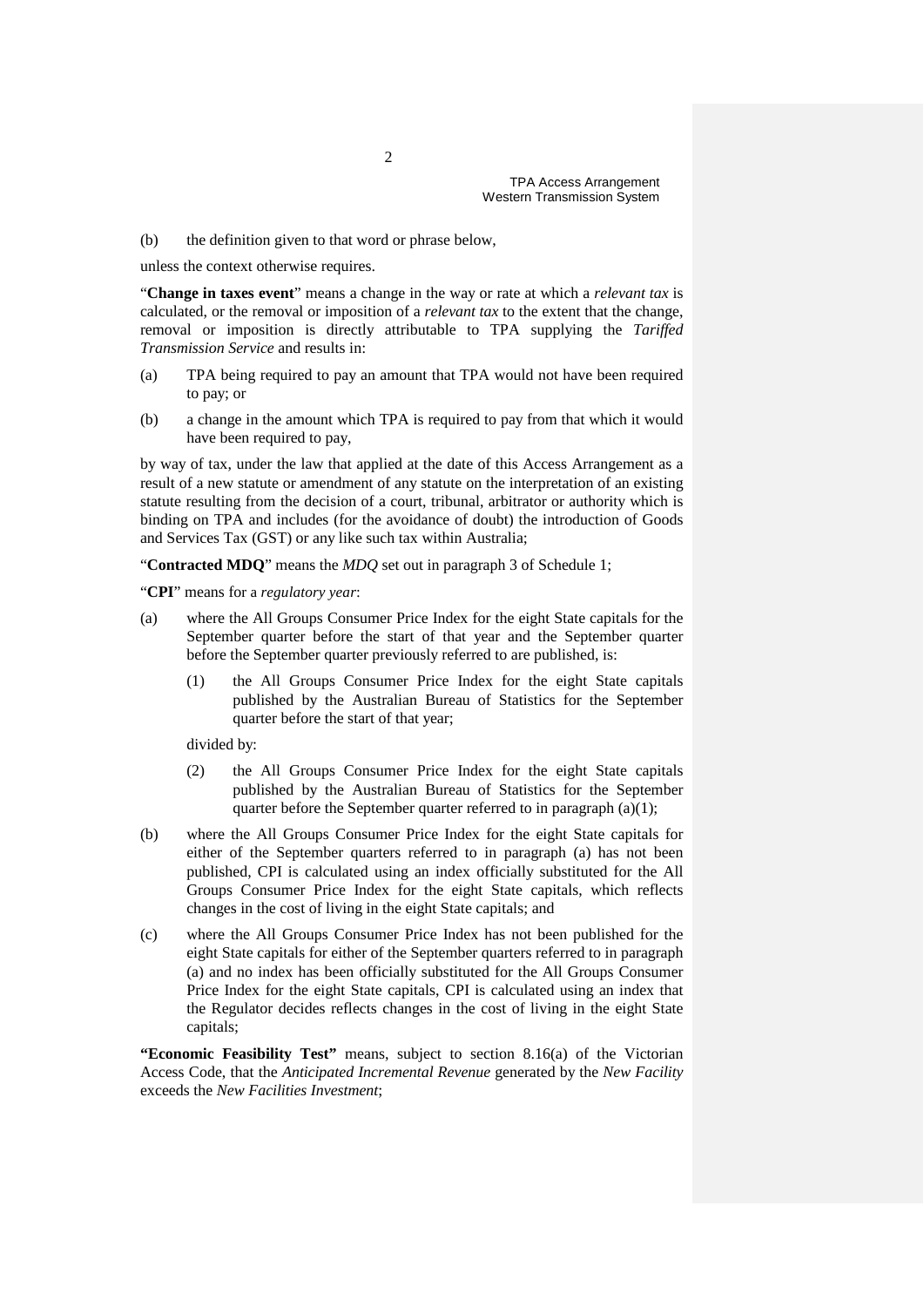"**expansion**" means the process of upgrading the capacity or service potential of a *transmission pipeline* by:

(a) replacing or enhancing existing plant or equipment; or

(b) adding new plant or equipment.

"**extension**" means extending a *pipeline* to enlarge the area to which *gas* may be or is supplied, including (for the avoidance of doubt) extensions which connect together pre-existing *pipeline* systems;

"gas" has the same meaning as in the Gas Industry Act 1994;

"**GJ**" means gigajoule, equal to one thousand million Joules (1,000,000,000J);

"**GTC**" means the Gas Transmission Corporation established under the Gas Industry Act 1994;

"initial access arrangement period" means the period from the date the Regulator's decision approving this Access Arrangement takes effect to 31 December 2002;

"**initial transmission tariff**" means the *tariff* components set out in schedule 1, paragraph 2;

"**J**" means Joule, a unit of energy as defined in AS1000-1979 "The International System of Units (SI) and its Application";

"**MDQ**" means maximum daily quantity of *gas* (in *GJ*);

"**MDQ tariff component**" means a *tariff component* in \$/*GJ* applied to *contracted* 

*MDQ*; "**negative pass-through amount**" means in relation to the occurrence of a *change in taxes event*, an amount that TPA is required to pay a customer or a factor by which an amount that a customer is required to pay is reduced;

"**pass-through amount**" means a *positive pass-through amount* or a *negative passthrough amount*;

"**pipeline**" has the same meaning as in the Gas Industry Act 1994;

"**positive pass-through amount**" means in relation to the occurrence of a *change in taxes event*, an amount that a customer is required to pay to TPA or a factor by which an amount that a customer is required to pay TPA is reduced;

"**regulatory year**" means a period ending on 31 December each year during the *initial access arrangement period*;

"**relevant tax**" means any tax but excluding any:

- (a) income tax (or State equivalent income tax), fringe benefits tax or capital gains tax;
- (b) payroll tax;
- (c) any membership, contribution or charge payable to regulatory bodies in the *gas* industry;
- (d) land tax or any other tax on the ownership or occupancy of premises;
- (e) customs and import duty;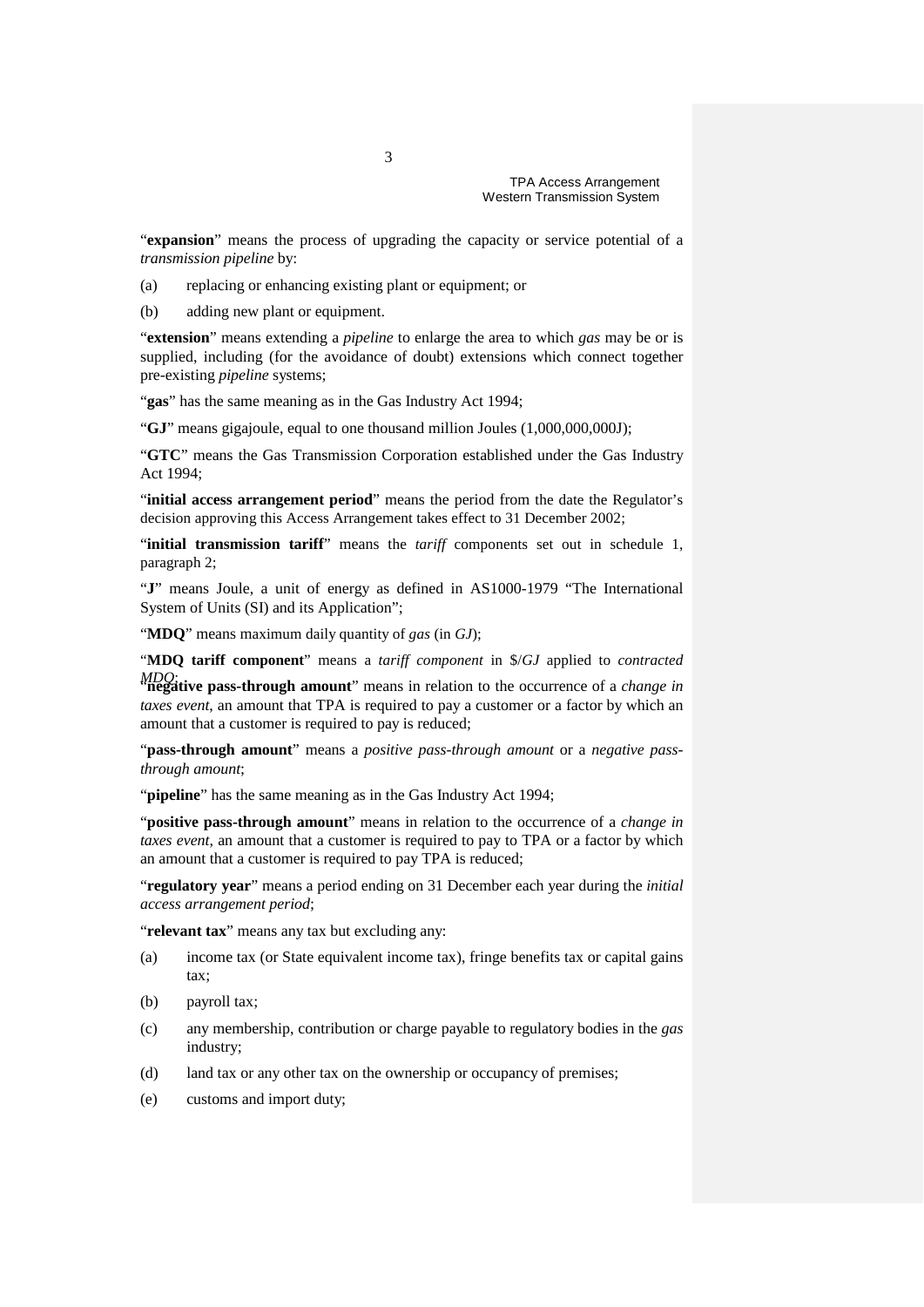- (f) municipal rates, taxes and other charges imposed by local authorities;
- (g) stamp duty, financial institutions duty, bank accounts debits tax or similar taxes or duties;
- (h) penalties and interest for late payment relating to any tax; or
- (i) any tax that replaces any of the taxes referred to in (a) to (h),

except that:

(j) the exclusions of taxes specified in paragraphs (a) to (i) inclusive shall not operate in the event that one or more of those taxes is replaced as part of the introduction of Goods and Services Taxes (GST) within Australia,

and in this definition, "tax" includes any rate, duty, charge or other like or analogous impost;

"**subsequent access arrangement period**" means the period of 5 calendar years from 1 January 2003;

**"System-Wide Benefits Test"** means, subject to section 8.16(a) of the Victorian Access Code, that the Regulator is satisfied that a *New Facility* has system wide benefits which justify the approval of a higher *Reference Tariff* for all *Users;*

"**tariff**" means the combination of *tariff components* applying to a *Tariffed Transmission Service* supplied to a *User*;

"**tariff component**" means an individual price element comprising part of a *tariff*;

**"Tariffed transmission service"** means:

- (a) allowing injection of *gas* into *transmission injection points*;
- (b) conveyance of *gas* from *transmission injection points* to *transmission supply points*; and
- (c) allowing withdrawal of *gas* at *transmission supply points*;

except to the extent that:

- (d) before the start of the *initial access arrangement period*, GTC or TPA and the *User* have agreed in writing that specific pricing applies to that service;
- (e) after the start of the *initial access arrangement period*, TPA and the *User* agree in writing or as otherwise approved by the Regulator that the service is not to be a *Tariffed Transmission Service*;

"t**ransmission injection point**" means a point at which *gas* is injected into the *Western Transmission System*;

"**transmission pipeline**" has the same meaning as in the Gas Industry Act 1994;

"**transmission supply point**" means a supply point on the *Western Transmission System* as defined in schedule 1;

"**transmission tariff**" means *tariffs* for *Tariffed Transmission Services*;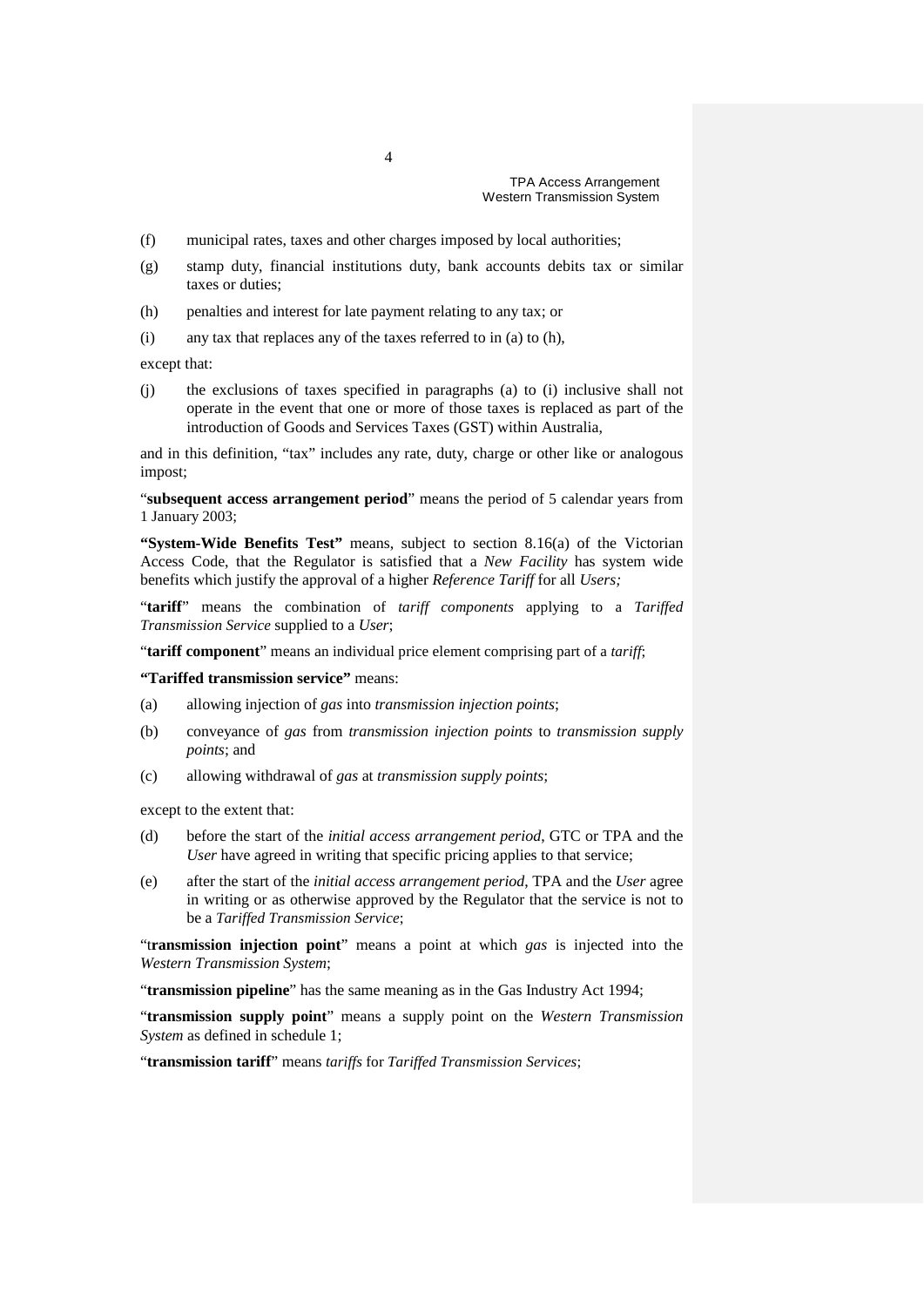"**transmission volume tariff component**" means a *tariff component* in \$/*GJ* for *GJs*  of *gas* delivered.

"**Western Transmission System**" means the *transmission pipeline* in existence at 9 December 1997 and as more particularly described in the order made under section 5(4) of the Gas Industry Act 1994 and published in the Victorian Gazette page 3455 on 11 December 1997 excluding any significant *extension* in respect of which a notice under clause 5.8 of this Access Arrangement has been given.

2.2 For the purposes of this Access Arrangement, the interpretation rules contained in clause 10.2 of the Victorian Gas Industry Tariff Order 1998 (as amended from time to time) made under section 48A of the Gas Industry Act 1994, shall mutatis mutandis apply.

# **3. Contact Details**

The contact officer for further details on this Access Arrangement is:

General Counsel and Regulatory Manager Transmission Pipelines Australia 180 Greens Road DANDENONG VIC 3175 Telephone: (03) 9797 5222 Facsimile: (03) 9797 5189

## **4. Prior contractual rights**

Notwithstanding anything in the contrary in this Access Arrangement, no provision in this Access Arrangement deprives any person of a contractual right which was in existence prior to 3 November 1997 (being the date on which this Access Arrangement was first submitted to the Regulator)other than an *exclusivity right* which arose on or after 30 March 1995.

# **5. Elements set out in Section 3 of the Victorian Access Code**

This section, in compliance with section 2.5 of the Victorian Access Code, includes the elements set out in sections 3.1 to 3.22 of the Victorian Access Code which are applicable to the Service Provider.

### **5.1 Access Arrangement**

- *Section 3.1 An Access Arrangement submitted by a Service Provider to the Relevant Regulator must be in writing and may specify Relevant Regulatory Instruments or a class of Relevant Regulatory Instruments with which the Service Provider will comply. Except where the Relevant Regulatory Instrument or the Access Arrangement expressly provides otherwise, an amendment to, or a supplementation or replacement of, a Relevant Regulatory Instrument specified in an Access Arrangement by a Service Provider under section 3.1 is not a change to the Access Arrangement for the purposes of section 2.49.*
- *Section 3.2 Without limiting the effect of section 3.1, a Service Provider must have sufficient rights in respect of the Covered Pipeline the subject of its Access*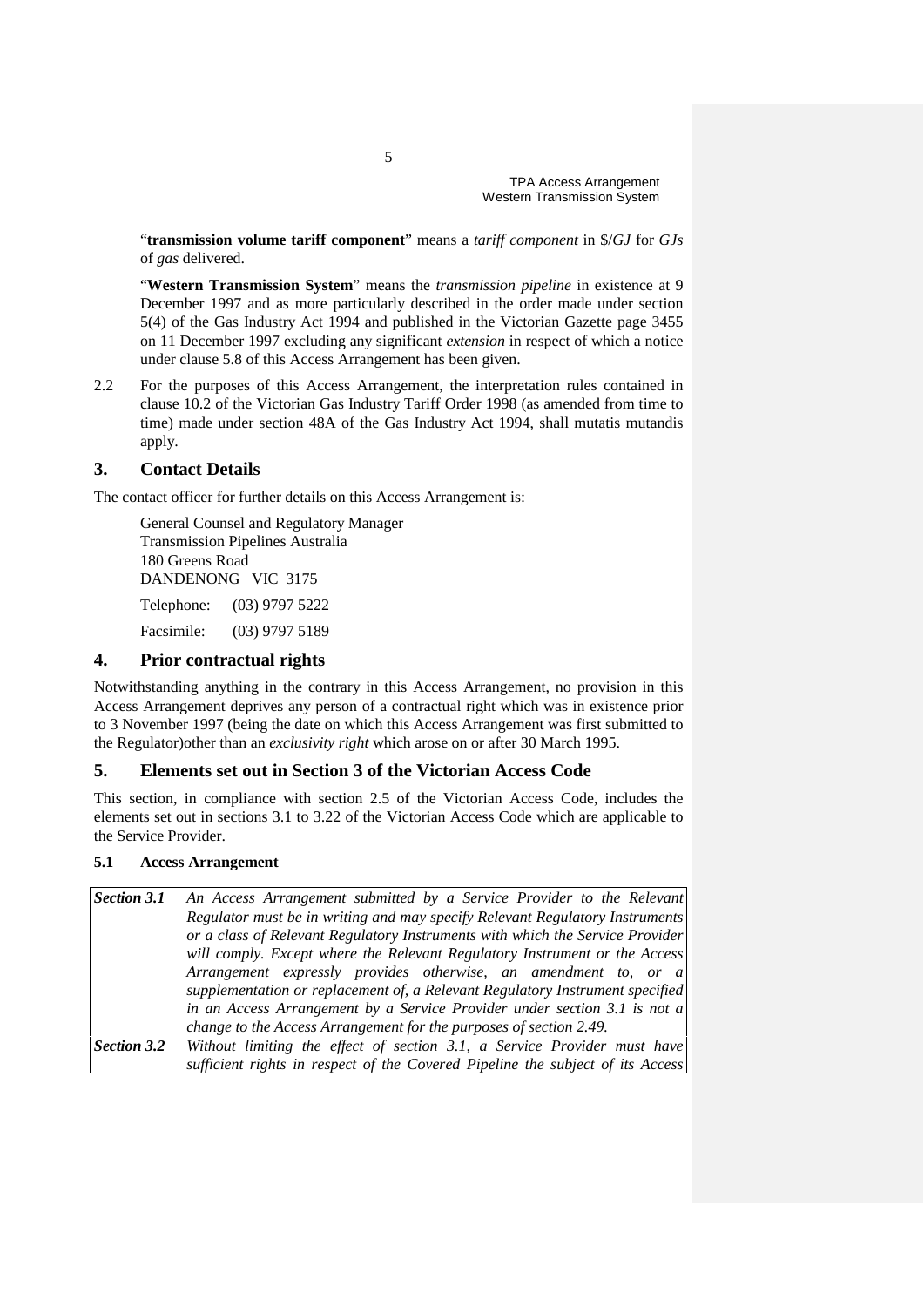*Arrangement to enable the Service Provider to make available its Services in accordance with its Access Arrangement.*

- 5.1.1. The Service Provider will comply with the Victorian Access Code.
- 5.1.2 The Service Provider has sufficient rights in respect of the *Western Transmission System* (including under the Pipelines Act 1967 (Vic), Gas Industry Act 1994 (Vic) and (in relation to Transmission Pipelines Australia Pty Ltd) the lease between it and Transmission Pipelines Australia (Assets) Pty Ltd, to enable it to make available its *Services* in accordance with this Access Arrangement.

#### **5.2 Services Policy**

| <b>Section 3.3</b> |                  | An access arrangement must include a policy on the Service or Services to be<br>offered (a <b>Services Policy</b> ).                                                                                                   |  |  |
|--------------------|------------------|------------------------------------------------------------------------------------------------------------------------------------------------------------------------------------------------------------------------|--|--|
| Section 3.4        |                  | The Services Policy must comply with the following principles:                                                                                                                                                         |  |  |
|                    | $\left(a\right)$ | The Access Arrangement must include a description of one or more<br>Services that the Service Provider will make available to Users or<br><i>Prospective Users, including:</i>                                         |  |  |
|                    |                  | one or more Services that are likely to be sought by a<br>(i)<br>significant part of the market; and                                                                                                                   |  |  |
|                    |                  | any Service or Services which, in the Regulator's opinion,<br>(ii)<br>should be included in the Services Policy.                                                                                                       |  |  |
|                    | (b)              | To the extent practicable and reasonable, a User or Prospective User<br>must be able to obtain a Service which includes only those elements<br>that the User or Prospective User wishes to be included in the Service. |  |  |
|                    | (c)              | To the extent practicable and reasonable, a Service Provider must<br>provide a separate Tariff for an element of a Service if this is requested<br>by a User or Prospective User.                                      |  |  |

- 5.2.1 Transmission Pipelines Australia (Assets) Pty Ltd as owner of the *Western Transmission System* will lease the *Western Transmission System* under a short term operating lease to Transmission Pipelines Australia Pty Ltd , thereby enabling TPA to offer the *Services*, being services provided from TPA's *transmission pipelines*, described in this Access Arrangement.
- 5.2.2 TPA will make *tariffed transmission services* (the *"Reference Services"*) available to *Users* or *Prospective Users* of the *Western Transmission System* at the *Reference Tariffs,* on the terms and conditions, and in accordance with the *Reference Tariff Policy* described in clauses 5.3 and 5.4 below.
- 5.2.3 The *Services* are likely to be sought by a significant part of the market.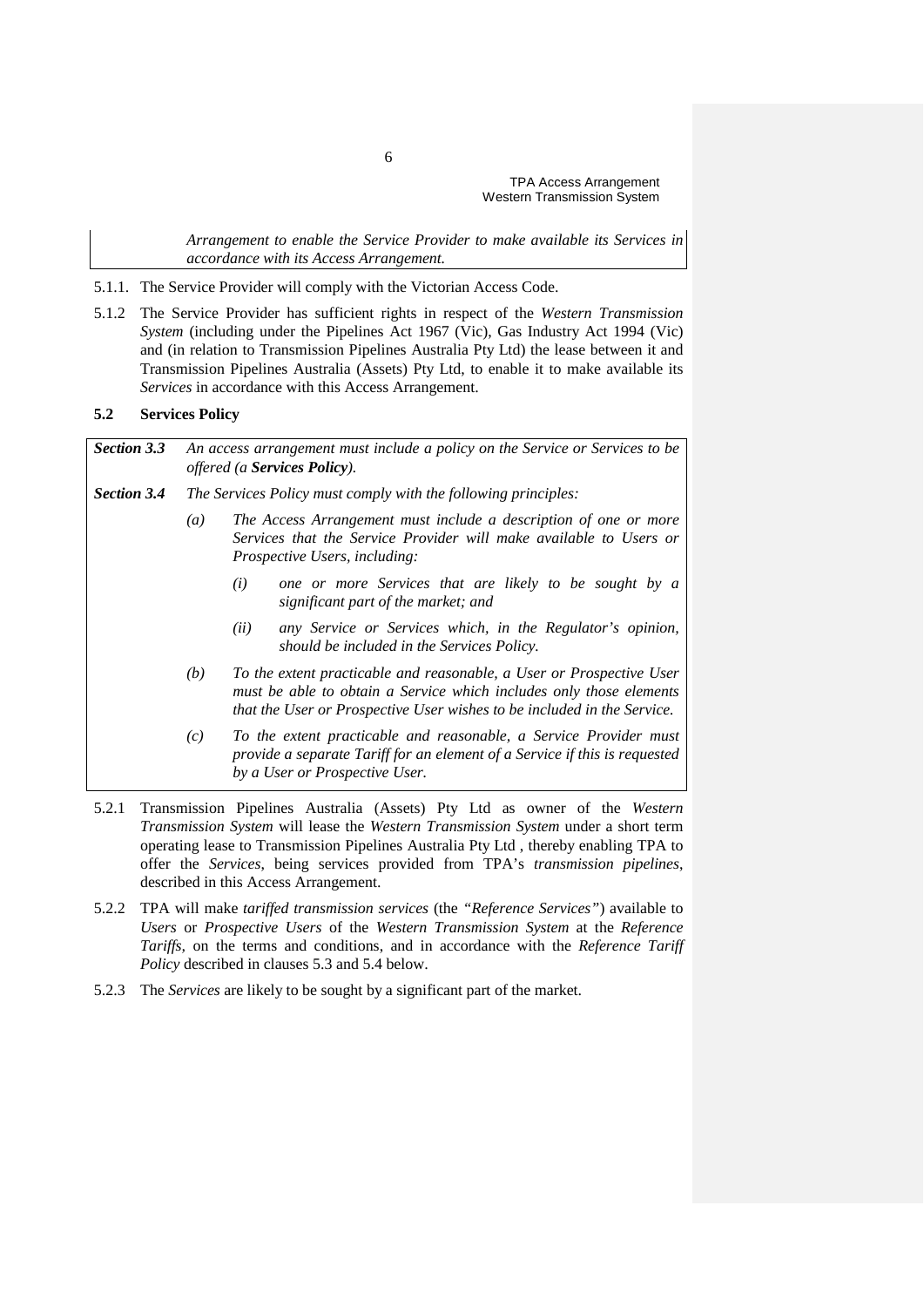### **5.3 Reference Tariffs and Reference Tariff Policy**

### *Reference Tariffs*

| <b>Section 3.5</b> | An Access Arrangement must include a Reference Tariff for:                                                                                                                                                                                                                                                                |  |  |  |  |
|--------------------|---------------------------------------------------------------------------------------------------------------------------------------------------------------------------------------------------------------------------------------------------------------------------------------------------------------------------|--|--|--|--|
|                    | at least one Service that is likely to be sought by a significant part of<br>(a)<br>the market; and                                                                                                                                                                                                                       |  |  |  |  |
|                    | each Service that is likely to be sought by a significant part of the<br>(b)<br>market and for which the Regulator considers a Reference Tariff<br>should be included.                                                                                                                                                    |  |  |  |  |
| <b>Section 3.6</b> | Unless a Reference Tariff has been determined through a competitive tender<br>process as outlined in sections 3.23 and 3.40, an Access Arrangement and any<br>Reference Tariff included in an Access Arrangement must, in the Regulator's<br>opinion, comply with the Reference Tariff Principles described in section 8. |  |  |  |  |

5.3.1 The initial *Reference Tariffs* are the *tariffs* for *tariffed transmission services* as set out in schedule 1.

The *Reference Tariff Policy* is set out below.

### *Reference Tariff Policy*

*Section 3.7 An Access Arrangement must also include a policy describing the principles that are to be used to determine a Reference Tariff (a Reference Tariff Policy). A Reference Tariff Policy must, in the Regulator's opinion, comply with the Reference Tariff Principles described in section 8.*

5.3.2 *CPI-X Price Path*

The CPI - X price path approach is set out in the procedures in schedule 2 and the formula in schedule 3. A CPI-X approach is consistent with section 8.3 of the Victorian Access Code.

5.3.3 *New Facilities Investment*

TPA may at its discretion undertake *New Facilities Investment* that does not satisfy the requirements of section 8.16 of the Victorian Access Code. The *Extensions*/ *Expansions Policy* in clause 5.8.2 below explains how *New Facilities Investment* in relation to a *New Facility* which is to be treated as part of the *Covered Pipeline* will affect *Reference Tariffs.*

Clause 5.3.4 below sets out the principles of a *Speculative Investment Fund* which TPA may operate in relation to *New Facilities Investment* which does not satisfy the requirements of section 8.16 of the Victorian Access Code.

7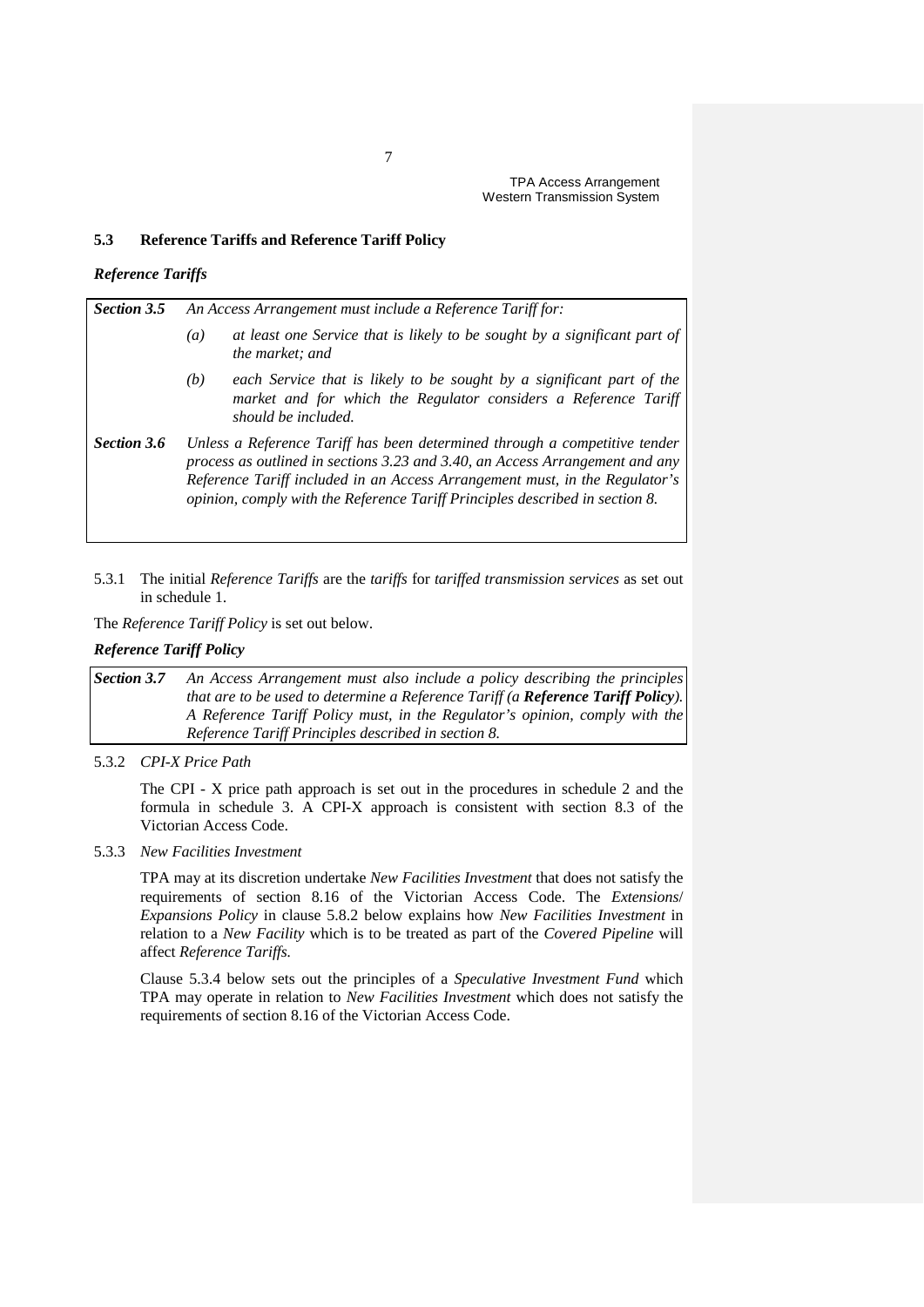#### 5.3.4 *Speculative Investment Fund*

(Refer also clause 5.8.2 below).

The amount of the *Speculative Investment Fund* at any time is equal to:

- (a) the difference between the *New Facilities Investment* and the amount which satisfies section 8.16 of the Victorian Access Code, less any amount the Service Provider notifies the Regulator (at the time the expenditure is incurred) that it has elected to recover through a *Surcharge* under section 8.25 of the Victorian Access Code; plus
- (b) an annual increase in that amount calculated on a compounded basis at a risk adjusted *Rate of Return* approved by the Regulator; less
- (c) any part of the *Speculative Investment Fund* previously added to the *Capital Base* due to the type and volume of services provided using the increase in *Capacity* attributable to the *New Facility* change such that any part of the *Speculative Investment Fund* would then satisfy the requirements of section 8.16 of the Victorian Access Code.
- 5.3.5 *Capital redundancy*

As set out in the *Fixed Principle* in clause (3) of schedule 4 the Regulator may review, and if necessary, adjust the *Capital Base* (at the start of the *subsequent access arrangement period*) to take account of wholly or partially redundant assets.

5.3.6 *Fixed principles*

Section 8.47 of the Victorian Access Code provides for a *Reference Tariff Policy* to provide for certain *Fixed Principles*. A *Fixed Principle* is an element of the *Reference Tariff Policy* which cannot be changed when the *Service Provider* submits reviews to an access arrangement, without the agreement of the *Service Provider*. The *Fixed Principles* applying to this Access Arrangement are set out in schedule 4.

The *Fixed Principles* in schedule 4 cannot be changed at the 1 January 2003 review of *Reference Tariffs* and are to apply for the duration of the *subsequent access arrangement period*, which is 5 years.

5.3.7 *Incentive mechanism*

An incentive mechanism that permits TPA to retain a share of any returns from the sale of *Reference Services* during the *initial access arrangement period* that exceed the level of returns expected at the beginning of the *initial access arrangement period*  is set out in:

- (a) schedules 2 and 3 which provide that the "price path" for the *Reference Tariffs*, which is determined at the beginning of the *initial access arrangement period* based on forecasts of all relevant variables, is not adjusted to account for subsequent events until the commencement of the *subsequent access arrangement period*;
- (b) clause (4) of schedule 4 which provides for a sharing of the benefits of efficiency gains between TPA and users if, in the *initial access arrangement*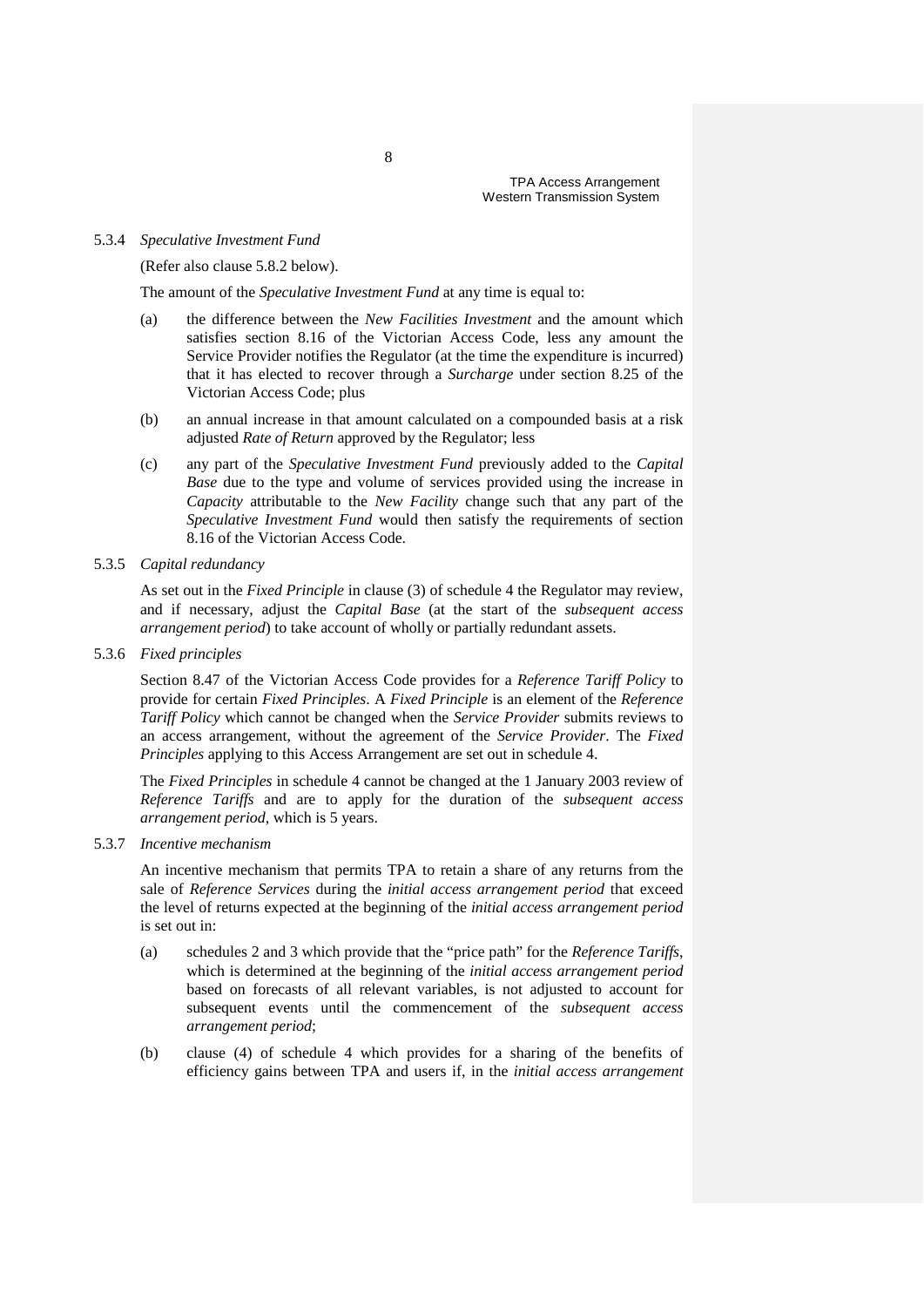*period*, TPA has achieved efficiencies greater than the values implied by the value of X in the *CPI* - X formula; and

(c) clause (6) of schedule 4 which provides that the benefits of efficiency gains may be shared both in the *subsequent access arrangement period* and in *access arrangement periods* after the *subsequent access arrangement period*.

### 5.3.8 *Tax pass-through*

The *Reference Tariffs* may be adjusted in accordance with Schedule 5, if a *change in*  taxes event occurs.

### **5.4 Terms and Conditions**

| <b>Section 3.8</b> | An access arrangement must include the terms and conditions on which the<br>Service Provider will supply each Reference Service. The terms and conditions<br>included must, in the Relevant Regulator's opinion, be reasonable.                                                                               |
|--------------------|---------------------------------------------------------------------------------------------------------------------------------------------------------------------------------------------------------------------------------------------------------------------------------------------------------------|
| <b>Section 3.9</b> | To the extent permitted by the law of a jurisdiction outside Victoria, the terms<br>and conditions of the Access Arrangement of a Service Provider who provides<br>Services by means of a Covered Pipeline or system of Covered Pipelines which<br>are situated both in Victoria and in another jurisdiction: |
|                    | must not differentiate between that part of the Covered Pipeline or<br>$\left(a\right)$<br>Covered Pipelines situated in Victoria and that part of the Covered<br>Pipeline or Covered Pipelines situated outside Victoria merely because<br>they are situated in different jurisdictions; and                 |
|                    | must comply with the provisions of the Code.<br>(b)                                                                                                                                                                                                                                                           |

- 5.4.1 Details of the terms and conditions on which TPA will supply the *Tariffed Transmission Services* are contained in:
	- (a) schedule 1 which sets out the initial *Reference Tariffs* and schedule 4, which outlines the *tariff* control formula applicable to the *Reference Tariffs.*
	- (b) the pro-forma Western Transmission System Agreement contained in Appendix 2.
- 5.4.2 No part of the *Western Transmission System* is situated outside of Victoria.

# **5.5 Capacity Management Policy**

*Section 3.10 An Access Arrangement must include a statement (a Capacity Management Policy) that the Covered Pipeline is either:*

- *(a) a Contract Carriage Pipeline; or*
- *(b) a Market Carriage Pipeline.*

The *Western Transmission System* is a *Contract Carriage Pipeline*, provided however that the *Western Transmission System* shall become a *Market Carriage Pipeline* in the event that the *extension* to the Principal Transmission System, commonly known as the South West Pipeline, is constructed whereby the Principal Transmission System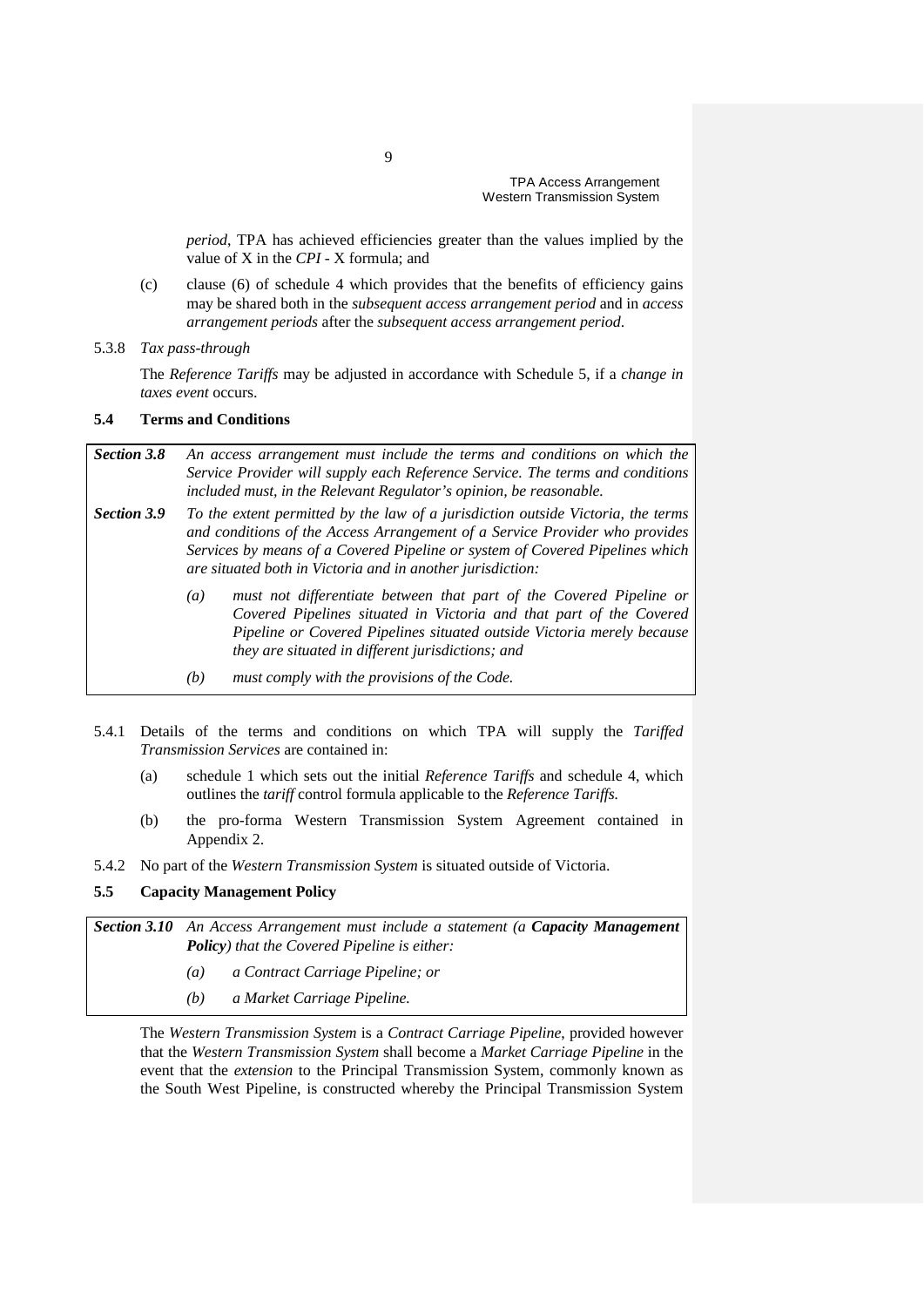and the *Western Transmission System* are joined in which case an application for revision of this Access Agreement will be submitted by TPA in accordance with section 2 of the Victorian Access Code.

### **5.6 Trading Policy**

| <b>Section 3.11</b> The Access Arrangement for a Covered Pipeline which is described in the |
|---------------------------------------------------------------------------------------------|
| Access Arrangement as a Contract Carriage Pipeline must include a policy that               |
| explains the rights of a User to trade its right to obtain a Service to another             |
| <i>person (a <b>Trading Policy</b>)</i> .                                                   |

*Section 3.12 The Trading Policy must comply with the following principles:*

- *(a) A User must be permitted to transfer or assign all or part of its Contracted Capacity without the consent of the Service Provider concerned if:*
	- *(i) the User's obligations under the contract with the Service Provider remain in full force and effect after the transfer or assignment; and*
	- *(ii) the terms of the contract with the Service Provider are not altered as a result of the transfer or assignment (a Bare Transfer).*

*In these circumstances, the Trading Policy may require that the transferee notify the Service Provider prior to utilising the portion of the Contracted Capacity subject to the Bare Transfer and of the nature of the Contracted Capacity subject to the Bare Transfer, but the Trading Policy must not require any other details regarding the transaction to be provided to the Service Provider.*

- *(b) Where commercially and technically reasonable, a User must be permitted to transfer or assign all or part of its Contracted Capacity other than by way of a Bare Transfer with the prior written consent of the Service Provider. The Service Provider may withhold its consent only on reasonable commercial or technical grounds and may make its consent subject to conditions only if they are reasonable or commercial and technical grounds. The Trading Policy may specify conditions in advance under which consent will or will not be given and conditions that must be adhered to as a condition of consent being given.*
- *(c) Where commercially and technically reasonable, a User must be permitted to change the Delivery Point or Receipt Point from that specified in any contract for the relevant Service with the prior written consent of the Service Provider. The Service Provider may withhold its consent only on reasonable commercial or technical grounds and may make its consent subject to conditions only if they are reasonable on commercial and technical grounds. The Trading Policy may specify conditions in advance under which consent will or will not be given and conditions that must be adhered to as a condition of consent being given.*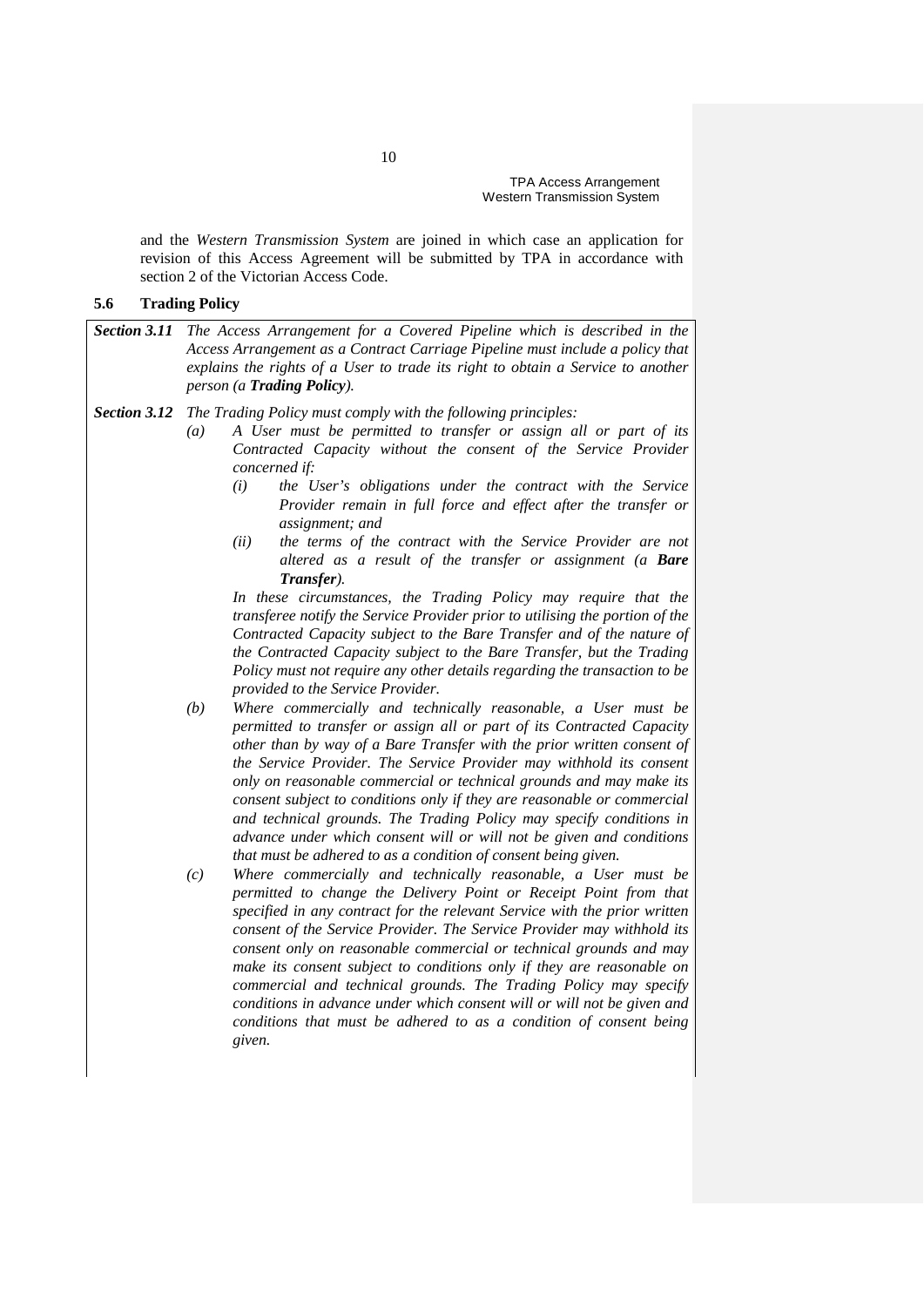# *Section 3.13 Examples of things that would be reasonable for the purposes of section 3.12(b) and (c) are:*

- *(a) the Service Provider refusing to agree to a User's request to change its Delivery Point where a reduction in the amount of the Service provided to the original Delivery Point will not result in a corresponding increase in the Service Provider's ability to provide that Service to the alternative Delivery Point; and*
- *(b) the Service Provider specifying that, as a condition of its agreement to a change in the Delivery Point or Receipt Point, the Service Provider must receive the same amount of revenue it would have received before the change.*
- 5.6.1 A *User* may transfer or assign all or part of any *Capacity* in the *Western Transmission System* which it has reserved pursuant to a contract between it and TPA ("*Contracted Capacity*"):
	- (a) without TPA's consent in the circumstances set out in clause 5.6.2 and subject to the notice requirements in clause 5.6.3; and
	- (b) with TPA's consent in the circumstances set out in clause 5.6.4 and subject to the conditions set out in clause 5.6.5.
- 5.6.2 A *User* may transfer or assign all or part of its *Contracted Capacity* without TPA's consent provided that following the transfer or assignment:
	- (a) the *User's* obligations under its contract with TPA remain in full force and effect;
	- (b) TPA is not in any way placed in a contractual or legal relationship with the assignee or transferee;
	- (c) TPA will continue to deal exclusively with the *User* in respect of contractual matters; and
	- (d) the terms of the contract with TPA (including any *tariffs* payable) are not altered as a result of the transfer or assignment.

In these circumstances the transfer or assignment will be described as a *"Bare Transfer"*.

- 5.6.3 Prior to utilising any portion of the *Contracted Capacity* subject to a *Bare Transfer* under clause 5.6.2, the transferee or assignee must notify TPA of the *Bare Transfer* and inform TPA of the nature of the *Contracted Capacity*.
- 5.6.4 A *User* may with TPA's prior written consent transfer or assign all or part of its *Contracted Capacity* on terms other than those set out in clauses 5.6.2 and 5.6.3 where commercially and technically reasonable.

TPA will not unreasonably withhold its consent if the transferee or assignee is in TPA's reasonable opinion reputable or solvent.

11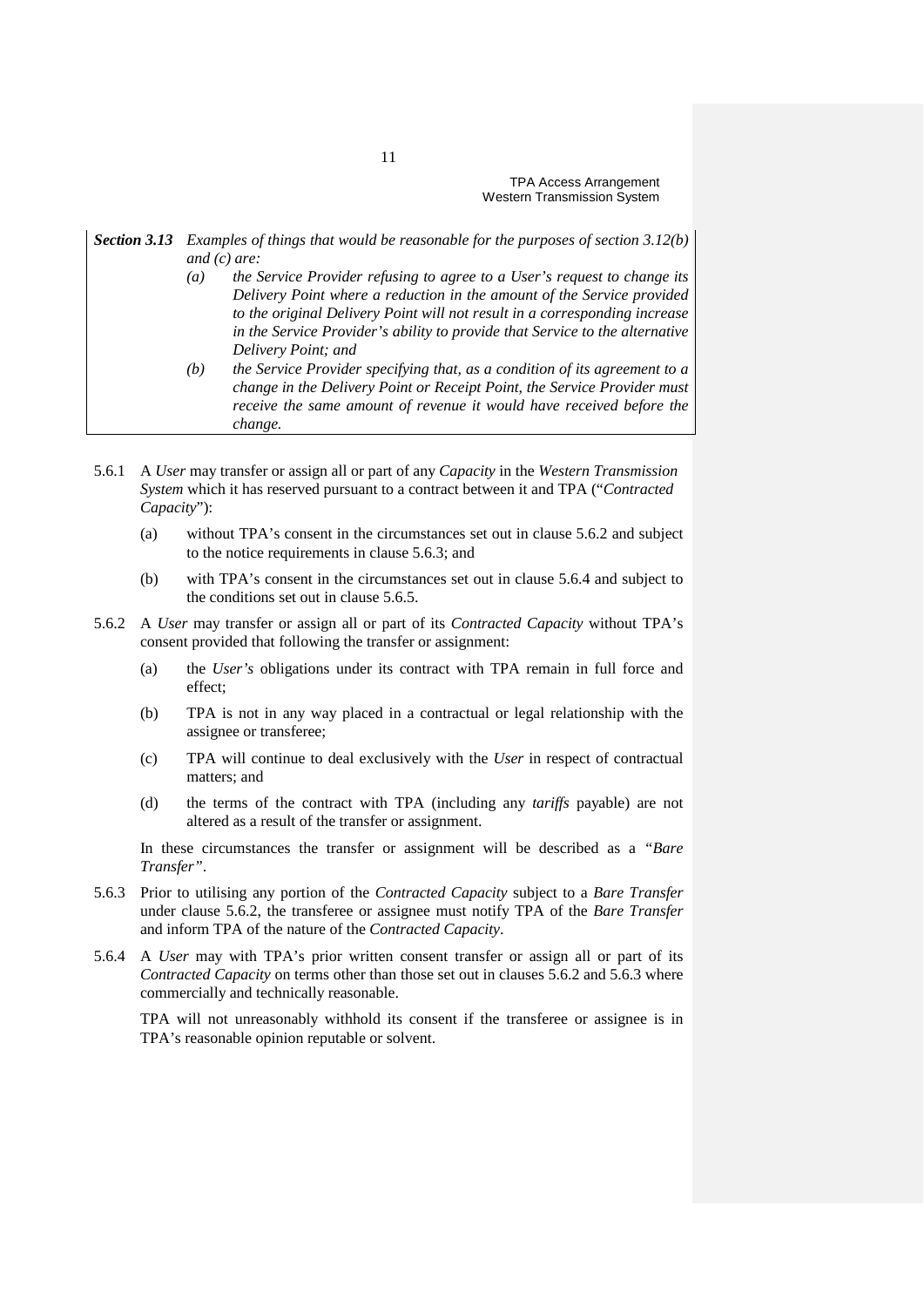- 5.6.5 A transfer or assignment by a *User* pursuant to clause 5.6.4 is conditional upon and is not binding until TPA has been furnished with an executed copy of a deed of novation in a form acceptable to TPA, under which:
	- (a) the transferee and TPA are deemed to enter into a new contract on the same terms as contained in the *User's* existing contract with TPA (subject to any changes agreed to by TPA pursuant to clause 5.6.6) but having rights and obligations corresponding to the rights which are assigned by the *User*; and
	- (b) the *User* is relieved of its liability to perform the obligations attaching to the rights which are assigned by the *User*, but without prejudice to all obligations and liabilities of the *User* which have by then accrued and remain unsatisfied in respect of those assigned rights.
- 5.6.6 TPA will not unreasonably withhold its consent to any changes requested to the existing contract which are:
	- (a) commercially and technically feasible;
	- (b) do not interfere with TPA's ability to satisfy its obligations to other *Users*; and
	- (c) do not adversely affect the operational control of the system by VENCorp.
- 5.6.7 TPA will deal with any request by a transferee to change a *Delivery Point* or *Receipt Point* defined in an existing contract between TPA and the *User* under the *Queuing Policy* set out in clause 5.7 below. The change may be subject to the *Extensions*/*Expansions Policy* in clause 5.8 below.
- 5.6.8 Nothing in this *Trading Policy* prevents a *User* from pledging, mortgaging, encumbering or assigning by way of security its rights under any contract for a *Service*  with TPA provided that the chargee or mortgagee must acknowledge in writing to TPA that upon it realising its charge or mortgage, it will be bound by the terms of the contract.

### **5.7 Queuing Policy**

- *Section 3.14 An Access Arrangement must include a policy for determining the priority that that a Prospective User has, as against any other Prospective User, to obtain access to a Service provided by means of a Covered Pipeline and the Developable Capacity of a Covered Pipeline (and to seek dispute resolution under section 6) (a Queuing Policy).*
- *Section 3.15 The Queuing Policy must:*
	- *(a) set out sufficient detail to enable Users and Prospective Users to understand in advance how the Queuing Policy will operate;*
	- *(b) accommodate, to the extent reasonably possible, the legitimate interests of the Service Provider and of Users and Prospective Users; and*
	- *(c) generate, to the extent reasonably possible, economically efficient outcomes.*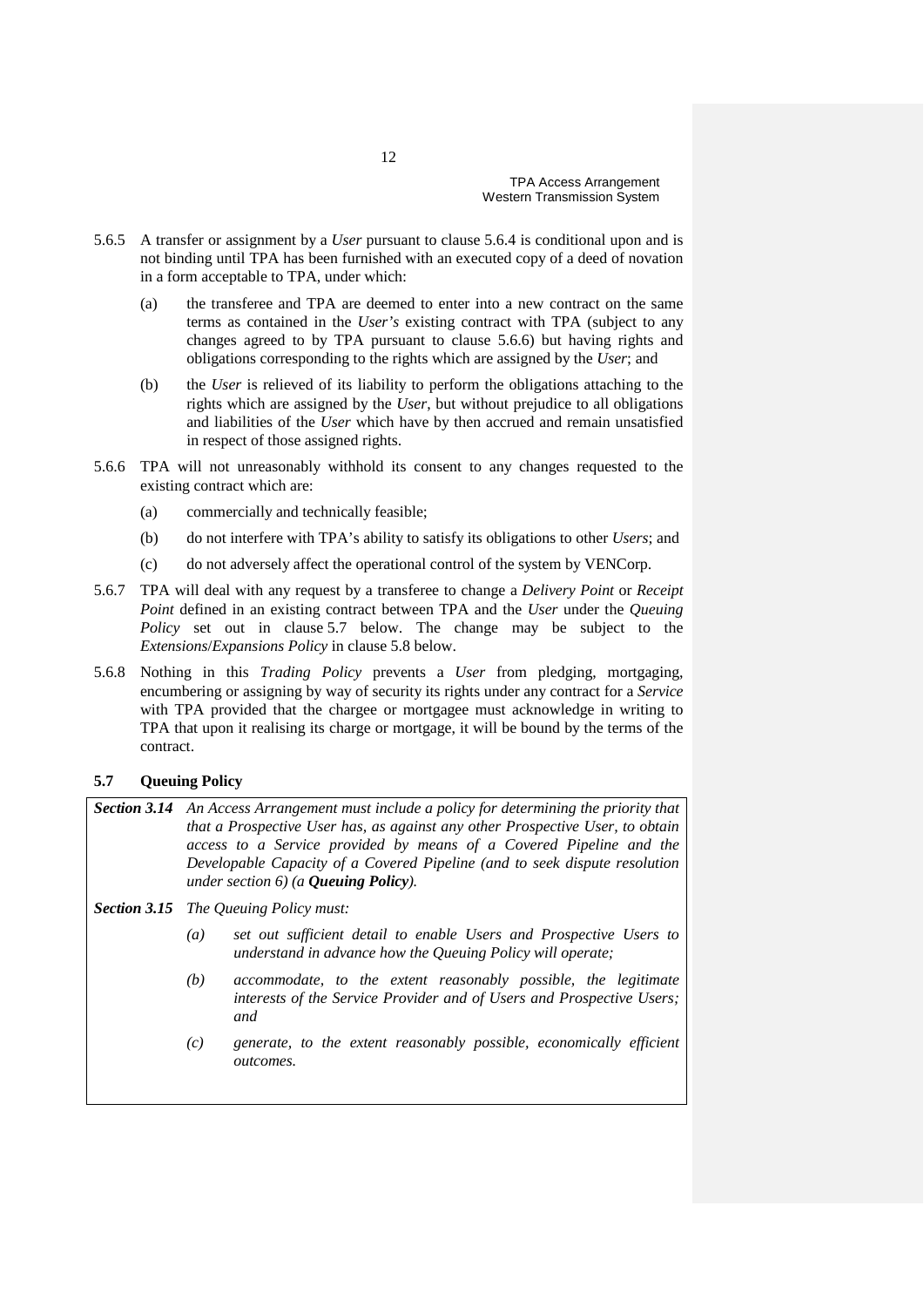*Section 3.16 The Regulator may require the Queuing Policy to deal with any other matter the Regulator thinks fit, taking into account the matters listed in section 2.24.*

*Section 3.17 Notwithstanding anything else contained in this Code, the Service Provider must comply with a Queuing Policy specified in the Service Provider's Access Arrangement.*

#### **5.7.1 Purpose**

- (a) This *Queuing Policy* sets out the process by which TPA will:
	- (1) administer requests by a *Prospective User* seeking access (the "Applicant"); and
	- (2) determine the priority that a *Prospective User* has, as against any other *Prospective User*,

to the *Services* offered in this Access Arrangement and the *Developable Capacity* of the *Pipeline*.

(b) TPA will maintain a list of Applicants in accordance with the provisions of this *Queuing Policy*. This list will constitute the queue ("Queue"). Applications will be dealt with on a first-come first-served basis.

### **5.7.2 Applicability**

- (a) This *Queuing Policy* is applicable to requests for new contracts, requests for *extensions* to existing contracts, and to all increases from one year to the next in the receipt and delivery entitlements under existing contracts.
- (b) This *Queuing Policy* is only applicable to those requests which seek commencement of a *Service* at some time within the same calendar year or the next calendar year after the date of receipt of the request.

# **5.7.3 Application Procedure**

- (a) An Applicant will obtain access to the Queue by delivering to TPA a completed Request for Service Form with sufficient information to enable TPA to evaluate the request, including payment of the prescribed fee. A request which is completed satisfactorily will be designated as a "Complying Request".
- (b) TPA will notify the Applicant in writing within ten days of receipt of the Request for Service Form stating either TPA's acceptance of the request as a Complying Request, and the date of receipt of the request, or TPA's rejection of the request, setting out the deficiencies, and inviting a re-submission.
- (c) TPA will recognise the date on which a Complying Request is received from the Applicant, and use this date to set the Applicant's initial place in the Queue.
- (d) TPA reserves the right to determine the date when a Complying Request is received and whether the information contained in it is sufficient to accept the request as a Complying Request.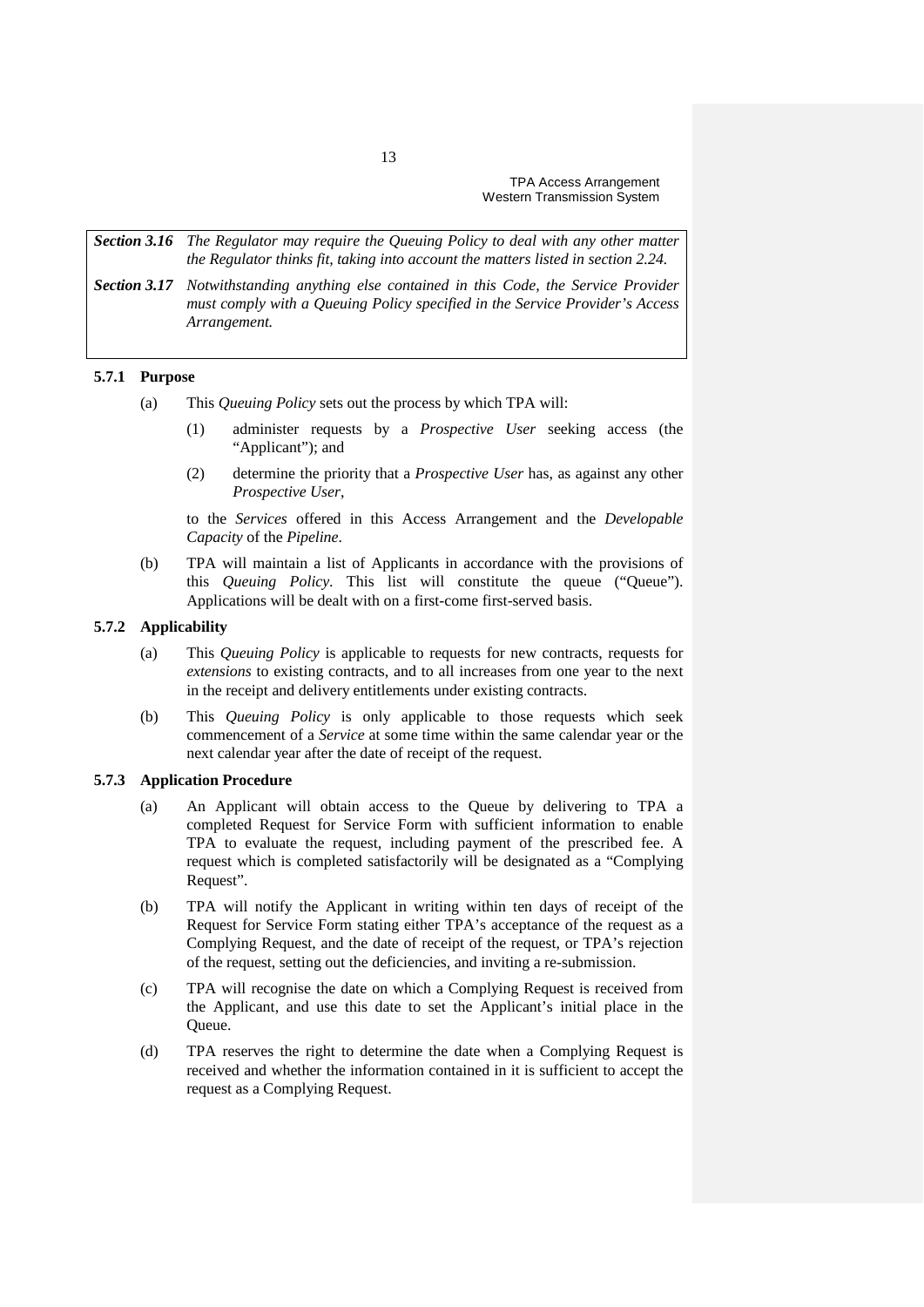(e) If an Applicant wishes to amend a service request, the original Request for Service Form will be discarded and removed from the Queue. A new Request for Service Form must be submitted for the amended service and if it is designated as a Complying Request it will be placed at the end of the Queue.

#### **5.7.4 Evaluation Policy**

- (a) TPA will evaluate each Complying Request strictly on a first-come first-served basis, according to the order of the Complying Request in the Queue.
- (b) Each evaluation will be based on the information presented in the Complying Request, making use of the nominated capacity reservations made by the Applicant in each year of the desired term of the *Service.*
- (c) The evaluation will determine whether *New Facilities* are required to satisfy the Complying Request, and if so, it will determine the nature, extent and an estimate of the *New Facilities Investment*. Subject to the Applicant entering into an agreement with TPA ("*New Facilities* Agreement"), TPA will subsequently make a final assessment of the *New Facilities Investment* and of applicable charges in accordance with the *Extensions*/*Expansions* Policy in clause 5.8 below.
- (d) In performing the evaluation, TPA will recognise, for each future year, the following capacity reservations on the *Pipeline*:
	- (1) additions to capacity reservations in each future year arising from stepups in existing contracts;
	- (2) additions to capacity reservations in each future year arising from new contracts including all service contracts executed up to the date of the evaluation;
	- (3) additions to capacity reservations in each future year arising from capacity reservations temporarily accepted, but not yet contracted, from Applicants higher in the Queue, as discussed in clauses 5.7.5 and 5.7.6; and
	- (4) reductions in capacity reservations arising from the expiry of existing contracts.

### **5.7.5 Response to Applicant**

- (a) An Applicant's Complying Request will be responded to within thirty days of receipt of the Complying Request.
- (b) The response to an Applicant's Complying Request will depend on whether the evaluation of the Complying Request indicates that the requested service can be offered with or without the construction of *New Facilities*.
- (c) If *New Facilities* are not required:
	- (1) TPA will inform the Applicant of the *tariff* applicable over the term of the requested service, based on bona fide forecasts of the *Reference Tariff* for the *Service* including any charge (where applicable) in addition to the *Reference Tariffs*;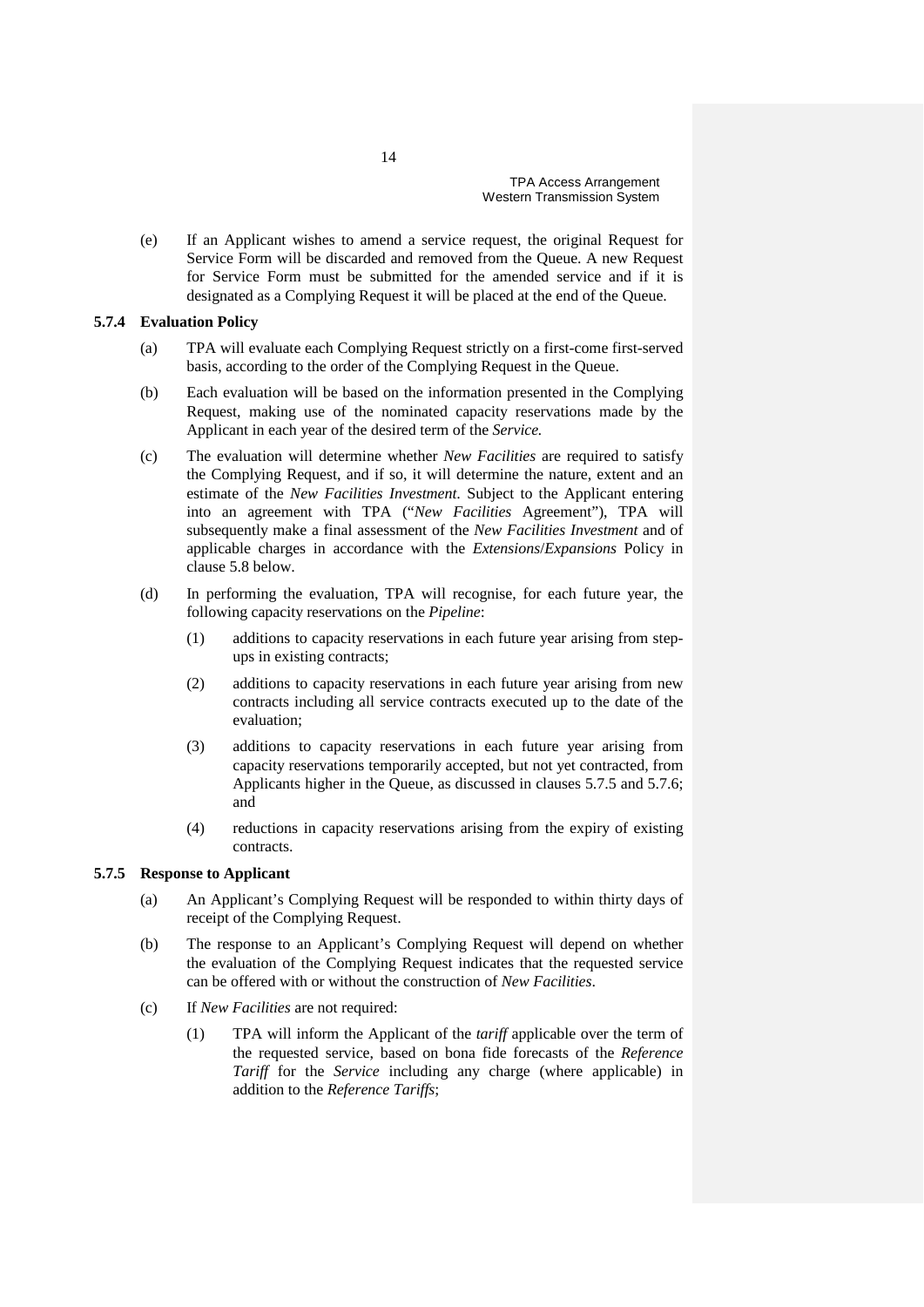- (2) the Applicant will be offered a service contract; and
- (3) the capacity reservations in the Complying Request will be temporarily accepted for use in subsequent service evaluations from the date of receipt of the Complying Request.
- (d) If *New Facilities* are required:
	- (1) the Applicant will be advised that *New Facilities* will be required, indicating in general terms the scope of the additions or modifications to facilities required;
	- (2) the Applicant will be advised of the current and future availability of *Capacity* between the *Receipt* and *Delivery Points* indicated in the Complying Request, based on the current *Capacity* of the *Western Transmission System* and the capacity reservations as defined in 5.7.4(d).
	- (3) the Applicant will be advised of the likelihood of any charge applying in addition to the *Reference Tariffs* and an estimate of the amount of the charge;
	- (4) the Applicant will be offered a *New Facilities* Agreement, and advised of an indicative cost and timing for TPA to obtain a final estimate of the charge to be borne by the Applicant pursuant to the terms of that agreement; and
	- (5) the capacity reservations in the Complying Request will be temporarily accepted for use in subsequent service evaluations from the date of receipt of the Complying Request.

### **5.7.6 Response from Applicant**

In response to an offer of a service contract or a *New Facilities* Agreement, the following procedure applies:

- (a) The Applicant will have thirty days in which to accept the offer in writing, and such acceptance must comply with the contract terms as offered (unless agreement has already been reached on any special amendments). Such a response will be designated as a "Complying Acceptance".
- (b) If a Complying Acceptance is not received within that thirty days, the offer shall be deemed to be rejected and the Applicant's Complying Request shall be removed from the Queue, and capacity reservations temporarily accepted pursuant to clause 5.7.4(d)(3) will be removed for the purposes of service evaluations.
- (c) Subsequent to a Complying Acceptance, TPA will execute the contract or the *New Facilities* Agreement within a further 7 days. The Applicant's Complying Request will remain in the Queue.
- (d) The capacity reservations which were temporarily accepted pending execution of a service contract will become firm capacity reservations upon execution of the contract.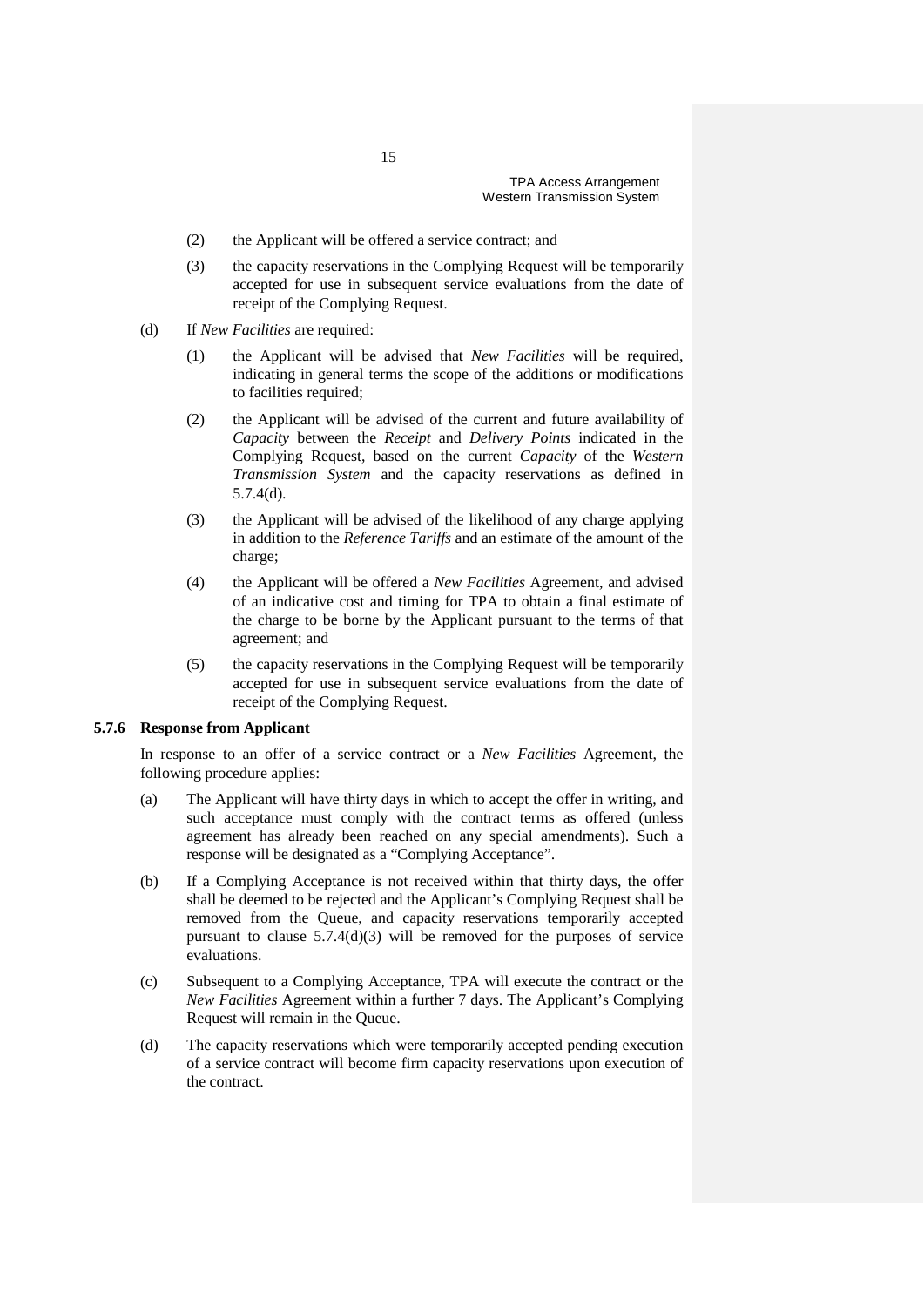(e) The capacity reservations which were temporarily accepted pending execution of an *New Facilities* Agreement will remain as such until a service contract is executed.

### **5.7.7 Dispute Procedure**

If the parties fail to agree and the Applicant wishes to dispute the terms of an offer, pursuant to the dispute resolution procedures of the Victorian Access Code, then the Applicant's place in the Queue is affected as follows:

- (a) where a service contract is offered without a *New Facilities* Agreement, the Applicant will retain its position in the Queue provided a contract is executed within the thirty day acceptance period which binds the parties to the results of the dispute resolution procedure; or
- (b) where a *New Facilities* Agreement is offered, the Applicant will retain its position in the Queue for the prescribed period of the dispute resolution procedure, provided it notifies the Regulator of a dispute within ten days of receipt of an offer.

### **5.7.8 Amended Offers**

If an Applicant higher in the Queue is removed from the Queue, then the basis for calculating any charge in addition to the *Reference Tariffs* applying to other applicants may be amended and revised offers made to those other Applicants, according to the following.

- (a) If an Applicant is removed from the Queue, as a result of rejecting an offer of a service contract, or withdrawing from a *New Facilities* Agreement, then the capacity reservations which have been temporarily accepted from that Applicant will be removed for the purposes of re-evaluations and all subsequent service evaluations.
- (b) When an Applicant is removed from the Queue, Applicants with a lower place in the Queue, and who are subject to charge in addition to the *Reference Tariffs*, will be re-evaluated for the purposes of determining a revised charge.
- (c) This re-evaluation will be done in the Queue order.
- (d) Applicants subject to a re-evaluation may be offered an amended charge as determined by the results of the re-evaluation.
- (e) Amended offers will be made within 90 days of an Applicant rejecting a contract or withdrawing from a *New Facilities* Agreement.

### **5.7.9 Applicant Obligations**

TPA will not make any commitments to capital expenditure on a proposed project until a *New Facilities* Agreement has been executed. The *New Facilities* Agreement will provide that in the event that the Applicant terminates that executed contract, the Applicant will be obligated to reimburse TPA for all expenditure incurred on the facilities under construction to meet the obligations under that contract, or if the service has commenced, to reimburse TPA with the depreciated asset value of that facility.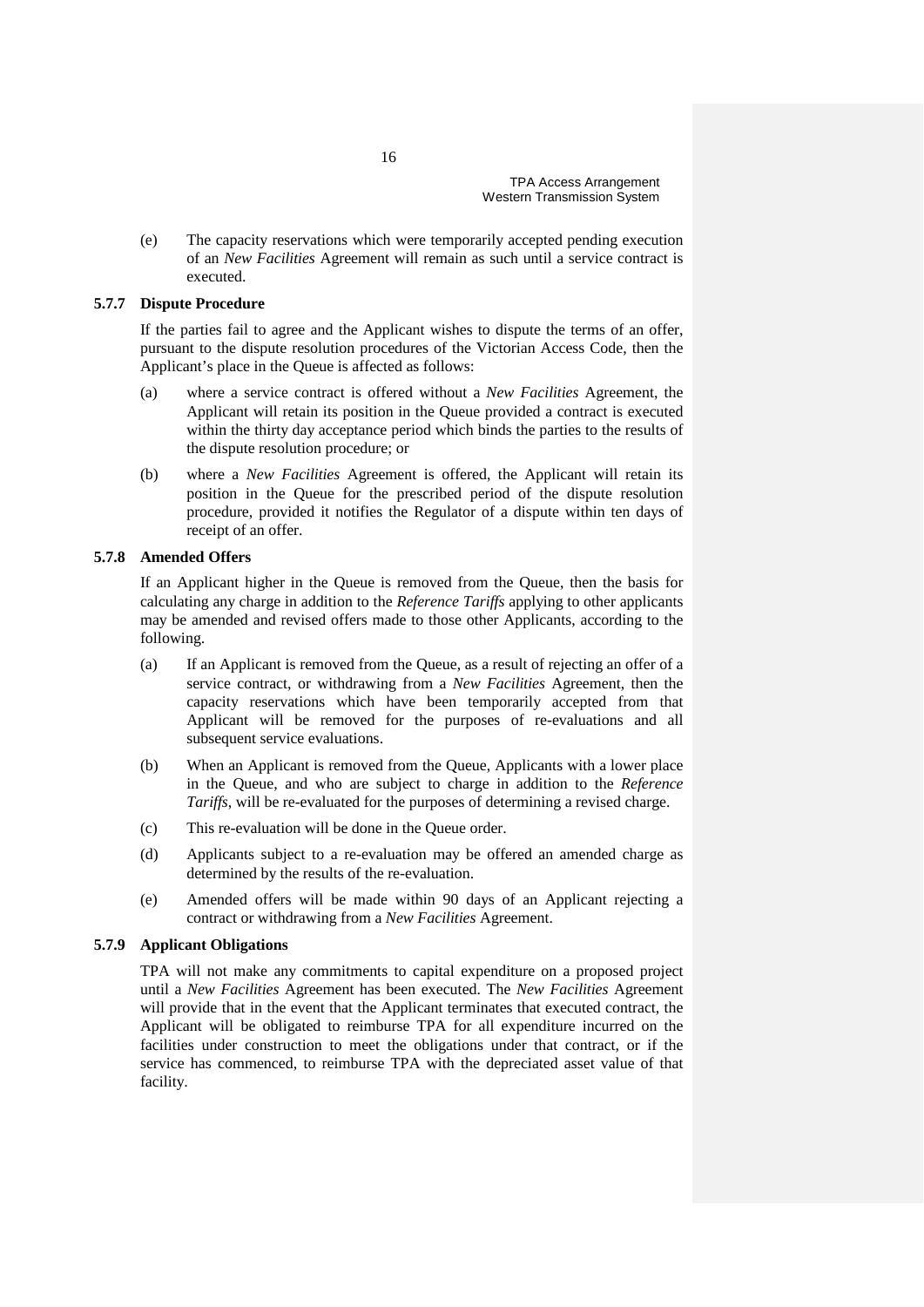### **5.8.** *Extensions***/***Expansions* **Policy**

| <b>Section 3.18</b> An Access Arrangement must include a policy (an Extensions/Expansions<br><b>Policy</b> ) which sets out: |                  |                                                                                                                                                                                                                                                                                                     |  |
|------------------------------------------------------------------------------------------------------------------------------|------------------|-----------------------------------------------------------------------------------------------------------------------------------------------------------------------------------------------------------------------------------------------------------------------------------------------------|--|
| (a)                                                                                                                          |                  | the method to be applied to determine whether any extension to, or<br>expansion of the capacity of, the Covered Pipeline:                                                                                                                                                                           |  |
|                                                                                                                              | (i)              | should be treated as part of the Covered Pipeline for all<br>purposes under the Code; or                                                                                                                                                                                                            |  |
|                                                                                                                              | (ii)             | should not be treated as part of the Covered Pipeline for any<br>purpose under the Code;                                                                                                                                                                                                            |  |
|                                                                                                                              |                  | (for example, the Extensions/Expansions Policy could provide that the Service<br>Provider may, with the Relevant Regulator's consent, elect at some point in time<br>whether or not an extension or expansion will be part of the Covered Pipeline<br>or will not be part of the Covered Pipeline); |  |
| (b)                                                                                                                          |                  | specify how any extension or expansion which is to be treated as part of<br>the Covered Pipeline will affect Reference Tariffs;                                                                                                                                                                     |  |
|                                                                                                                              |                  | (for example, the Extensions/Expansions Policy could provide:                                                                                                                                                                                                                                       |  |
|                                                                                                                              | (i)              | Reference Tariffs will remain unchanged but a Surcharge may be<br>levied on Incremental Users where permitted by sections 8.25<br>and $8.26$ ; or                                                                                                                                                   |  |
|                                                                                                                              | (ii)             | specify that a review will be triggered and that the Service<br>Provider must submit revisions to the Access Arrangement<br>pursuant to section $2.28$ );                                                                                                                                           |  |
| (c)                                                                                                                          |                  | if the Service Provider agrees to fund New Facilities if certain<br>conditions are met, a description of those New Facilities and the<br>conditions on which the Service Provider will fund the New Facilities.                                                                                     |  |
|                                                                                                                              | Provider agrees. | The Relevant Regulator may not require the Extensions/Expansions Policy to<br>state that the Service Provider will fund New Facilities unless the Service                                                                                                                                           |  |

## **5.8.1 Coverage**

- (a) Subject to clause 5.8.1(c), an *extension* or *expansion* to the *Western Transmission System* is covered by this Access Arrangement.
- (b) Prior to an *extension* or *expansion* coming into service, TPA will give notice to the Regulator specifying:
	- (1) the location of the *extension* or *expansion*;
	- (2) its cost;
	- (3) its length;
	- (4) any other matter TPA considers relevant.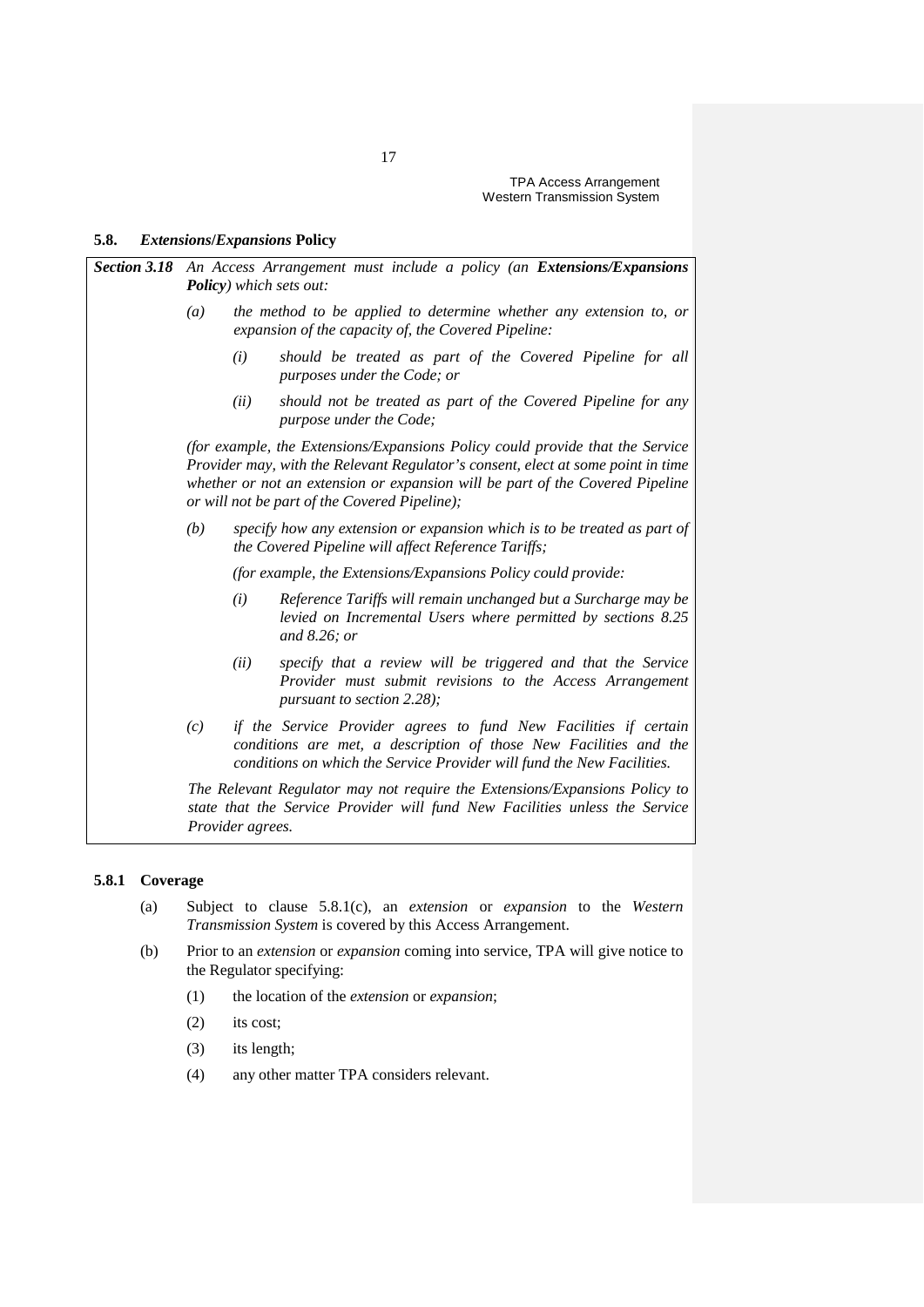- (c) Subject to clause 5.8.1(d), a significant *extension* will not be covered by this Access Arrangement if TPA gives written notice to the Regulator (which notice may be given together with the notice under clause 5.8.1(b)) before the *extension* comes into service that the *extension* will not form part of this Access Arrangement.
- (d) Clause 5.8.1(c) does not apply where:
	- (1) a party successfully seeks coverage of the *extension* under section 1 of the Victorian Access Code; or
	- (2) the *extension* was assumed and included in the calculation of the *Reference Tariffs*.
- (e) For the purposes of clause 5.8.1(c), a significant *extension* is an *extension* where:
	- (1) the cost of the *New Facility* which comprises the *extension* is greater than \$5 million; or
	- (2) the *extension* exceeds 10 kilometres in length.

### **5.8.2 Effect of Extension/Expansion on Reference Tariffs**

- (a) Where the *New Facilities Investment* passes the *Economic Feasibility Test*, the *New Facility* is included in the *Capital Base* and is charged the *Reference Tariffs*.
- (b) Where the *New Facilities Investment* does not pass the *Economic Feasibility Test*, the standard procedure is that:
	- (1) a proportion of the *New Facility* corresponding to the proportion of the *New Facilities Investment* that passes the *Economic Feasibility Test* is included in the *Capital Base* and is charged the *Reference Tariffs*; and
	- (2) the proportion of the *New Facilities Investment* that does not pass the *Economic Feasibility Test* may, at TPA's election, be:
		- (A) recovered by a *Surcharge* approved by the Regulator under section 8.25 of the Victorian Access Code and levied on *Users* of *Incremental Capacity*;
		- (B) recovered by a *Capital Contribution* a *User* agrees to pay TPA, which may be assumed to be a *Surcharge*;
		- (C) included in a *Speculative Investment Fund* under clause 5.3.3 of the *Reference Tariff Policy*; or
		- (D) recovered by a combination of these options.
- (c) *New Facilities Investment* that does not pass the *Economic Feasibility Test* may be recovered outside the standard procedure in clause 5.8.2(b) where:
	- (1) TPA and/or *Users* satisfy the Regulator that the *New Facilities Investment* passes the *System-Wide Benefits Test*, in which case the Regulator may approve higher *Reference Tariffs* for all *Users* and the *New Facility* may be included in the *Capital Base*; or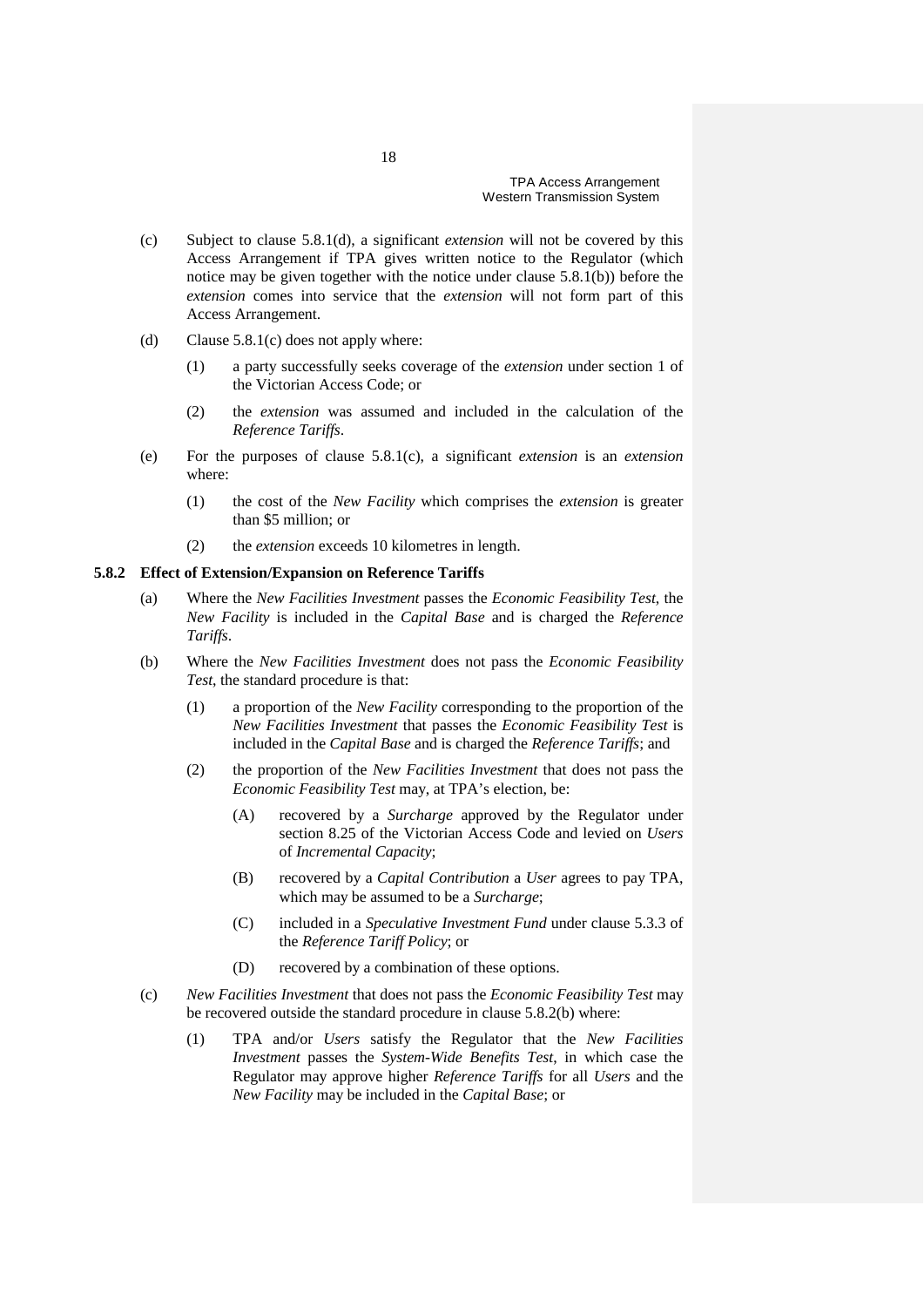(2) the *New Facility* is able to be included in the *Capital Base* on grounds that it is necessary to maintain the safety, integrity or contracted capacity of the *Reference Services*.

#### **5.8.3 Submissions to vary an Access Arrangement**

For the avoidance of doubt:

- (a) if, pursuant to the *Extensions*/*Expansions Policy* set out in the clauses above, an *extension* or *expansion* becomes covered by this Access Arrangement, that coverage should not be deemed to be a change to this Access Arrangement;
- (b) if, pursuant to this clause or to the *Extensions*/*Expansions Policy* set out in the clauses above, a *Surcharge* is to be applied, the application of that *Surcharge*  shall not be deemed to be a change to this Access Arrangement;
- (c) notwithstanding clause 5.8.3(b) above, solely for the purposes of public consultation, a notice given under section 8.25 of the Victorian Access Code, shall be treated with as if it were the submission of a revision under section 2.28 of that Code;
- (d) where any submission to vary an Access Arrangement has the consequence that *Reference Tariffs* will be changed, section 2 of the Victorian Access Code shall apply.

## **5.9 Review of the Access Arrangement**

#### *Section 3.19 An Access Arrangement must include:*

- *(a) a date upon which the Service Provider must submit revisions to the Access Arrangement (a Revisions Submission Date); and*
- *(b) a date upon which the next revisions to the Access Arrangement are intended to commence (a Revisions Commencement Date).*

*In approving the Revisions Submissions Date and Revisions Commencement Date, the Regulator must have regard to the objectives in section 8.1, and may:*

- *(a) determine an earlier Revisions Submission Date and Revisions Commencement Date than proposed by the Service Provider in its proposed Access Arrangement;*
- *(b) define specific major events that trigger an obligation on the Service Provider to submit revisions prior to the Revisions Submission Date.*
- *Section 3.20 An Access Arrangement Period accepted by the Relevant Regulator may be of any length. However, except in the case of an initial Access Arrangement which has a review date before 1 January 2003, if the Access Arrangement Period is more than five years, the Regulator must not approve the Access Arrangement without considering whether mechanisms should be included to address the risk of forecasts on which the terms of the Access Arrangement were based and approved proving incorrect. These mechanisms may include:*
	- *(a) requiring the Service Provider to submit revisions to the Access Arrangement prior to the Revisions Submission Date if certain events*

19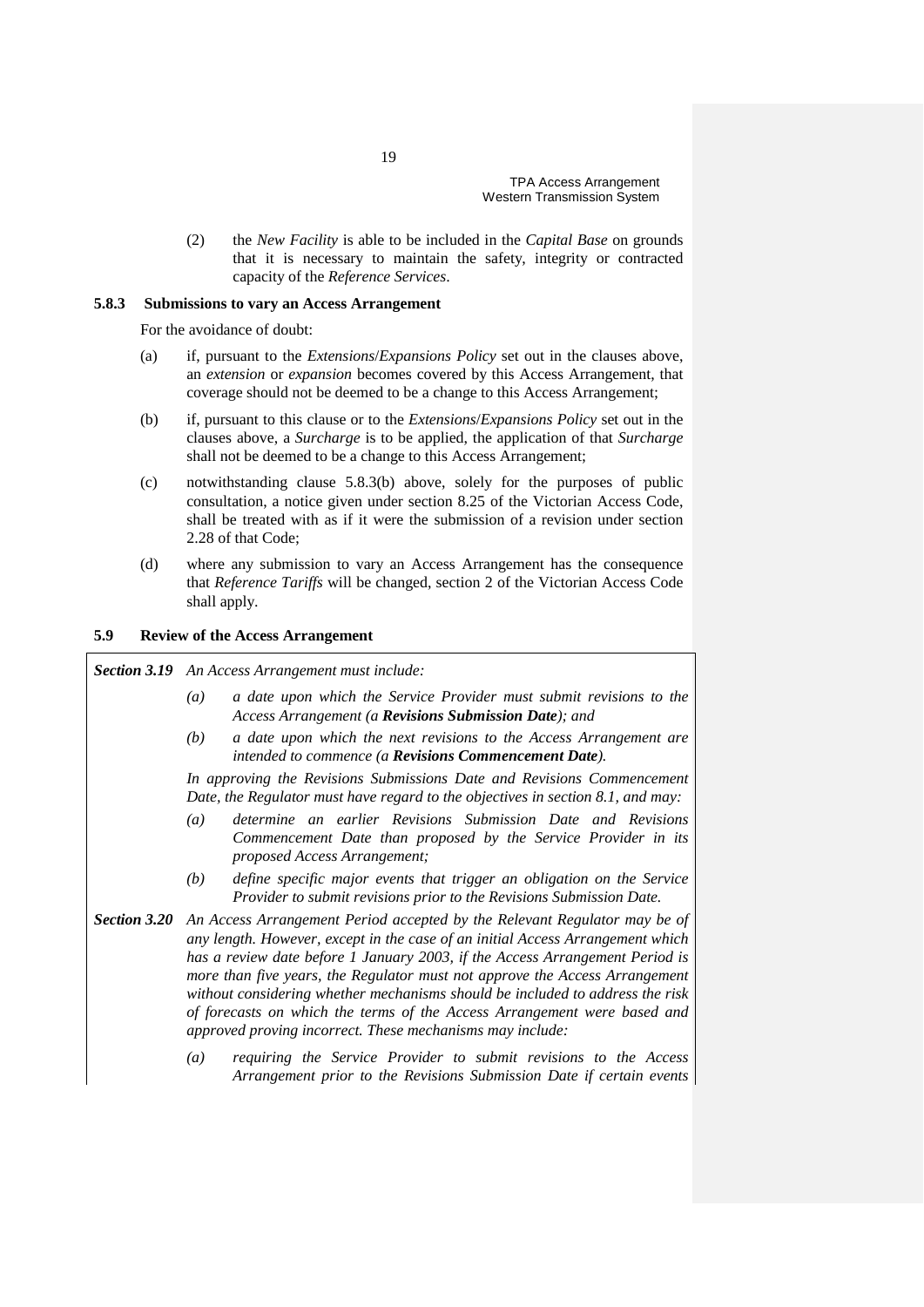*occur, for example:*

- *(i) if a Service Provider's profits derived from a Covered Pipeline exceed a certain amount or if the value of Services reserved in contracts with Users are outside a specified range;*
- *(ii) if the type or mix of Services provided by means of a Covered Pipeline changes in a certain way; or*
- *(b) a Service Provider returning some or all revenue or profits in excess of a certain amount to Users whether in the form of lower charges or some other form.*

*Where a mechanism is included in an Access Arrangement pursuant to this section 3.20(a), the Relevant Regulator must investigate no less frequently then once every five years whether a review event identified in the mechanism has occurred.*

- *Section 3.21 Nothing in section 3. 21 shall be taken to imply that the Relevant Regulator may not approve an Access Arrangement Period longer than 5 years if the Relevant Regulator considers this appropriate, having regard to the objectives of section 8.1.*
- *Section 3.22 An Access Arrangement submitted under section 2.3 may include a date at*  which time the Access Arrangement will expire. If an Access Arrangement *submitted under section 2.3 expires, the Covered Pipeline the subject of the Access Arrangement, shall cease to be Covered. The Service Provider must notify the Office of the Regulator-General if a Pipeline ceases to be covered under this section and the Office of the Regulator-General must update the Public Register accordingly.*
- 5.9.1 The *Revisions Submission Date* will be 31 March 2002.
- 5.9.2 The *Revisions Commencement Date* will be 1 January 2003.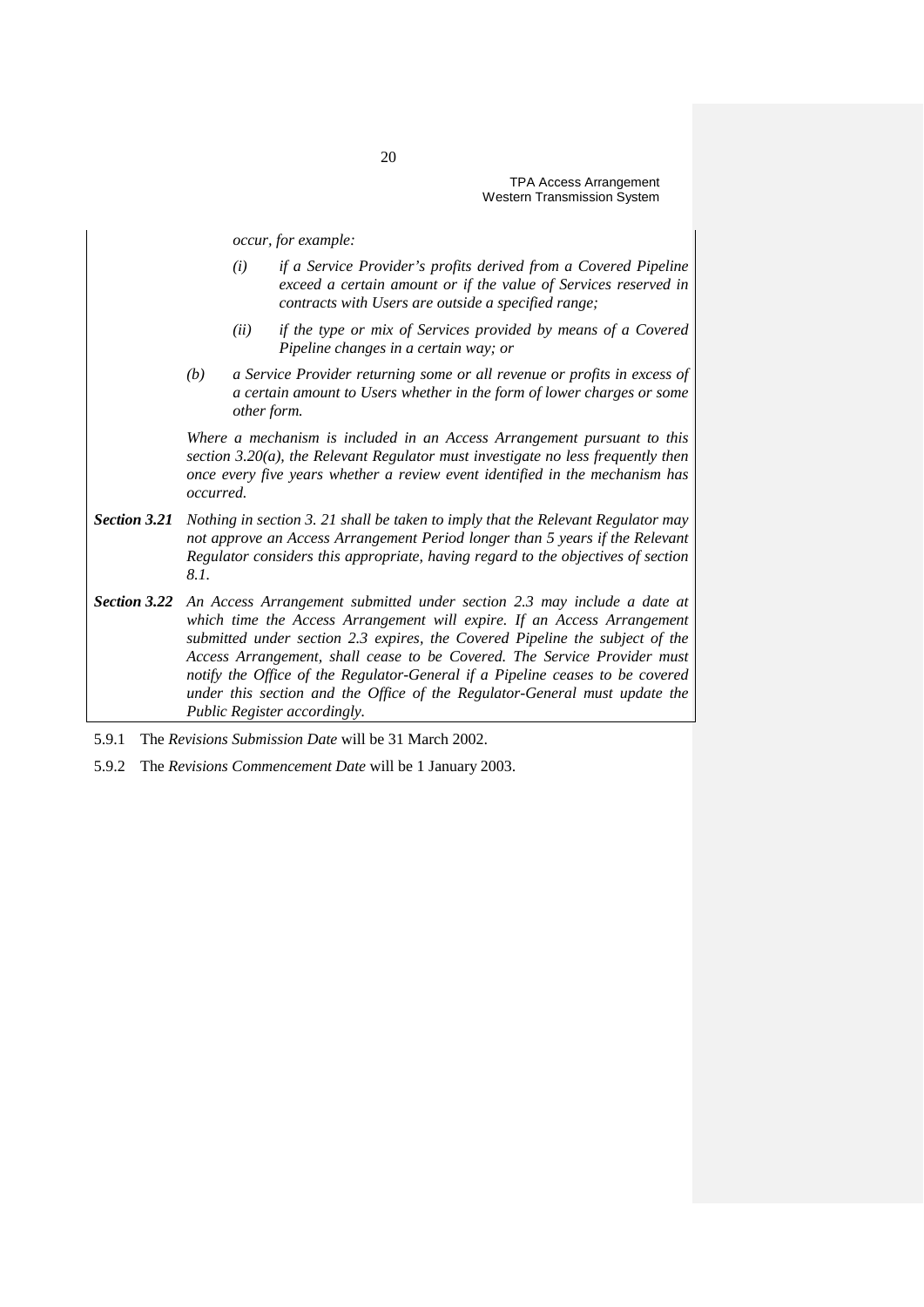# **Schedule 1**

## **1. Billing**

*Tariffs* are billed monthly, with the monthly charge representing the sum of the amounts calculated by multiplying each *tariff component* in paragraph 1 by its relevant quantity in accordance with paragraph 2.

### **2. Tariff Components of the Initial Transmission Tariff**

- (a) the *MDQ tariff component* is \$3.940/*GJ*;
- (b) the *transmission volume tariff component* is \$0.312/*GJ*; and
- (c) the operations pass through price is \$0.0282/*GJ*.

## **3. Quantities**

(a) for the *MDQ tariff component*, the *contracted MDQ* at each *transmission supply point* for the relevant *regulatory year* is set out in the following table.

| transmission<br>supply<br>point | Regulatory years |       |       |       |       |
|---------------------------------|------------------|-------|-------|-------|-------|
|                                 | 1998             | 1999  | 2000  | 2001  | 2002  |
|                                 | Contracted MDO   |       |       |       |       |
| Cobden                          | 1,675            | 1,728 | 1,781 | 1,835 | 1,889 |
| Hamilton                        | 1,600            | 1,653 | 1,687 | 1,703 | 1,728 |
| Koroit                          | 1,522            | 1,924 | 2,297 | 2,317 | 2,336 |
| Portland                        | 2,672            | 2,695 | 2,734 | 2,766 | 2,797 |
| Warrnambool                     | 5,403            | 6.219 | 6,927 | 7,032 | 7.137 |

(b) for the *transmission volume tariff component* and the operations pass through price, the relevant quantity is the actual *GJs* of *gas* withdrawn at each *transmission supply point* during the month.

**Comment [opt1]:**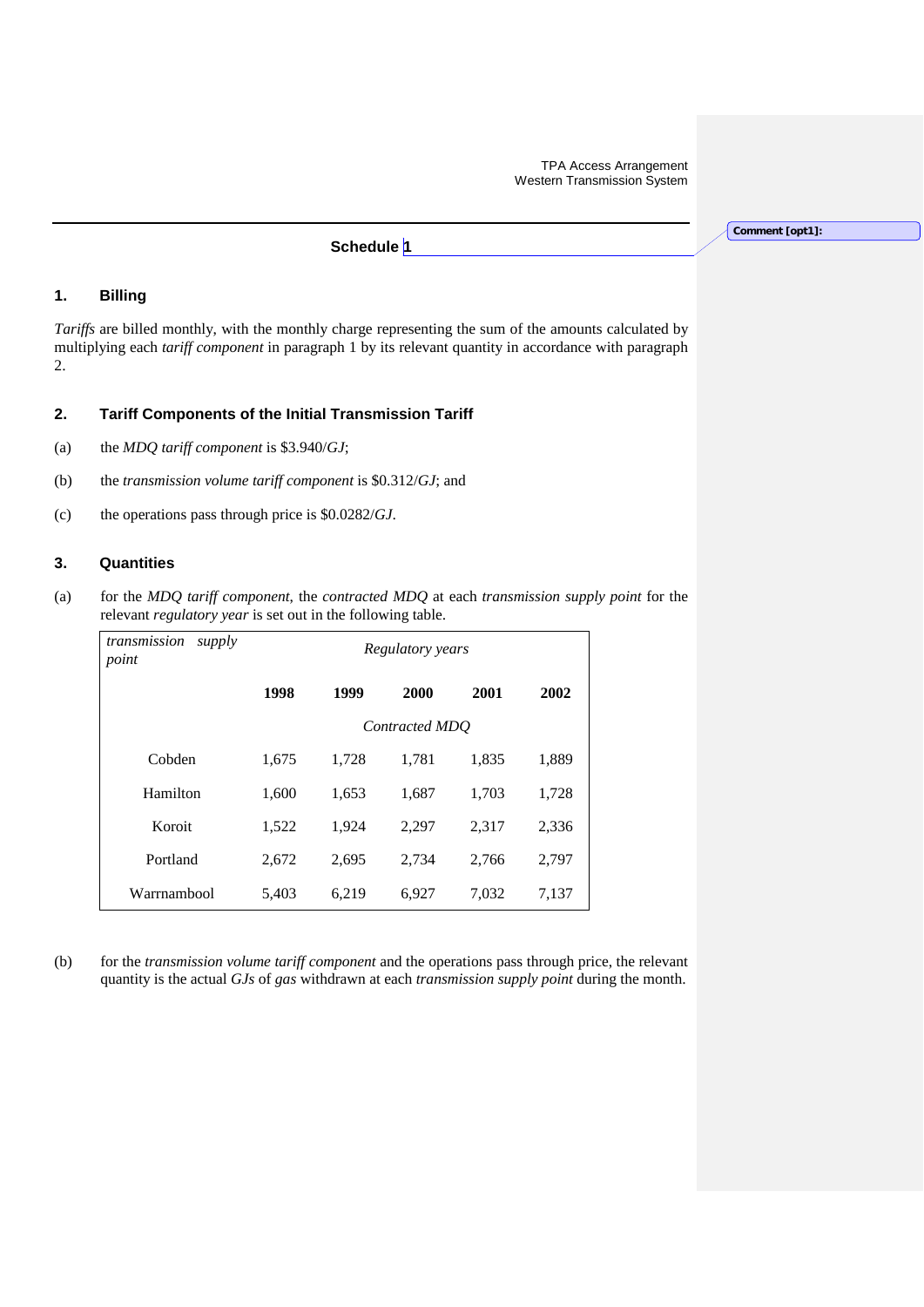**Schedule 2** 

**Comment [opt2]:** 

- (a) For a *regulatory year* after the *regulatory year* ending 31 December 1999 or at least 30 business days before the start of that *regulatory year*:
	- (1) TPA must give the Regulator a statement:
		- (A) setting out the proposed *tariff components* for that *regulatory year*;
		- (B) demonstrating compliance of the proposed *tariffs* and *tariff components* with the formula in schedule 3; and
		- (C) setting out the proposed changes (if any) in the billing parameters contained in schedule 1, or to any other matters in that schedule;
- (b) To seek the Regulator's approval to alter a *tariff component*, TPA must give the Regulator a statement:
	- (1) setting out its proposed change in the *tariff component*; and
	- (2) demonstrating compliance with the formula in schedule 3.
- (c) The Regulator must not approve a statement given by TPA if the statement does not comply with the formula in schedule 3.
- (d) The Regulator must approve a statement given by TPA if the statement complies with the formula in schedule 3.
- (e) If the Regulator does not notify TPA of the Regulator's decision regarding a statement given by TPA under clause (b) within 20 business days after the day on which the Regulator received the statement the Regulator is taken to approve the statement with effect from the 21st business day after the Regulator receives the statement.
- (f) If, under clause (c), the Regulator must not approve a statement given by TPA the Regulator may allow TPA to replace the statement within such time as specified by the Regulator.
- (g) Where a statement has been replaced under clause (f), the replacement statement will be taken to be a statement provided at least 30 business days before the start of the *regulatory year* and the replaced statement will be taken not to have been submitted by TPA.
- (h) The *tariffs* in the statement given by TPA approved or taken to be approved by the Regulator must apply from the latest of:
	- (1) the date on which the Regulator approves or is taken to approve the alteration; and
	- (2) the start of the *regulatory year* in which the *tariffs* are to apply.
- (i) If TPA does not provide a statement to the Regulator required under clause (a), in relation to a *regulatory year* or such a statement is provided but not approved by the Regulator, the Regulator may re-set the relevant *tariffs* for TPA for the *regulatory year* in a manner in which the Regulator could have approved of the *tariffs* if included in a statement given by TPA under clause (a).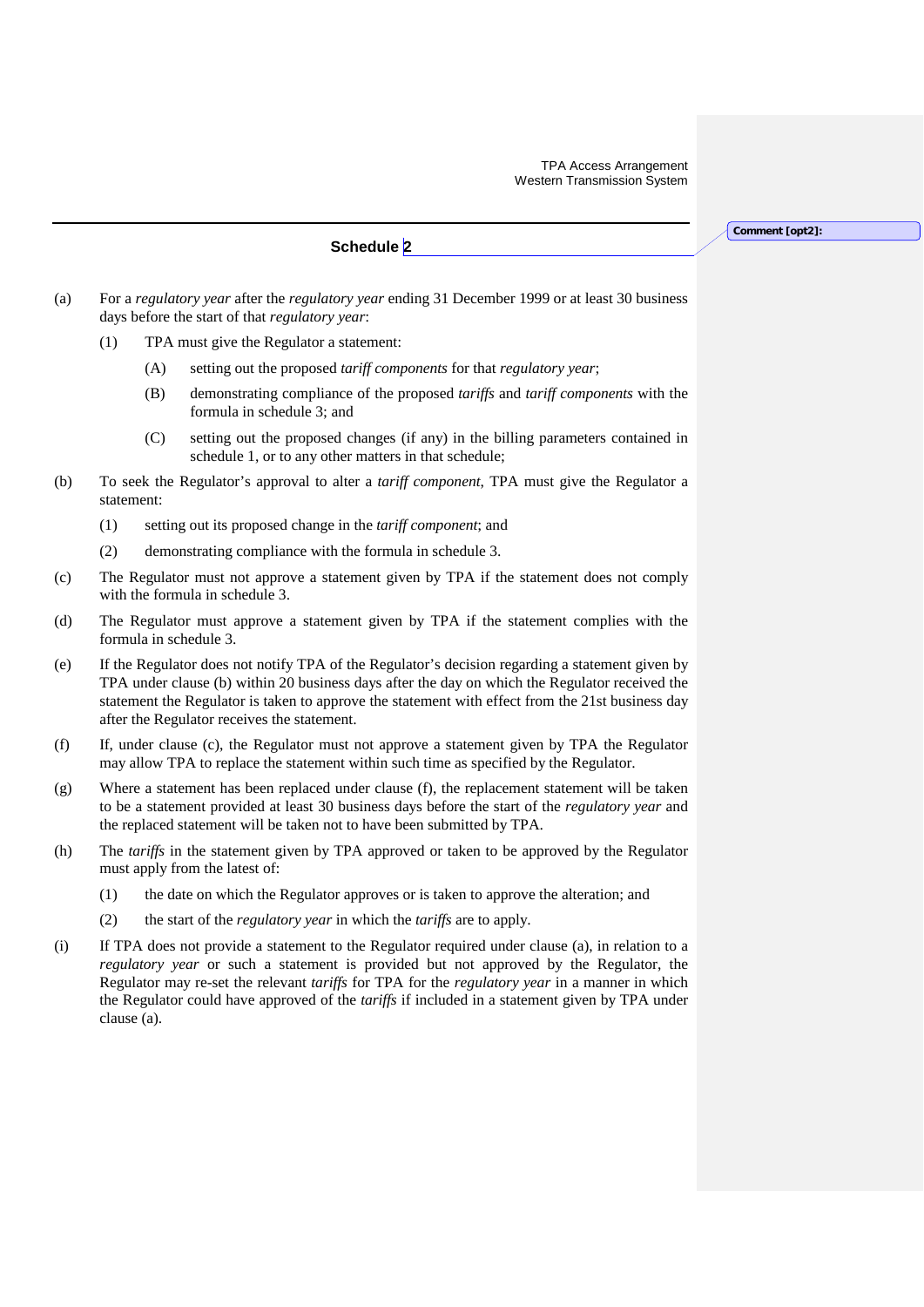**Comment [opt3]:** 

# **Schedule 3** *CPI***-X price path approach formula**

The *CPI*-X price path approach formula in terms of the *Reference Tariff Policy* is:

 $P_t = P_{t-1} * (CPI_t - X)$ 

where:

- Pt is the maximum price for a *tariff component* of a *Reference Tariff* for calendar year "t";
- $P_{t-1}$  is determined as follows:
	- (1) if calendar year "t" is the calendar year ending 31 December 2000, then Pt-1 is the relevant *tariff component* of the *initial transmission tariff* as set out in paragraph 2 of schedule 1; and
	- (2) if calendar year "t" is after the calendar year ending 31 December 2000, then  $P_{t-1}$  is the figure used for  $P_t$  for the *tariff component* for calendar year "t-1";
- $CPI_t$  is the *CPI* for calendar year "t"; and
- X is 0.027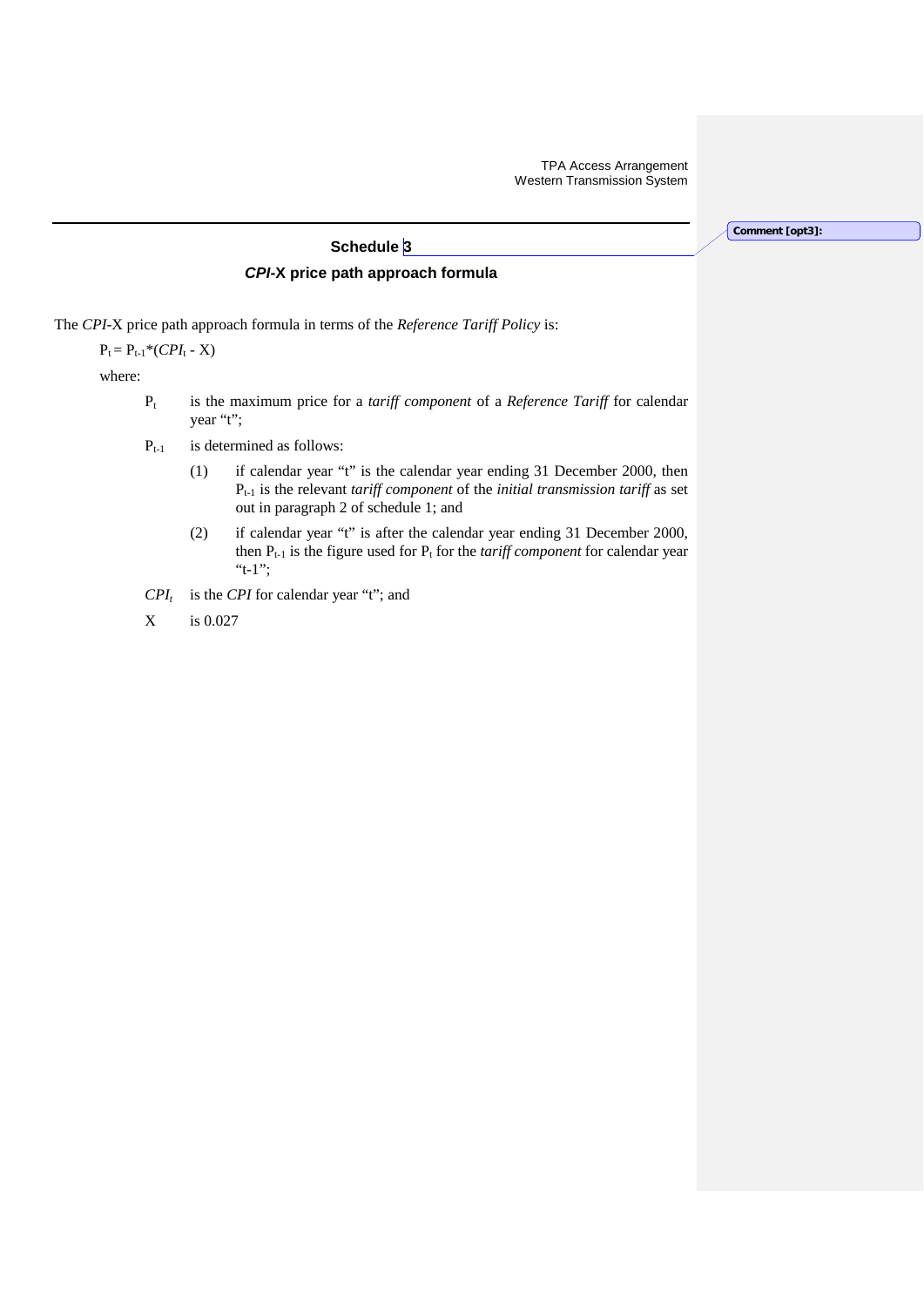**Comment [opt4]:** 

**Schedule 4**

The following are the *Fixed Principles* applying to this Access Arrangement:

- (1) utilise incentive-based regulation adopting a *CPI*-X approach and not rate of return regulation;
- (2) set the X factor in the *CPI*-X formula so that only one X factor applies without revision for the entire *subsequent access arrangement period*;
- (3) use the *Capital Base* for TPA at the start of the *initial access arrangement period*, adjusted to take account of inflation since 1 January 1998, depreciation, wholly or partially redundant assets and additions and disposals in the ordinary course of business since 1 January 1998, other than a disposal of:
	- (A) all of the assets and liabilities of TPA*;*
	- (B) assets interdependent with a transaction pursuant to which all of the issued shares in or the assets and business of TPA cease to be held by or on behalf of the State of Victoria or a statutory authority; or
	- (C) assets pursuant to which the assets of TPA are sold and leased back to TPA*;*
- (4) ensure a fair sharing between TPA and users of the benefits achieved through efficiency gains if, in the *initial access arrangement period*, TPA has achieved efficiencies greater than the values implied by the value of XT, which is the X factor that applies to *TPA* under the *CPI*-X formula in the *initial access arrangement period*, as set by schedule 3*,*  and, in ensuring a fair sharing of the benefits, may have regard to the following matters without limitation:
	- (A) the need to offer TPA a continuous incentive to improve efficiencies both in operational matters and in capital investment; and
	- (B) the desirability of rewarding TPA for efficiency gains, especially where those gains arise from management initiatives to increase the efficiency of the relevant business;
- (5) have regard to:
	- (A) the cost of making, producing or supplying the goods or services which TPA makes, produces or supplies;
	- (B) any relevant interstate or international benchmarks for prices, costs and returns on assets in private sector industries comparable to those in which TPA operates; and
	- (C) the level of executive remuneration in TPA by reference to any relevant interstate and international private sector benchmarks for that remuneration;
- (6) in ensuring a fair sharing of the benefits of efficiency gains under clause (4), choose to share the benefits referred to in that clause in the *subsequent access arrangement period*, both in the *subsequent access arrangement period* and in *access arrangement periods* after the *subsequent access arrangement period*.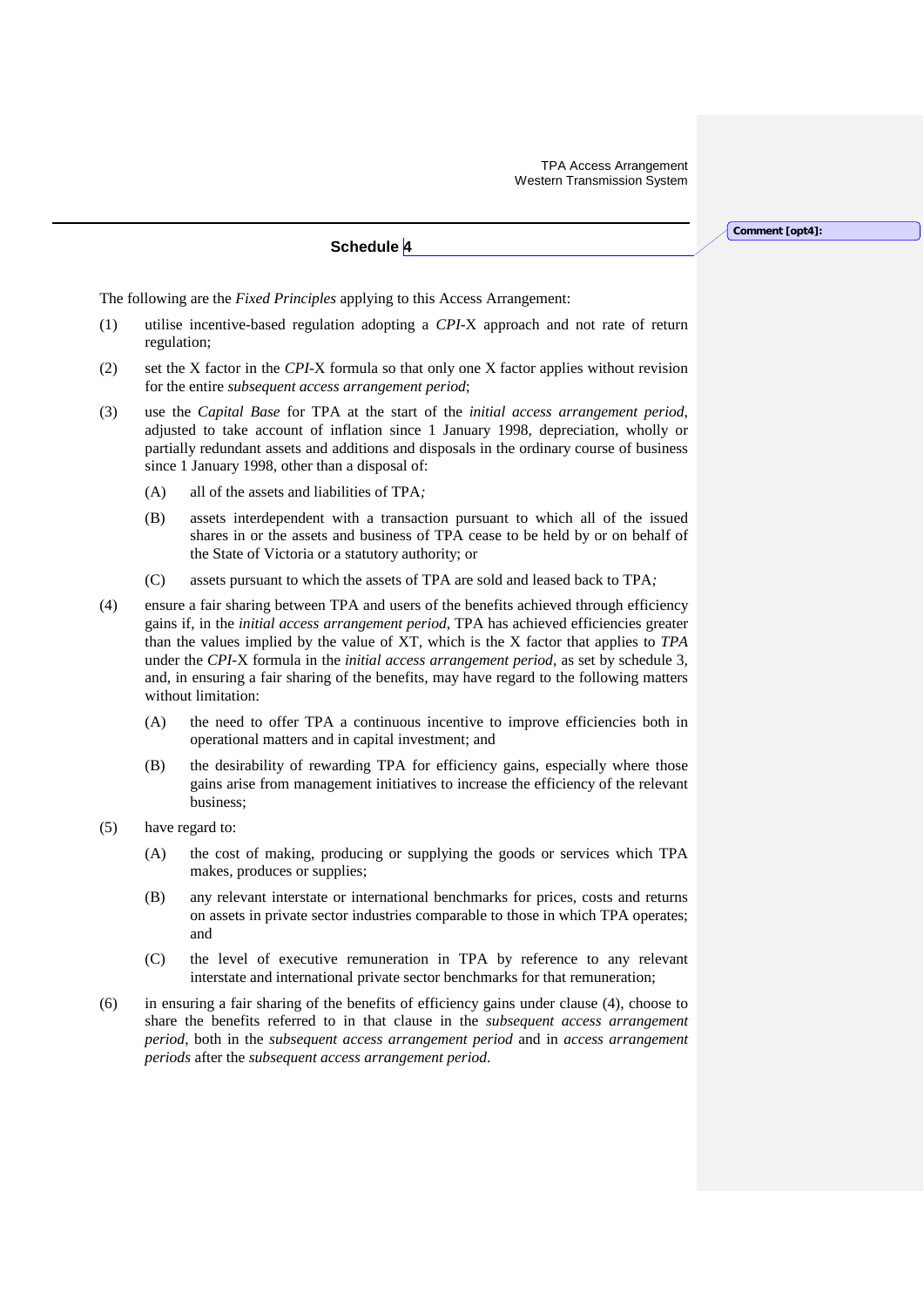**Schedule 5**

**Comment [opt5]:** 

- (a) If a *change in taxes event* occurs, TPA may give a statement to the Regulator within 3 months of the *change in taxes event* occurring specifying:
	- (1) details of the *change in taxes event* concerned;
	- (2) the date the *change in taxes event* took or takes effect;
	- (3) the estimated financial effect of the *change in taxes event* on the TPA*;*
	- (4) the *pass-through amount* TPA proposes in relation to the *change in taxes event;* and
	- (5) the basis on which the *pass-through amount* is to apply.
- (b) If the Regulator receives a statement under clause (a), the Regulator must decide whether the *change in taxes event* specified in the statement occurred or is continuing, and if the Regulator decides that the *change in taxes event* occurred or is continuing, the Regulator must decide:
	- (1) the pass through amount; and
	- (2) the basis on which the pass through amount is to apply,

and notify TPA in writing of the Regulator's decision.

- (c) If the Regulator does not give a notice to TPA under clause (b) within 20 business days of receiving a statement from TPA under clause (a), on the 21st business day after receiving the statement from TPA under clause (a), the Regulator is taken to have notified TPA of its decision under clause (b) that the pass through amount and the basis on which the pass through amount is to apply are as specified in the statement given by TPA under clause (a).
- (d) If a *change in taxes event* occurs and TPA is likely to be affected by the *change in taxes event* and does not give the Regulator a statement under clause (a) concerning the *change in taxes event,* the Regulator may decide on a *pass-through amount* and the basis on which the *pass-through amount* is to apply.
- (e) Where under clause (d) the Regulator decides on a negative pass through amount, the Regulator*:*
	- (1) may decide to require TPA to pass through the *negative pass-through amount* decided by the Regulator on the basis decided by the Regulator*;* and
	- (2) where the Regulator decides to require TPA to pass through the *negative pass-through amount*, must notify TPA in writing, of the negative pass through amount, the basis on which the negative pass through amount is to apply and the reasons for the Regulator's decision.
- (f) In deciding the pass through amount and the basis on which the pass through amount is to apply under clause (b), (d) or (e), the Regulator must ensure that the financial effect on TPA associated with the *change in taxes event* concerned is economically neutral taking into account:
	- (1) the relative amounts of *Tariffed Transmission Services*;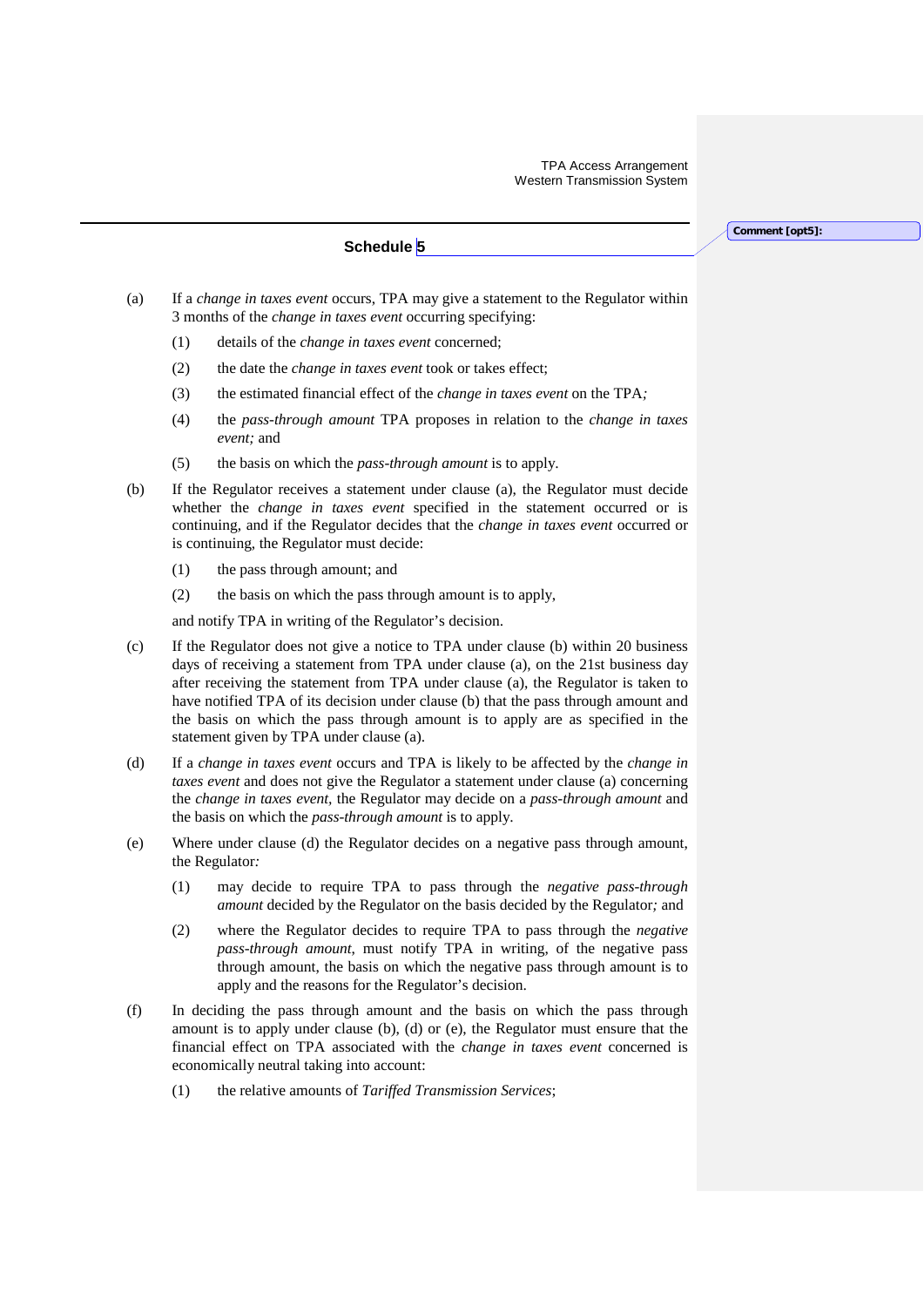- (2) the time cost of money for the period over which the pass through amount is to apply;
- (3) the manner in which and period over which the *pass-through amount* is to apply;
- (4) the financial effect to TPA associated with the provision of *Tariffed Transmission Services* directly attributable to the *change in taxes event* concerned, and the time at which the financial effect arises;
- (5) the amount of any change in another tax which, in the Regulator's opinion, was introduced as complementary to the *change in taxes event* concerned;
- (6) the effect of any other previous *change in taxes event* since the later of the date of:
	- (i) this Access Arrangement; and
	- (ii) the last decision made under clause (b) or (e);
- (7) any pass through amount applied under this schedule 5 relating to a previous *change in taxes event* which resulted in TPA recovering an amount either more or less than the financial effect on TPA of that previous *change in taxes event;* and
- (8) any other factors the Regulator considers relevant.

(g) TPA*:*

- (1) may, after
	- (A) receipt of a notice from the Regulator or a deemed receipt of a notice under clause (b) as to a *positive pass-through amount;* and
	- (B) notifying users:
		- (i) the *positive pass-through amount* which the Regulator has approved or is deemed to have approved; and
		- (ii) the basis on and date from which TPA will apply the positive pass through amount*,*

apply the *positive pass-through amount* specified in the notice on the basis indicated in the notice*;* and

- (2) must, after receipt of a notice or deemed receipt of a notice from the Regulator, under clause (b), or after receipt of a notice under clause (e) as to a *negative pass-through amount* apply the *negative pass-through amount* on the basis decided by the Regulator.
- (h) The *pass-through amount* must be:
	- (1) shown separately on each invoice; or
	- (2) otherwise identified in a manner approved by the Regulator.
- (i) TPA can only seek to reclaim *positive pass-through amounts* in respect of services provided from the time that TPA:
	- (1) notified under clause  $(g)(1)(B)$ ; and
	- (2) started showing or identifying the positive pass through amount as required under clause (h).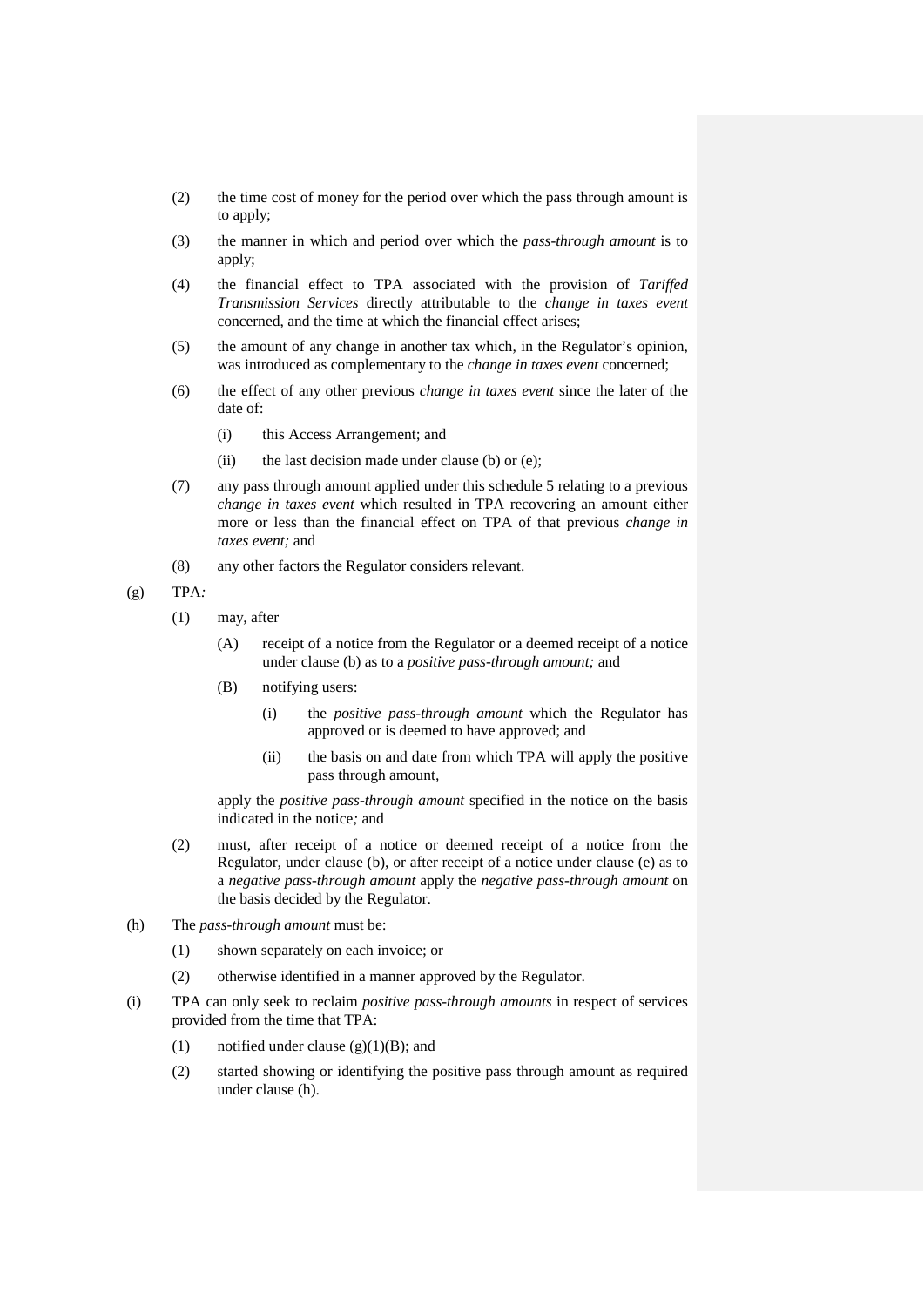- (j) A *pass-through amount* applied by TPA in accordance with this schedule 5 is not:
	- (1) taken into account in deciding TPA's revenues, *tariffs* or *tariff components*  used in the schedule 3 in deciding whether TPA's *tariffs* or *tariff components* comply with the formula in schedule 3; and
	- (2) subject to the procedures in schedule 2.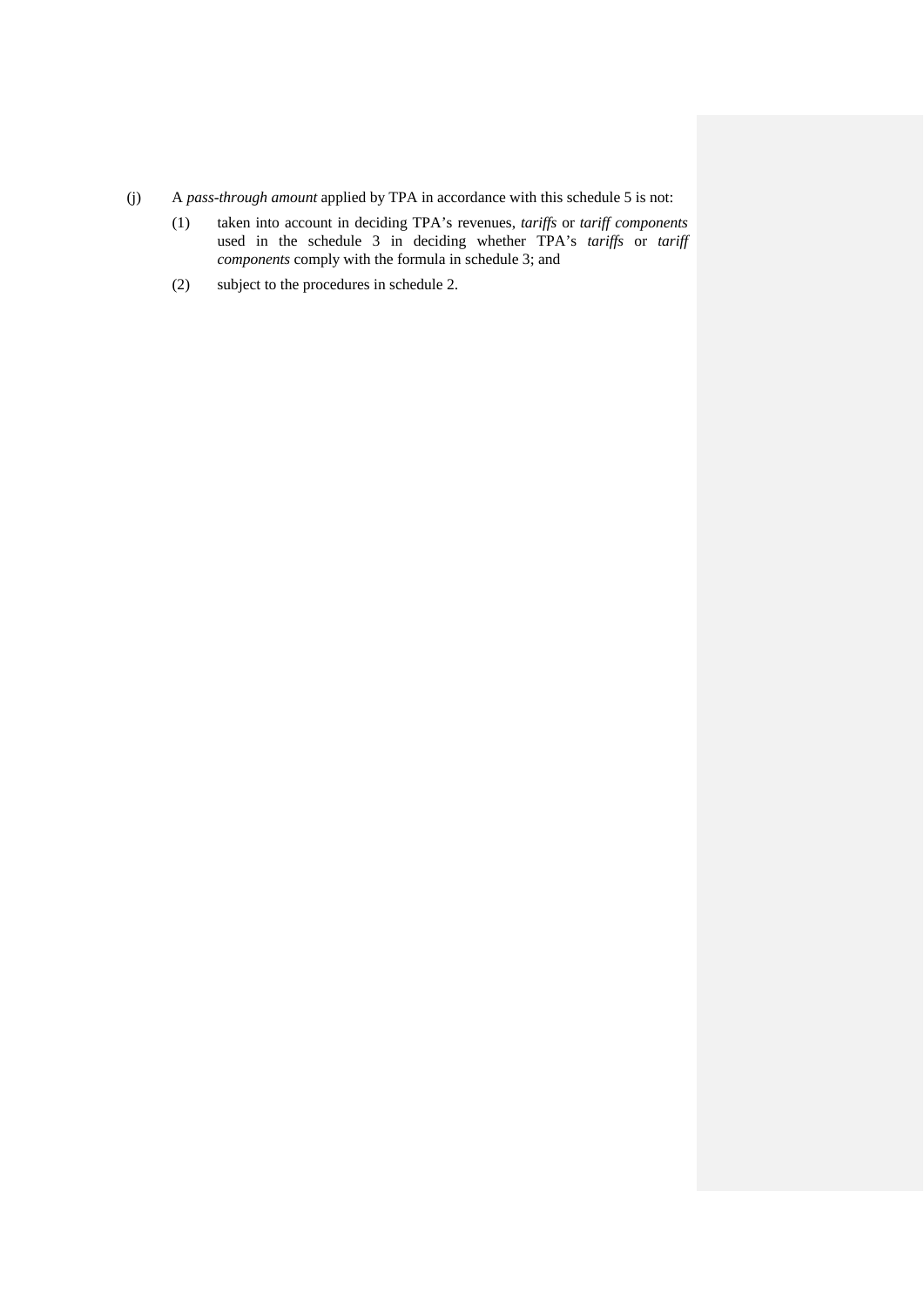# **Appendix 1**

# **Description of Western Transmission System**

| <b>Pipeline</b> | <b>Location/Route</b>  | Length | <b>Pipe Diameter</b> |
|-----------------|------------------------|--------|----------------------|
| <b>Licence</b>  |                        | km     | mm                   |
|                 | <b>Western System</b>  |        |                      |
| Vic:145         | Paaratte to Allansford | 33.3   | 150                  |
| Vic:155         | Allansford to Portland | 100.4  | 150                  |
| Vic:168         | Curdievale to Cobden   | 27.7   | 150                  |
| Vic:171         | Codrington to Hamilton | 54.6   | 150                  |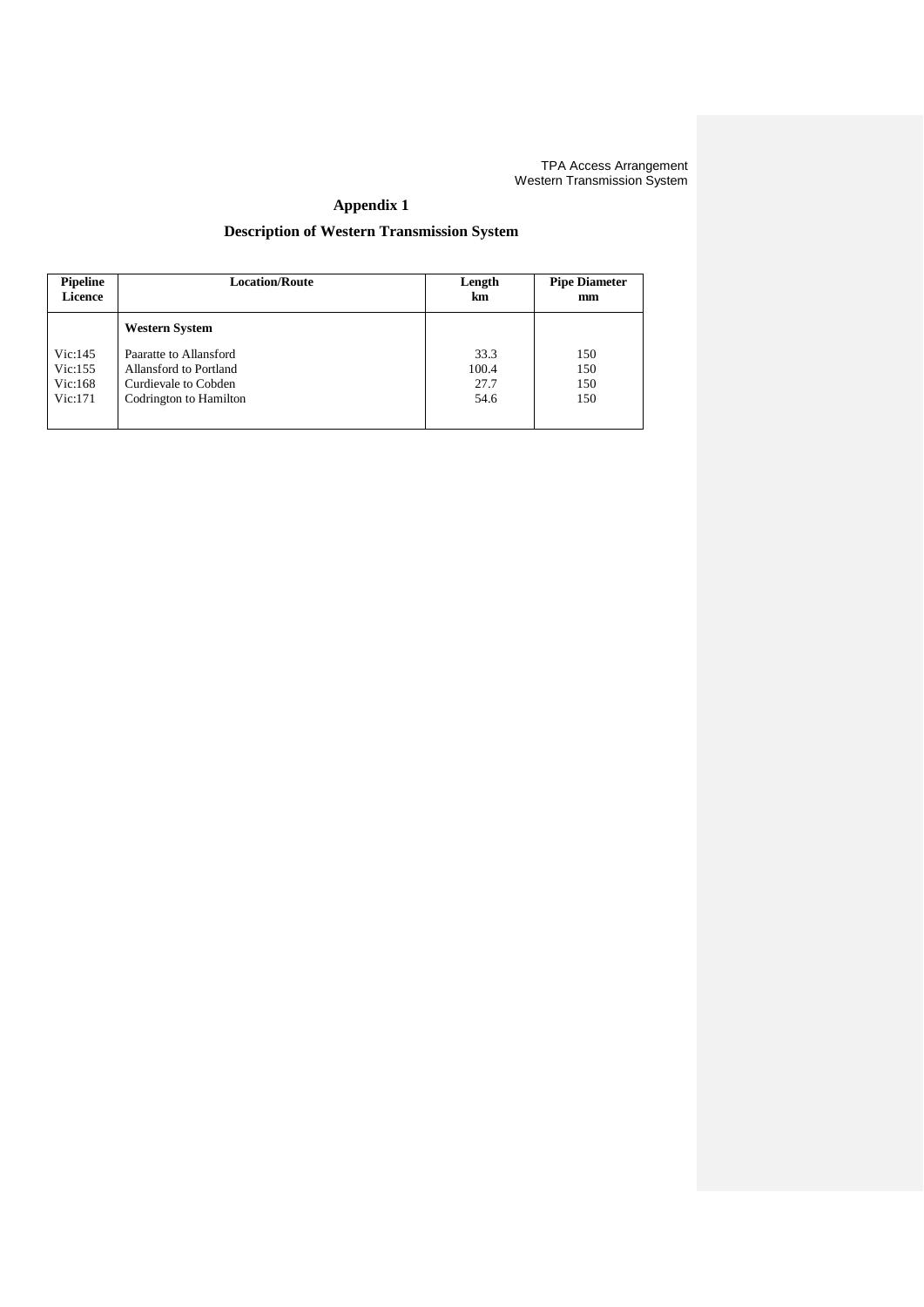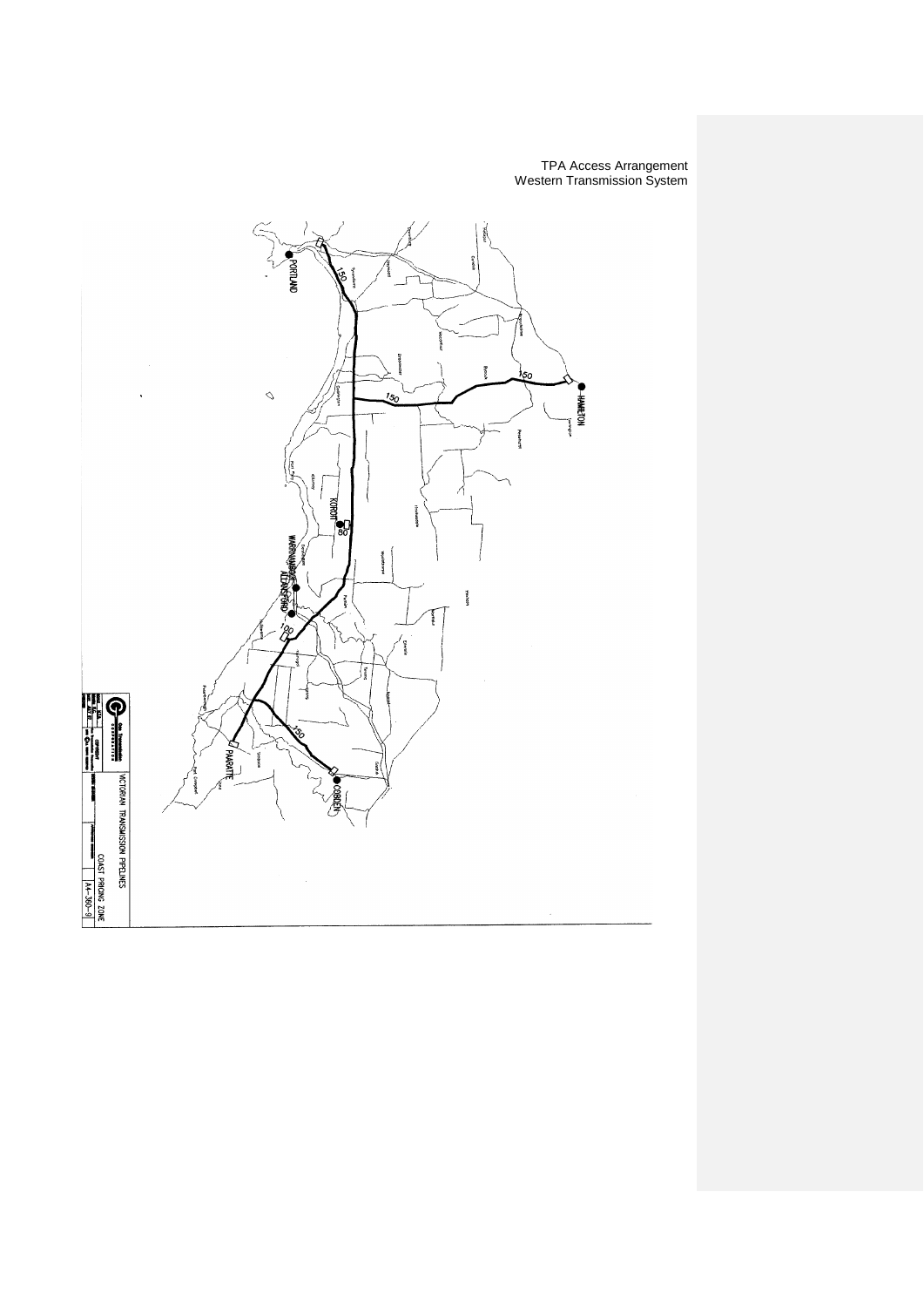# **Appendix 2**

# **Western Transmission System Agreement**

Refer to separate document.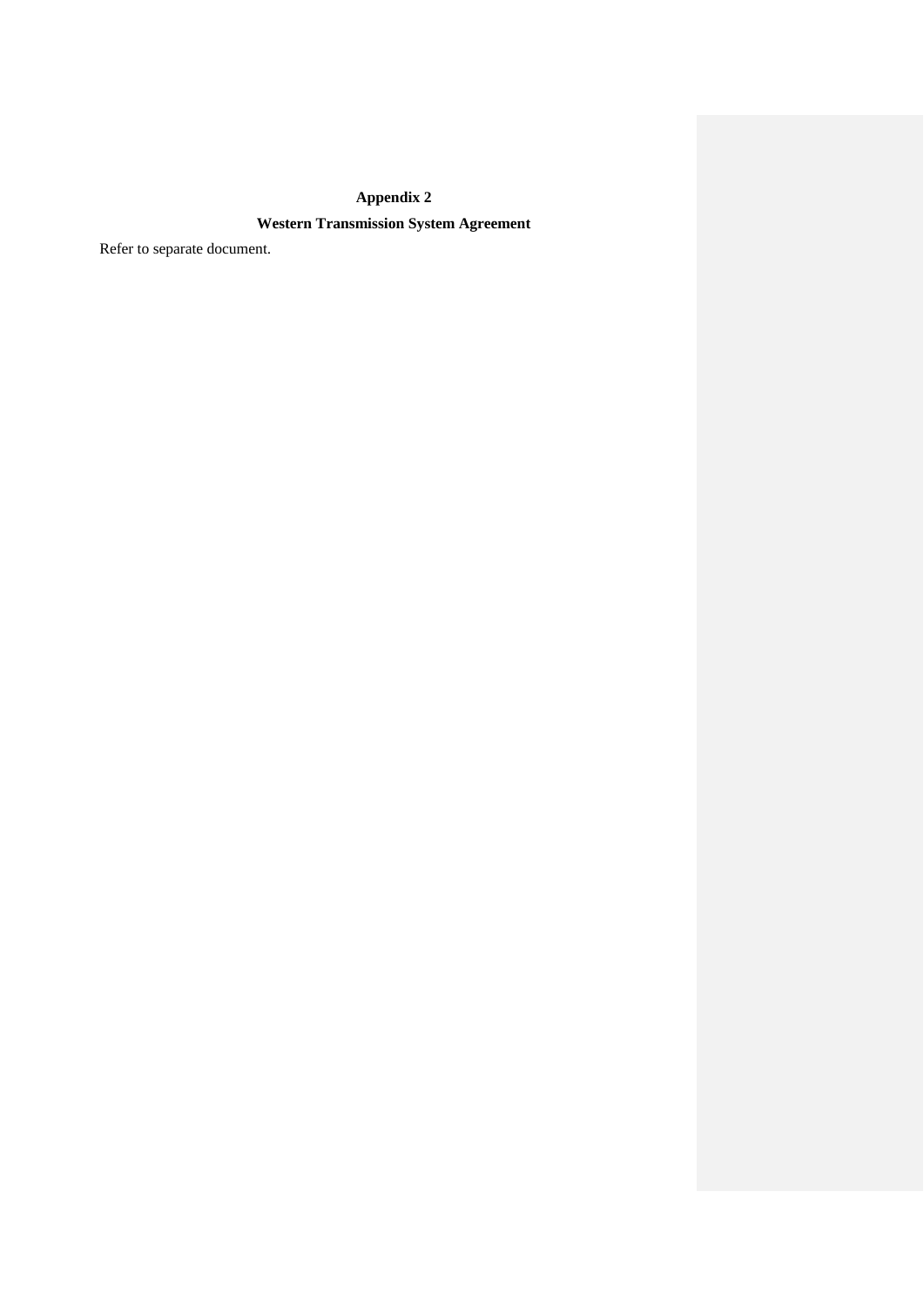# **Western Transmission System Agreement**

**TRANSMISSION PIPELINES AUSTRALIA PTY LTD** ACN 079 089 268

**TRANSMISSION PIPELINES AUSTRALIA (ASSETS) PTY LIMITED**

ACN 079 136 413

and

**SHIPPER**  $ACN$  [ ]

FREEHILL HOLLINGDALE  $\&$  P  $A$  G  $E$ 

101 Collins Street Melbourne Victoria 3000 Australia GPO Box 128A Melbourne 3001 Telephone (03) 9288 1234 Facsimile (03) 9288 1567 DX 240 Melbourne Reference: PJR:TTO C/983240086

MELBOURNE SYDNEY PERTH CANBERRA BRISBANE SINGAPORE HANOI HO CHI MINH CITY<br>CORRESPONDENT OFFICE IN JAKARTA

Liability is limited by the Solicitors Scheme under the Professional Standards Act 1994 (NSW)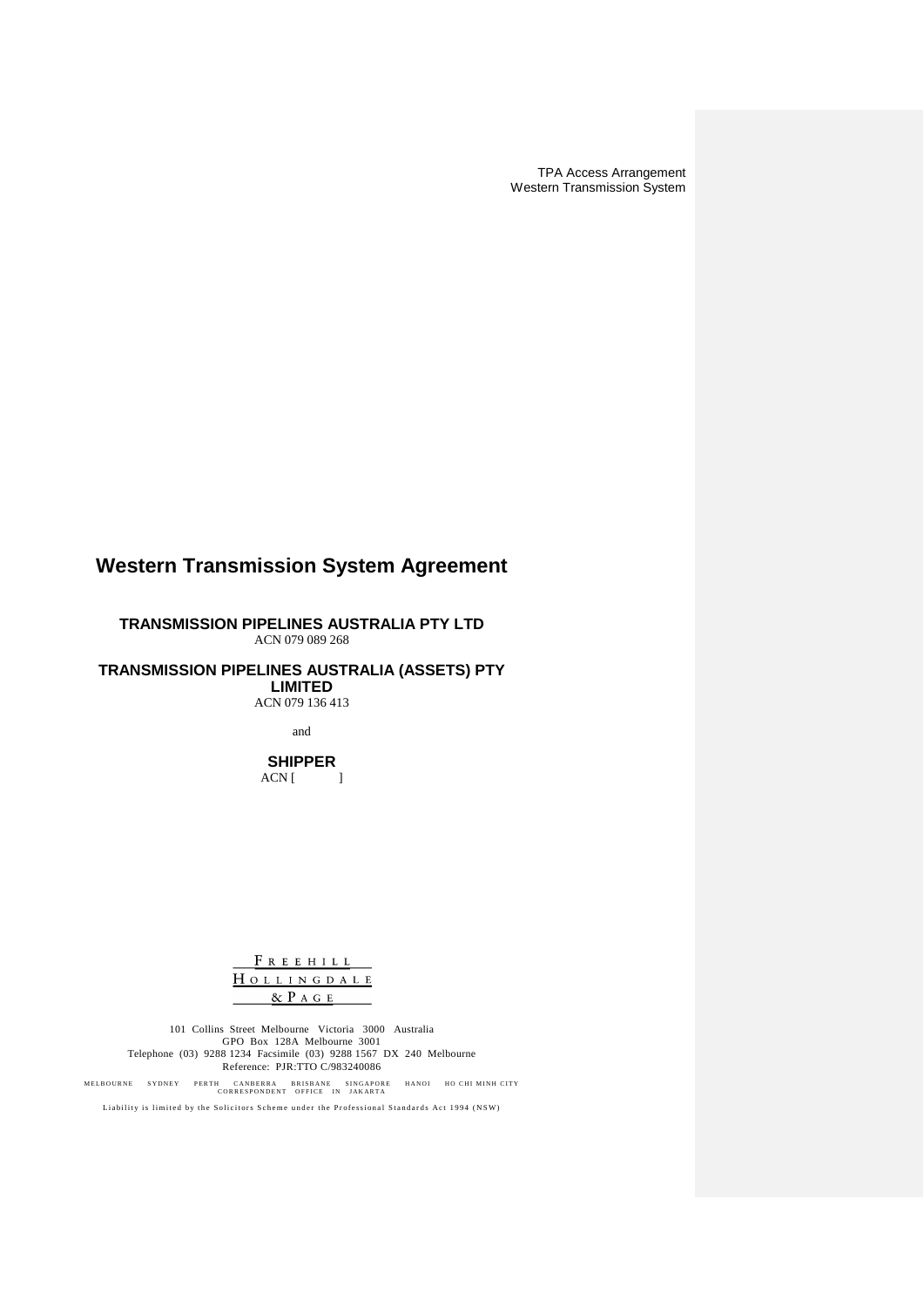Third Party Access Code - Western Transmission Systems

# **Table of contents**

| Clause                                                                                                                                                                                                   | Page                             |
|----------------------------------------------------------------------------------------------------------------------------------------------------------------------------------------------------------|----------------------------------|
| 1 Definitions and interpretation                                                                                                                                                                         | 1                                |
| 1.1 Definitions<br>1.2 Interpretation<br>1.3 Inconsistency between Agreement and incorporated document                                                                                                   | 1<br>6<br>7                      |
| 2 Term 8                                                                                                                                                                                                 |                                  |
| <b>3 Provision of Services</b>                                                                                                                                                                           | 8                                |
| 3.1 Services<br>3.2 Sub-contract<br>3.3 TPA Assets' agreement                                                                                                                                            | 8<br>8<br>8                      |
| <b>4 Rights and obligations of Shipper</b>                                                                                                                                                               | 9                                |
| 4.1 Shipper's entitlement to take gas<br>4.2 Qualification to Shipper's entitlement to take gas<br>4.3 Daily load variation profile<br>4.4 Reduction in Contractual Capacity and MDQ and MHQ             | 9<br>9<br>9<br>9                 |
| 5 Forecasts and nomination of receipts and deliveries                                                                                                                                                    | 10                               |
| 5.1 Shipper to provide forecasts<br>5.2 Nomination procedure<br>5.3 Monthly nominations<br>5.4 Variation of nominations by Shipper<br>5.5 Renominations by Shipper<br>5.6 Correction of daily imbalances | 10<br>10<br>10<br>10<br>10<br>11 |
| <b>6 Trading policy</b>                                                                                                                                                                                  | 11                               |
| 6.1 Trade 11<br>6.2 Bare Assignment<br>6.3 Other transfers<br>6.4 Deeds of novation<br>6.5 Change of points<br>6.6 Security rights                                                                       | 11<br>11<br>11<br>12<br>12       |
| <b>7 Rights to Curtail and Interrupt</b>                                                                                                                                                                 | 12                               |
| 7.1 Curtailment<br>7.2 Interruption<br>7.3 Priority<br>7.4 TPA to advise<br>7.5 TPA not liable<br>7.6 Shipper's liability                                                                                | 12<br>12<br>12<br>12<br>12<br>13 |
| 8 Curtailment during maintenance                                                                                                                                                                         | 13                               |
| 8.1 TPA's rights<br>8.2 Shipper's obligations                                                                                                                                                            | 13<br>13                         |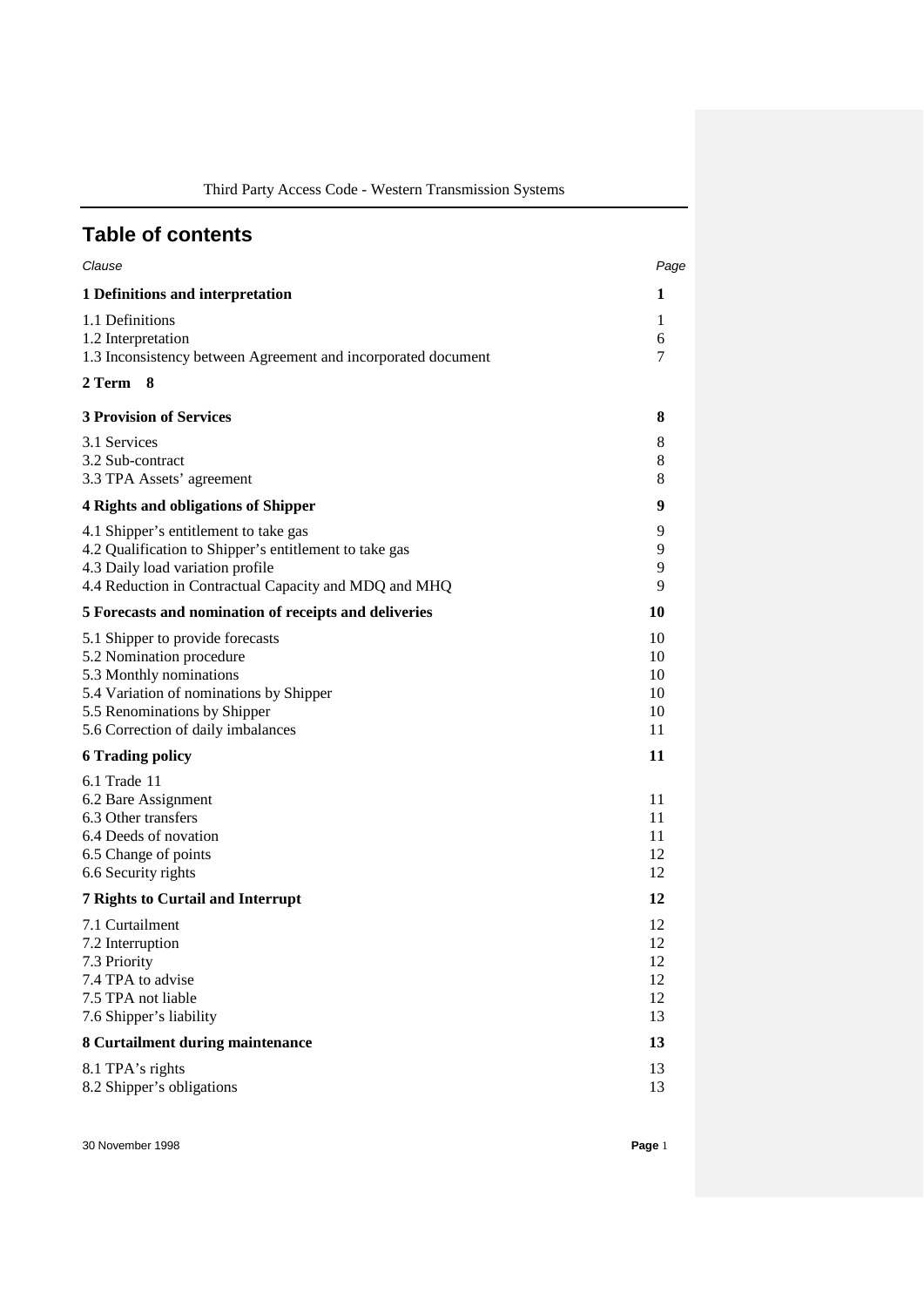*Third Party Access Code - Western Transmission Systems*

| 9 Non-maintenance Curtailment                                                                             | 13       |
|-----------------------------------------------------------------------------------------------------------|----------|
| 9.1 Emergency action                                                                                      | 13       |
| 9.2 Safety Case                                                                                           | 13       |
| 9.3 TPA's Rights                                                                                          | 13<br>14 |
| 9.4 Notification of emergency or Force Majeure<br>9.5 Removal of equipment etc                            | 14       |
| 9.6 TPA not liable                                                                                        | 14       |
| 10 Gas quality                                                                                            | 14       |
| 10.1 Gas at Receipt Point to conform to Specification                                                     | 14       |
| 10.2 Specification of gas delivered                                                                       | 14       |
| 10.3 Off-Specification gas                                                                                | 14       |
| 10.4 TPA to notify                                                                                        | 14       |
| 10.5 Shipper to notify                                                                                    | 15       |
| 10.6 Procedures in respect of off-Specification gas<br>10.7 Shipper responsible for off-Specification gas | 15<br>16 |
| 10.8 Odorisation                                                                                          | 16       |
| <b>11 Performance levels</b>                                                                              | 16       |
| 11.1 Undertaking as to performance                                                                        | 16       |
| 11.2 Good Operating Practice                                                                              | 16       |
| <b>12 Insurances</b>                                                                                      | 16       |
| 12.1 Maintenance of policies by Shipper                                                                   | 16       |
| 12.2 Maintenance of policies by TPA                                                                       | 17       |
| 12.3 Evidence of insurance                                                                                | 17       |
| <b>13 Payment of Service Charges</b>                                                                      | 17       |
| 13.1 Payment by Shipper                                                                                   | 17       |
| 13.2 Applicable Service Charges                                                                           | 17       |
| 13.3 Manner of billing and payment of Service Charges                                                     | 17       |
| 13.4 Charging information                                                                                 | 17       |
| <b>14 Compliance</b>                                                                                      | 17       |
| 14.1 Applicable laws                                                                                      | 17       |
| 14.2 Regulatory Instruments                                                                               | 17       |
| <b>15 Measurement</b>                                                                                     | 18       |
| 15.1 Receipt Point Measuring Equipment                                                                    | 18       |
| 15.2 Delivery Point Measuring Equipment                                                                   | 18       |
| 15.3 Inspection of Measuring Equipment                                                                    | 18       |
| 15.4 Measuring Equipment calibration procedures<br>15.5 Billing                                           | 18<br>19 |
| 15.6 Extra Measuring Equipment                                                                            | 19       |
| 16 Limitation of liability and indemnity                                                                  | 19       |
| 16.1 Shipper's liability                                                                                  | 19       |
| 16.2 TPA's liability                                                                                      | 19       |
| 16.3 Separate obligations and expenses                                                                    | 20       |
| 16.4 Settlement of claims                                                                                 | 20       |
|                                                                                                           |          |

30 November 1998 **Page** 2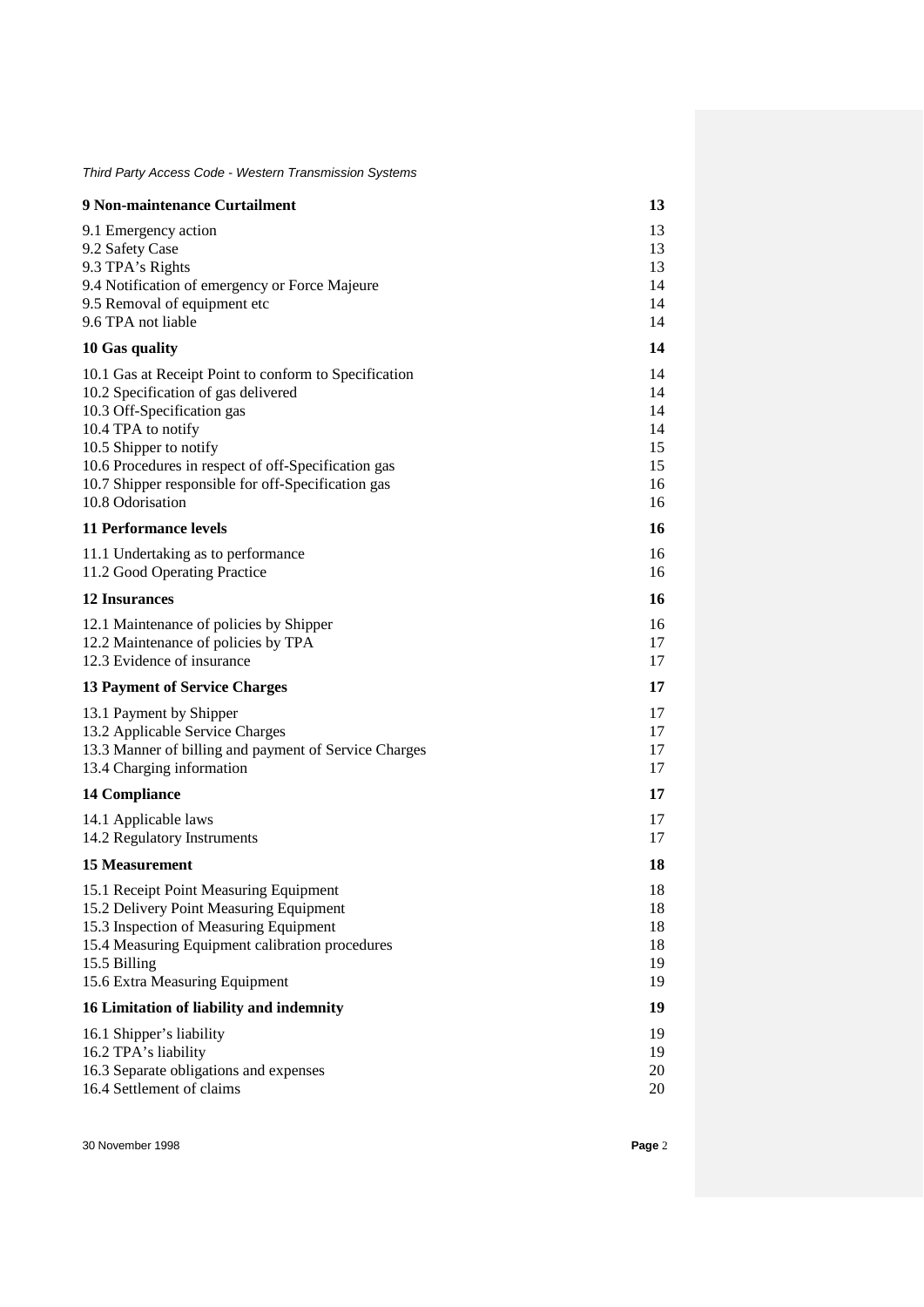*Third Party Access Code - Western Transmission Systems*

| 16.5 Specific performance<br>16.6 Survival                                                                                                                                                           | 20<br>20                         |
|------------------------------------------------------------------------------------------------------------------------------------------------------------------------------------------------------|----------------------------------|
| 17 Records                                                                                                                                                                                           | 20                               |
| 17.1 Type of records<br>17.2 Form<br>17.3 Retention<br>17.4 Notice of disposal                                                                                                                       | 20<br>20<br>20<br>20             |
| <b>18 Force Majeure</b>                                                                                                                                                                              | 21                               |
| 18.1 General position<br>18.2 Payment or notification<br>18.3 Notification to other parties<br>18.4 Industrial disturbance<br>18.5 Right to terminate<br>18.6 Qualification                          | 21<br>21<br>21<br>21<br>21<br>22 |
| <b>19 Remedies</b>                                                                                                                                                                                   | 22                               |
| 19.1 Material Breach<br>19.2 Financial Breach<br>19.3 Cure 22                                                                                                                                        | 22<br>22                         |
| <b>20 Dispute Resolution Procedure</b>                                                                                                                                                               | 23                               |
| 21 Termination                                                                                                                                                                                       | 24                               |
| 21.1 Termination of Agreement<br>21.2 After termination                                                                                                                                              | 24<br>24                         |
| 22 Confidentiality                                                                                                                                                                                   | 24                               |
| 22.1 Confidential Information<br>22.2 Exceptions<br>22.3 Conditions<br>22.4 Indemnity<br>22.5 Survival                                                                                               | 24<br>25<br>25<br>26<br>26       |
| 23 Notices                                                                                                                                                                                           | 26                               |
| 23.1 How notices may be given<br>23.2 When notice taken as given<br>23.3 Change of address or fax number                                                                                             | 26<br>26<br>26                   |
| 24 Assignment                                                                                                                                                                                        | 26                               |
| 24.1 Assignment generally<br>24.2 Assignment by State entity<br>24.3 Assignment not a restriction on securities                                                                                      | 26<br>27<br>27                   |
| <b>25 MSO Rules</b>                                                                                                                                                                                  | 27                               |
| 25.1 Application of MSO Rules<br>25.2 Approved Connection Deed<br>25.3 Revisions to Access Arrangements<br>25.4 Reclassification as a Market Carriage pipeline<br>25.5 Termination of this Agreement | 27<br>27<br>27<br>28<br>28       |
|                                                                                                                                                                                                      |                                  |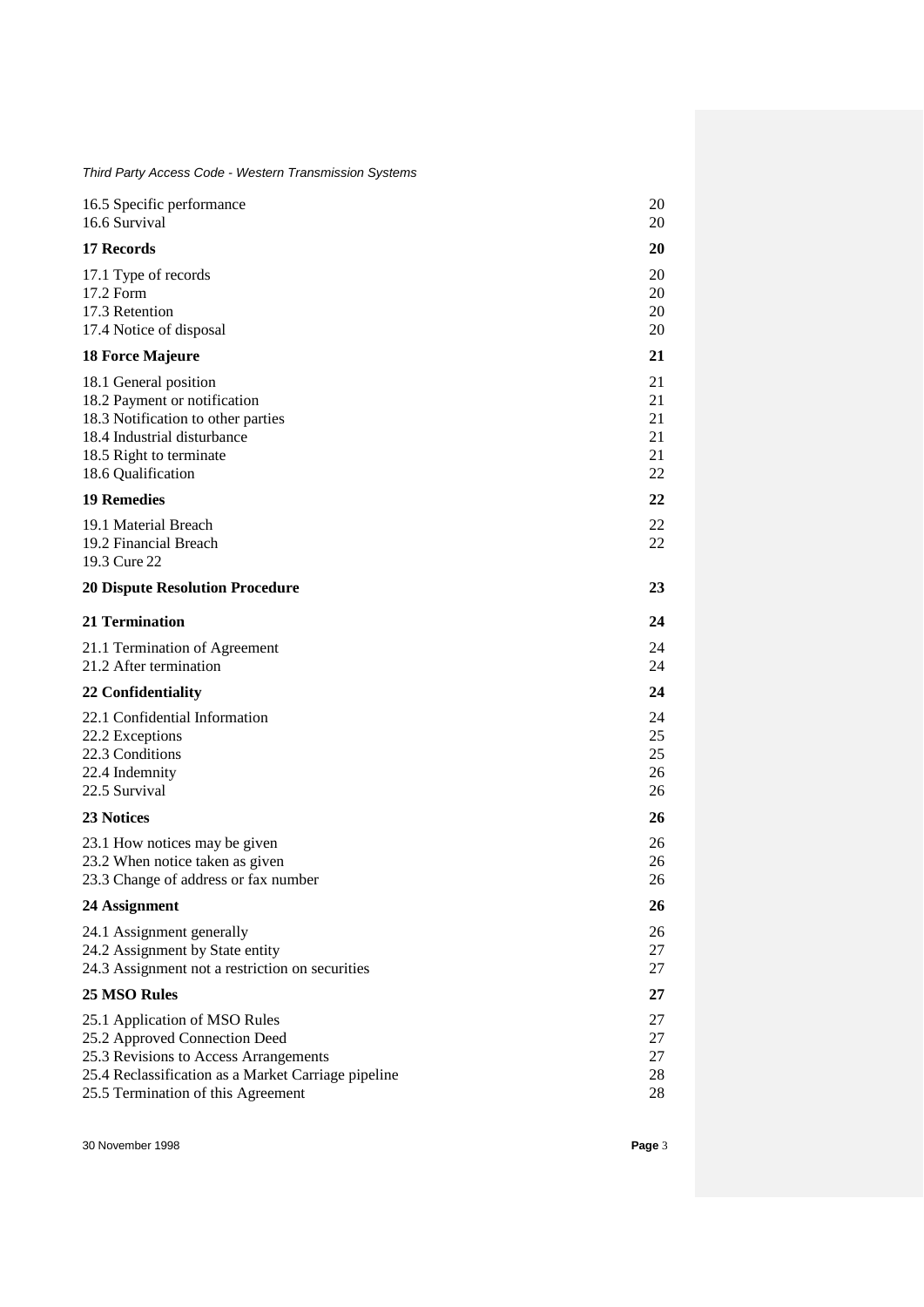| 26 No partnership or fiduciary relationship  |    |
|----------------------------------------------|----|
| 27 General                                   | 29 |
| 27.1 Approvals and consents                  | 29 |
| 27.2 Costs and expenses                      | 29 |
| 27.3 Governing law and jurisdiction          | 29 |
| 27.4 Waiver                                  | 29 |
| 27.5 Further action                          | 29 |
| 27.6 Whole agreement                         | 29 |
| 27.7 Variation of Agreement                  | 29 |
| 27.8 Unenforceable provision                 | 29 |
| 27.9 Counterparts                            | 30 |
| 27.10 Survival of provisions                 | 30 |
| 27.11 Prohibition and effectiveness          | 30 |
| 27.12 Severability                           | 30 |
| <b>Schedule 1 - Billing and payment</b>      | 32 |
| <b>Annexure A - Approved Connection Deed</b> |    |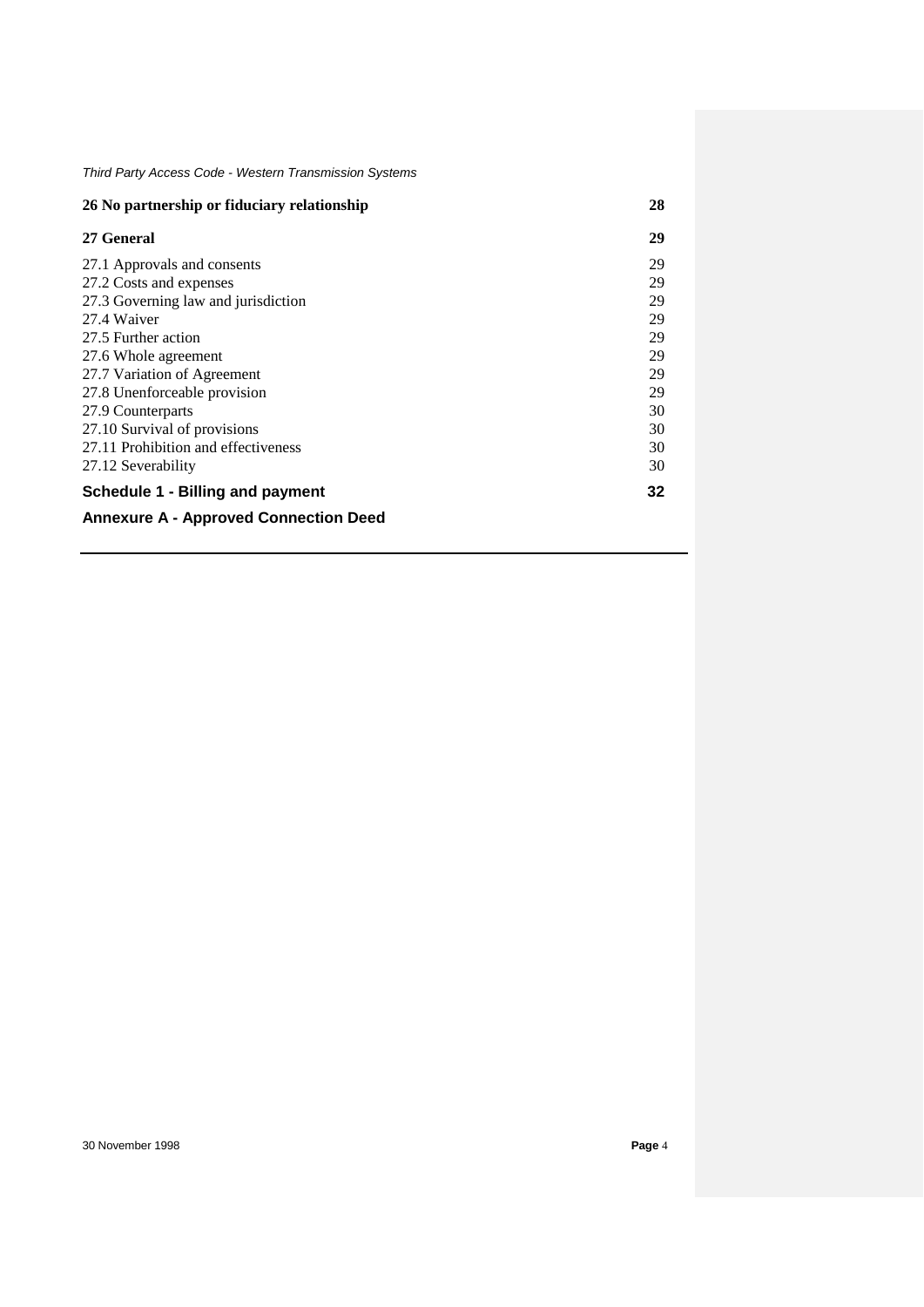**This Western Transmission System Agreement** 

is made on 1998 between the following parties:

- **1. [Shipper]** ACN [ACN number] of [address]
	- **2. Transmission Pipelines Australia Pty Limited** ACN 079 089 269 of 180 Greens Road, Dandenong, Victoria 3175
	- **3. Transmission Pipelines Australia (Assets) Pty Limited** ACN 079 136 413 of 180 Greens Road, Dandenong, Victoria 3175

# **Background:**

Whereas:

- A. TPA Assets is the owner of the system of gas transmission pipelines which constitute the Western Transmission System.
- B. To enable TPA to offer services by means of the Western Transmission System, TPA Assets has agreed to grant to TPA, as at 11 December 1997, an operating lease for the Western Transmission System.
- C. Shipper requires gas to be transported through the Western Transmission System.
- D. TPA has agreed to transport that gas under this Agreement.
- E. Shipper has agreed to the terms and conditions for the transportation of the gas under this Agreement.

# **1. Definitions and interpretation**

# **1.1 Definitions**

In this Agreement:

**ACCC** means the Australian Competition and Consumer Commission established under the *Trade Practices Act* 1974 (Cth).

**Access Arrangement** means the Western Transmission System Access Arrangement.

**Access Code** means (subject to sections 24A and 24B of the Gas Pipelines Act (Victoria) Act 1998) the Victorian Third Party Access Code for Natural Gas Pipeline Systems.

**Accumulated Imbalance** means the total of Shipper's Daily Imbalances from time to time.

**Act** means the *Gas Industry Act* 1994 (Vic) as amended from time to time and includes, on it coming into force in Victoria, the Gas Pipelines Access Law.

**Alternative Supplier** means a gas retailer, a gas producer or another supplier of gas to a major customer, other than Shipper.

**Comment [opt7]: Comment [opt8]: Comment [opt9]: Comment [opt10]: Comment [opt11]: Comment [opt12]: Comment [opt13]: Comment [opt14]: Comment [opt15]:** 

**Comment [opt6]:**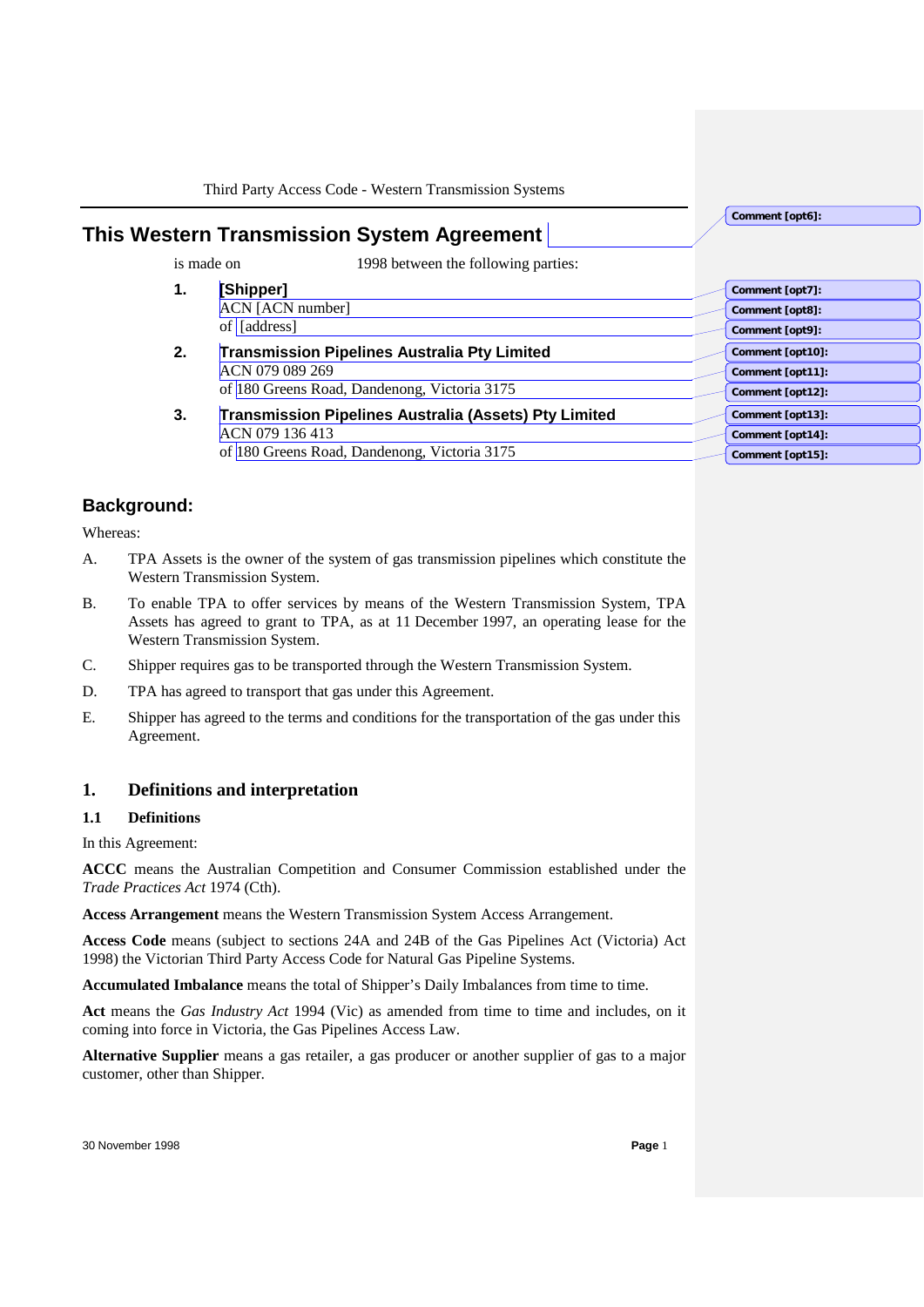**Approved Connection Deed** means the deed substantially in the form of Annexure A made under section 5 of the Act between TPA, TPA Assets and VENCorp dated on or about the date of this Agreement.

**Business Day** means a day other than Saturday, Sunday or a day which has been proclaimed to be a public holiday in Victoria.

**Capacity** means the Quantity of gas conforming with the Specification which can be transported over a period of time in the Western Transmission System between the Receipt Point and a Delivery Point determined in accordance with this Agreement (expressed as GJs per unit of time).

**Contracted Capacity** means that part of the Capacity which Shipper is entitled to under this Agreement (expressed as GJs per unit of time).

**Contract MDQ** means the MDQ set out in a gas supply agreement between Shipper and a Major Customer.

**Contract MDQ/Contract MHQ** means the MDQ and MHQ set out in a gas supply agreement between Shipper and a Major Customer.

**Commencement Date** means [  $\qquad$  ].

**Confidential Information** means all information disclosed by any party under this Agreement which has been notified by a party in writing to the other party as being Confidential Information prior to its disclosure to the other party.

**Contract Month** means, during each Contract Year, the period:

- (a) commencing at 9.00am on the first Day of a calendar month; and
- (b) ending at 9.00 am on the first Day of the succeeding calendar month;

**Contract Year** means a period of 365 (or in a leap year 366) consecutive Days commencing at 9.00 am on 1 January in each year and ending at 9.00am on 1 January in the following year, provided that:

- (a) the first Contract Year of the term of this Agreement includes the period from 9.00am on the Commencement Date to 9.00am on 1 January immediately following the Commencement Date; and
- (b) the final Contract Year of the term of this Agreement includes the period from 9.00am on 1 January immediately preceding the termination date to 9.00am on the Day immediately following the termination date.

**Curtail** means to prevent or restrict Shipper from enjoying its rights to use Contracted Capacity.

#### **Daily Imbalance** means:

- (a) the aggregate of the Quantities of gas supplied by Shipper to TPA at the Receipt Point in respect of a Day; minus
- (b) the aggregate of the Quantities of gas delivered by TPA to Shipper at the Delivery Points on that Day.

**Day** means a period of 24 consecutive hours, starting and ending at 9.00 am.

**Delivery Point** means any point identified as a transmission supply point in the Western Transmission System Access Arrangement.

**Dispute Resolution Panel** means the panel established in accordance with clause 20.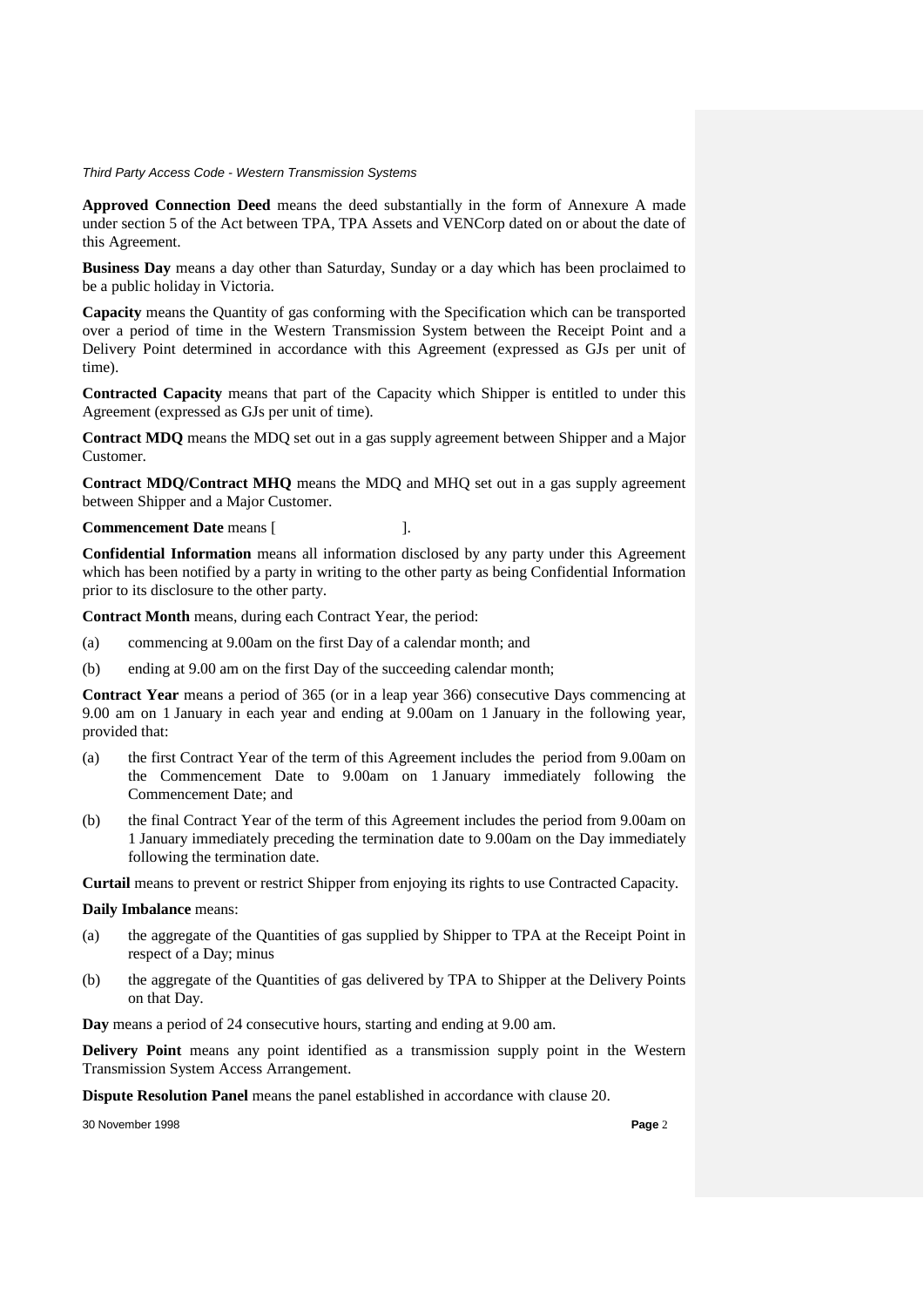**Dispute Resolution Procedure** means the dispute resolution procedure set out in clause 20.

**Financial Breach** means failure by a party (excluding a Material Breach) to pay any amount under this Agreement to another party when due (including any amount payable as compensation or indemnification for any loss or damage suffered by another party which amount has been agreed by the parties or, if disputed, has been determined in accordance with this Agreement.

**Force Majeure Event** means any of the following events:

- (a) the Governor in Council or the Minister proclaims or declares there to be an emergency under Part 6A of the Gas Industry Act 1994, or any like or analogous event;
- (b) the Office of Gas Safety issues a direction under section 149 of the Gas Industry Act 1994, or any like or analogous event; or
- (c) an event that is:
	- (1) neither anticipated nor controllable by the parties; and
	- (2) restricted to acts of nature, government interventions and acts of war; or
- (d) any like or analogous event.

**Gas Transmission System** has the same meaning as in the Act.

**GJ** stands for "Gigajoule" and is equal to one thousand million Joules (1,000,000,000J).

**Good Operating Practice** has the meaning given in clause 11.2.

**Heating Value** means the heating value for the Western Transmission System determined in accordance with the Regulations until repealed and thereafter as prescribed by Order in Council.

**Insolvency Event** means the happening of any of these events in relation to any party:

- (a) an application is made to a court for an order or an order is made that a body corporate be wound up;
- (b) an application is made to a court for an order appointing a liquidator or provisional liquidator in respect of a body corporate, or one of them is appointed, whether or not under an order;
- (c) except to reconstruct or amalgamate whilst solvent on terms approved by the other parties, a body corporate enters into, or resolves to enter into, a scheme of arrangement, agreement of company arrangement or composition with, or assignment for the benefit of, all or any class of its creditors, or it proposes a reorganisation, moratorium or other administration involving any of them;
- (d) a body corporate resolves to wind itself up, or otherwise dissolves itself, or gives notice of intention to do so, except to reconstruct or amalgamate while solvent on terms approved by the other parties, or is otherwise wound up or dissolved;
- (e) a body corporate is or states that it is insolvent;
- (f) as a result of the operation of section 459F(1) of the Corporations Law, a body corporate is taken to have failed to comply with a statutory demand;
- (g) a body corporate is or makes a statement from which it may be reasonably deduced by the other parties that the body corporate is, the subject of an event described in section 459C(2) or section 585 of the Corporations Law;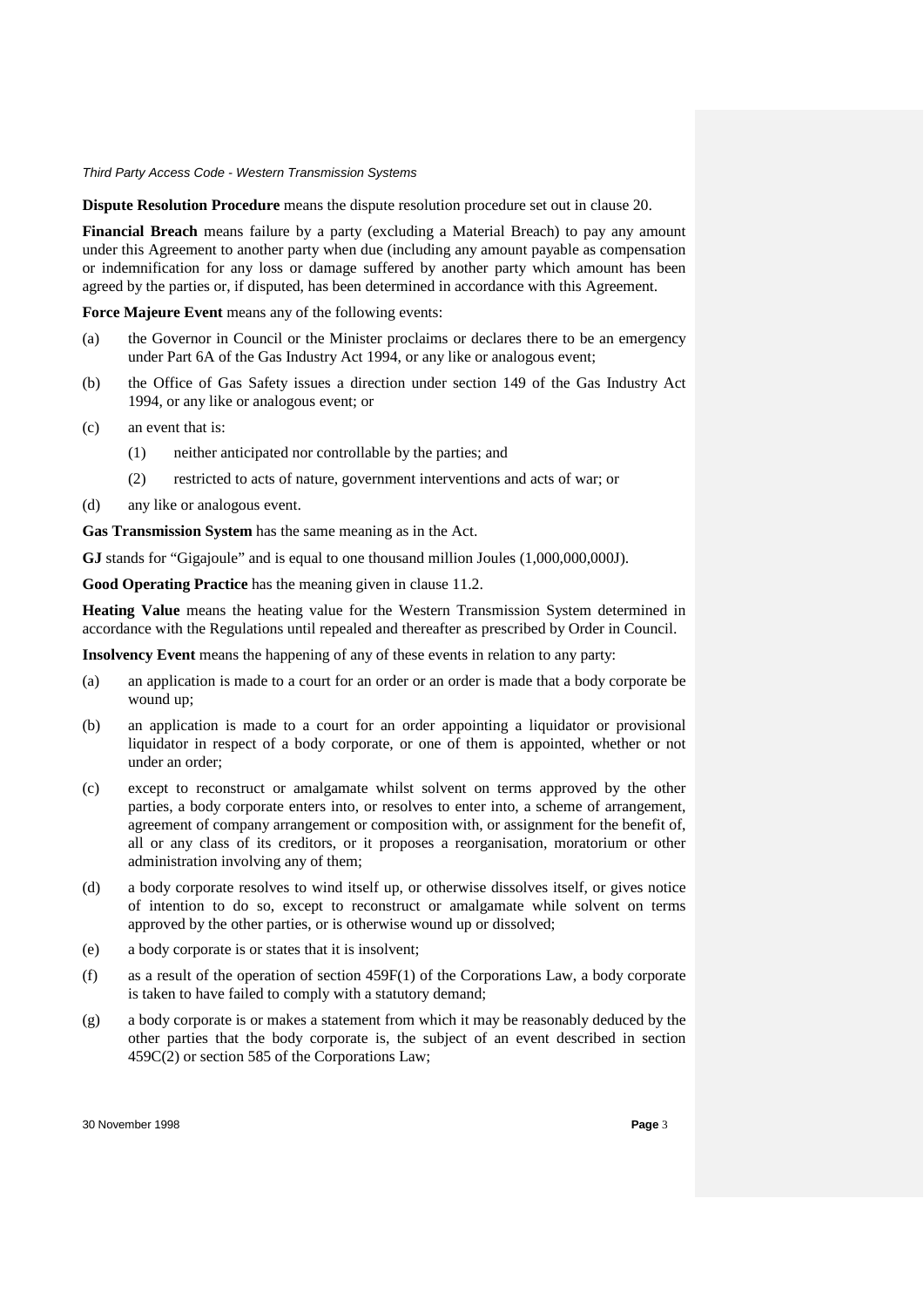- (h) a body corporate takes any step to obtain protection or is granted protection from its creditors, under any applicable legislation or an administrator or controller (as defined in the Corporations Law) is appointed to a body corporate;
- (i) a controller (as defined in the Corporations Law) is appointed in respect of any part of the property of the body corporate;
- (j) a person becomes an insolvent under administration as defined in section 9 of the Corporations Law or action is taken which could result in that event; or
- (k) anything analogous or having a substantially similar effect to any of the events specified above happens under the law of any applicable jurisdiction.

**Interrupt** means to prevent or restrict Shipper from utilising Capacity in excess of Contracted Capacity.

**J** stands for "Joule" and means a unit of energy as defined in AS 1000 - 1979 "The International System of Units (SI) and its Application".

**kPa** stands for **kilopascal** and is equal to one thousand pascals as defined in Australian Standard AS1000-1979 "The International System of Units (SI) and its Application" and, unless otherwise specified, refers to a gauge pressure in excess of the atmospheric pressure.

**Major Customer** means any of Shipper's non-franchise customers as at the Commencement Date.

**Market Carriage** is as defined in the Access Code.

**Market Participant** is as defined in the MSO Rules.

**Material Breach** means a breach (excluding a Financial Breach) by a party having, or reasonably expected to have, a material adverse effect on any other party's ability to:

(a) obtain and enjoy its primary rights and benefits under this Agreement; or

(b) comply with any regulatory, legislative, licence or permit obligation.

**Maximum Receipt Pressure** means a maximum gas injection pressure at the Receipt Point of 9890 kPa.

**MDQ** stands for "Maximum Daily Quantity".

**MDQDP** stands for "Maximum Daily Quantity Delivery Point" and means the MDQ at a Delivery Point as specified below:

 $[$ 

**MDQRP** stands for "Maximum Daily Quantity Receipt Point" and means the MDQ at the Receipt Point as specified below:

| (a) |  |  |
|-----|--|--|
| (b) |  |  |
| (c) |  |  |
| (d) |  |  |
| (e) |  |  |

**Measuring Equipment** means gas meters, instruments, computer hardware and software, associated circuitry and any other equipment necessary to establish the qualities (or any of them) or Quantity of gas.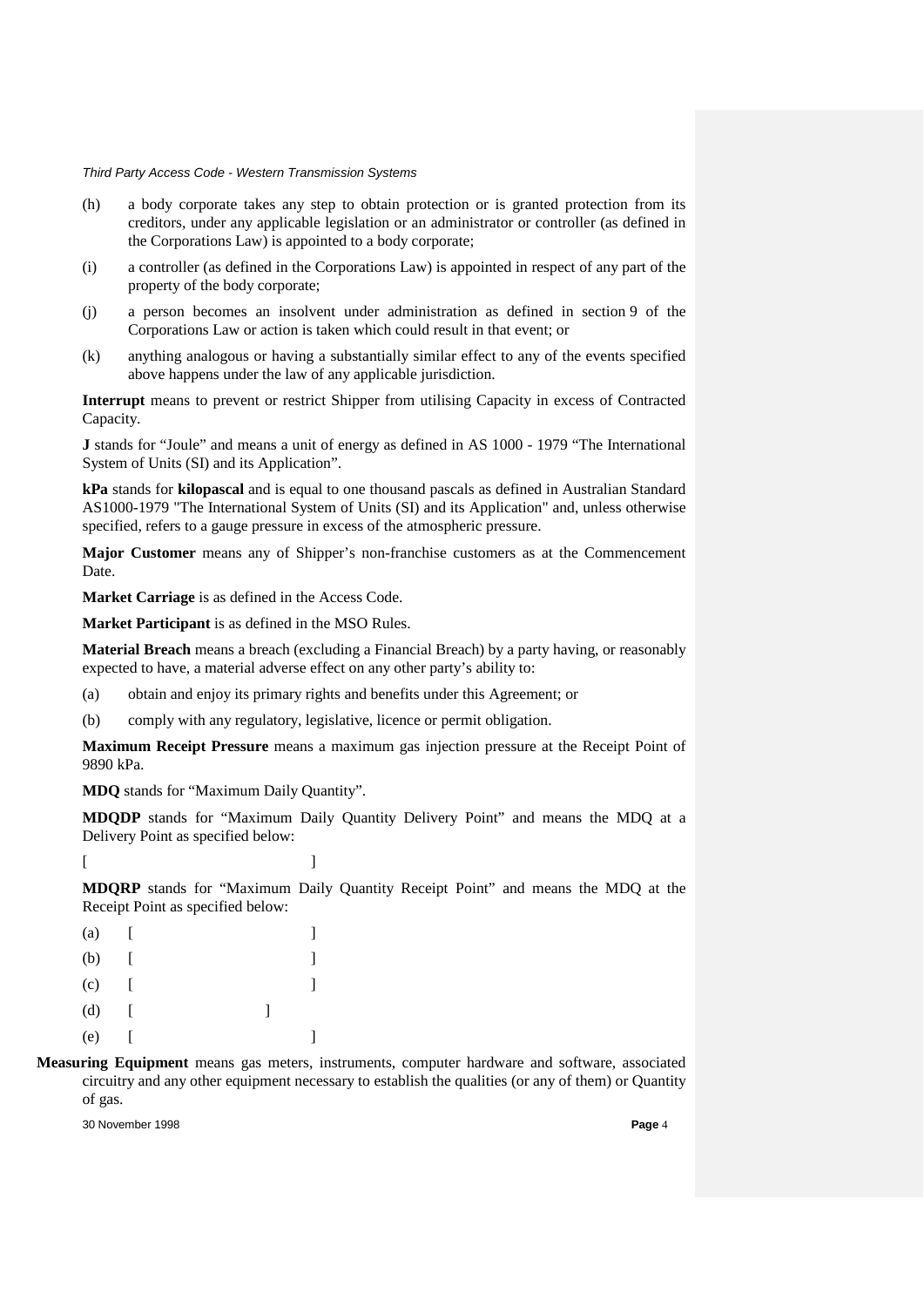**MHQDP** stands for "Maximum Hourly Quantity Delivery Point" and means the MHQ at a Delivery Point as specified below:

| (a) |  |  |
|-----|--|--|
| (b) |  |  |
| (c) |  |  |
| (d) |  |  |
| (e) |  |  |

**Minimum Receipt Pressure** means a minimum gas receipt pressure at the Receipt Point of 4927 kPa absolute.

**Minimum Delivery Pressure** means the minimum gas delivery pressure specified below at the following Delivery Points:

- (a) 3,500 kPa at Cobden;
- (b) 2,800 kPa at Hamilton;
- (c) 3,200 kPa at Koroit;
- (d) 2,800 kPa at Portland; and
- (e) 3,600 kPa at Allensford.

**Minister** means the Minister responsible for the time being for administering the Act.

**MSO Rules** means the Market and System Operations Rules made under section 48N of the Act.

**Pipelines Act** means the *Pipelines Act* 1967 (Vic) and, in relation to a pipeline connected to the Western Transmission System, includes the equivalent legislation in any State or offshore area adjoining Victoria.

**Quantity** means, in relation to gas, the energy content of that gas expressed in GJs calculated by multiplying its volume in cubic meters at a temperature of 15 degrees Celsius and an absolute pressure of 101.325 kPa by its Heating Value.

**Receipt Point** means the upstream flange face of the first actuated slam shut valve immediately upstream from the measuring station.

**Records** means such records, data and other information as may otherwise be reasonably necessary to enable a party to comply promptly and fully with its obligations under this Agreement.

**Reduction MDQ** means the amount by which a Major Customer's Contract MDQ has been reduced as described in clause 4.4(a).

**Reference Tariff** means, in relation to any part of the Services the tariff which corresponds to that part of the Services as specified in the Access Arrangement as approved by the Relevant Regulator, being the tariff for the part of the Services calculated by applying the Western Transmission System Access Arrangement.

**Regulations** means the Gas and Fuel Corporation (Supply) Regulations 1988 (Vic).

**Regulatory Instrument** means any code, rules or sub-code regulating the gas industry in Victoria, or elsewhere if applicable, whether made under:

(a) the Act; or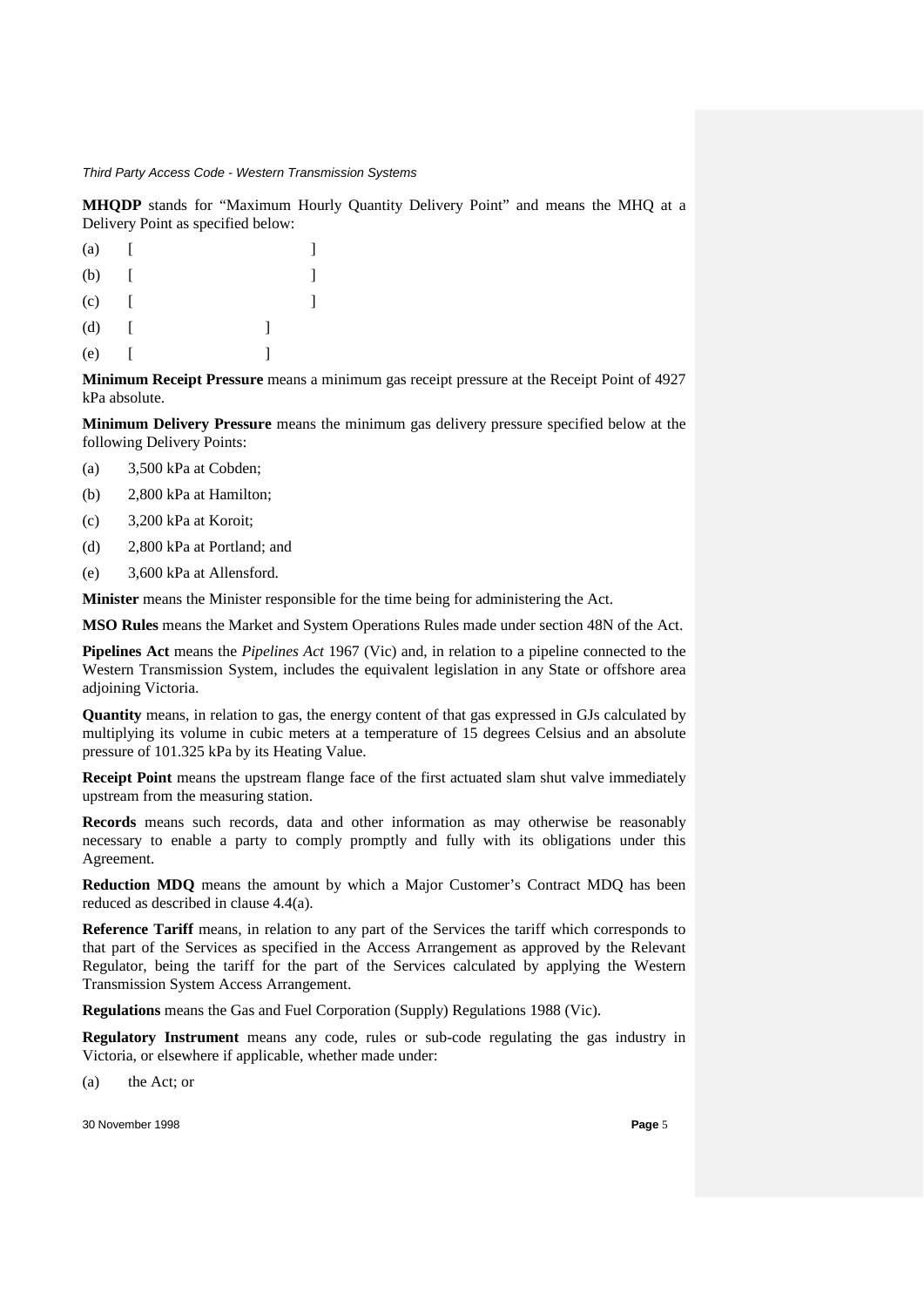(b) other applicable legislation having jurisdiction over the relevant party.

**Related Body Corporate** means an entity which is related to another entity within the meaning of section 50 of the Corporations Law.

**Relevant Delivery Point** means the Delivery Point from which gas is withdrawn by Shipper to supply a Major Customer.

**Relevant Regulator** has the same meaning as in the Access Code.

**Representative**, in relation to a party, means any employee, agent, trustee, permitted assignee, liquidator, administrator, Related Body Corporate, third party contractor or any representative of that party.

**Safety Case** is as referred to in Part 3 Division 2 of the Gas Safety Act 1997 (Vic).

**Service** means:

- (a) a service to be provided by TPA under clause 3.1; or
- (b) any other service in respect of the Western Transmission System which TPA may agree to provide to Shipper under this Agreement.

**Service Charge** means a charge for a Service in accordance with the Western Transmission System Access Arrangement.

**Service Envelope Agreement** means the Agreement between TPA, TPA Assets and VENCorp entered into pursuant to clause 5.3.1 of the MSO Rules.

**Specifications** means the gas quality specifications prescribed by the Regulations.

**stcum/hr** means standard cubic metres per hour.

**Tariffed Transmission Service** has the same meaning as in the Western Transmission System Access Arrangement.

**TPA** means Transmission Pipelines Australia Pty Limited (ACN 079 089 268).

**TPA Assets** means Transmission Pipelines Australia (Assets) Pty Limited (ACN 079 136 413).

**VENCorp** means Victorian Energy Networks Corporation, established under the Gas Industry Act 1994.

**Western Transmission System** is as described in the Western Transmission System Access Arrangement.

**Western Transmission System Access Arrangement** means the arrangement for access for third parties to the Western Transmission System as amended from time to time lodged by TPA and TPA Assets with the ACCC for approval under section 2.2 of the Access Code.

### **1.2 Interpretation**

In this Agreement, headings are only for convenience and do not affect interpretation and, unless the context requires otherwise:

- (a) words in the singular include the plural and the other way around;
- (b) words of one gender include any gender;
- (c) if a word or phrase is defined, another grammatical form of that word or phrase has a corresponding meaning;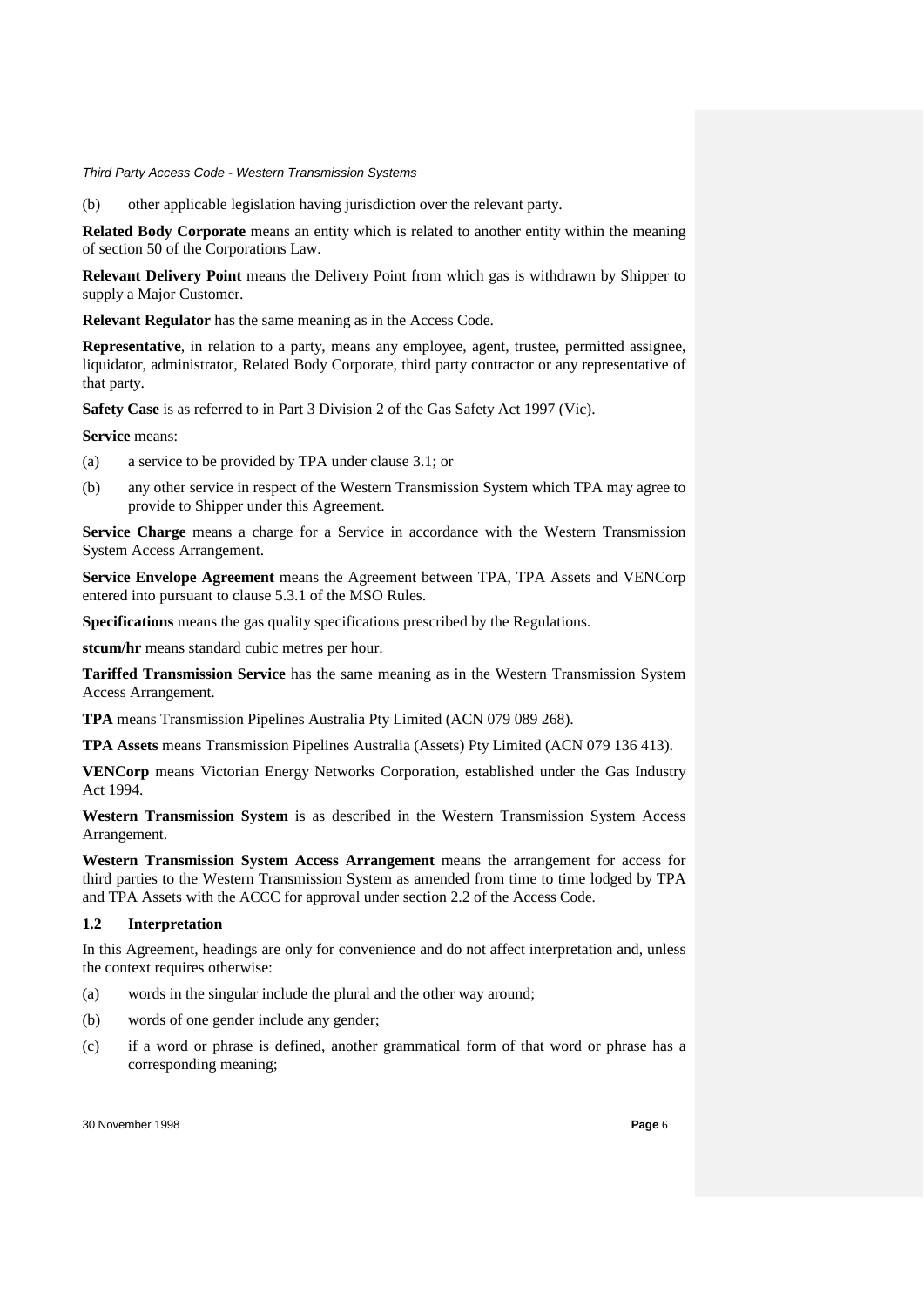- (d) an expression indicating a natural person includes a company, partnership, joint venture, association, corporation or other body corporate and a governmental agency;
- (e) a reference to a party to this Agreement includes that party's executors, administrators, successors and permitted assigns;
- (f) a promise or agreement by 2 or more persons binds them jointly and individually;
- (g) a promise or agreement in favour of 2 or more persons is for the benefit of them jointly and individually;
- (h) a reference to a clause, party, annexure, exhibit or schedule is a reference to a clause of, and a party, annexure, exhibit and schedule to, this Agreement and a reference to this Agreement includes any annexure, exhibit or schedule;
- (i) a reference to a thing (including, but not limited to, a right) includes any part of that thing;
- (j) a reference to a right includes a remedy, power, authority, discretion or benefit;
- (k) a reference to legislation includes any amendment to that legislation, any consolidation or replacement of it, and any subordinate legislation made under it;
- (l) a reference to an agreement other than this Agreement includes an undertaking, agreement, deed or legally enforceable arrangement or understanding, whether or not in writing;
- (m) a reference to a document includes all amendments or supplements to, or replacements or novations of, that document;
- (n) examples are descriptive only and not exhaustive;
- (o) a provision of this Agreement must not be construed against a party solely because the party was responsible for preparing this Agreement or that provision;
- (p) a reference to a body, other than a party to this Agreement (including, but not limited to, an association, authority, corporation, body corporate or institution), whether statutory or not:
	- (1) which ceases to exist;
	- (2) is reconstituted, renamed or replaced; or
	- (3) whose powers or functions are transferred to another body,

is a reference to the body which replaces it or which serves substantially the same purposes or has the same powers or functions;

- (q) if a period of time is specified and dates from a given day or the day of an act or event, it is to be calculated exclusive of that day;
- (r) where the day on or by which something must be done is not a Business Day, that thing must be done on or by the next Business Day; and
- (s) in cases where a party is required or undertakes to use its best efforts in the performance of an obligation, the provision is to be interpreted as requiring that party to use its best endeavours in relation to the performance of that obligation, but not as requiring that party to take any action unrelated or additional to its obligations under this Agreement.

#### **1.3 Inconsistency between Agreement and incorporated document**

If any provision in a schedule to this Agreement is inconsistent with any provision of this Agreement, the provision of this Agreement must prevail.

30 November 1998 **Page** 7

**Comment [opt17]:** Page: 7

**Comment [opt16]:** Page: 1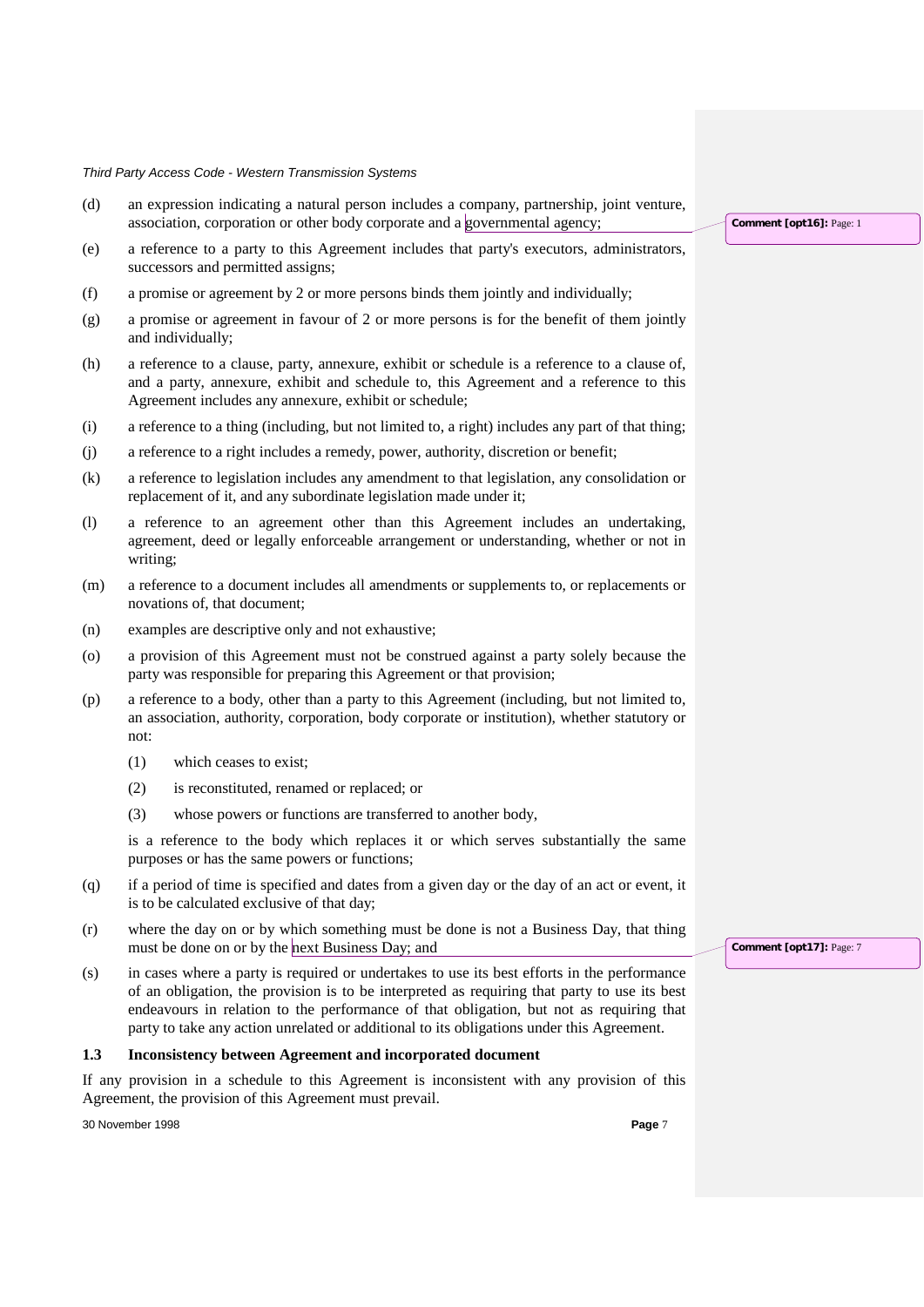# **2. Term**

Subject to the other provisions of this Agreement, this Agreement:

- (a) commences at 9.00 am on the Commencement Date; and
- (b) expires at 9.00 am 10 years from the Commencement Date.

## **3. Provision of Services**

### **3.1 Services**

Subject to sub-clause (b):

- (a) TPA must:
	- (1) receive on a Day a Quantity of gas at the Receipt Point up to (but not exceeding) Shipper's MDQRP;
	- (2) deliver to Shipper on a Day a Quantity of gas at each Delivery Point up to (but not exceeding) Shipper's MDQDP at that Delivery Point; and
	- (3) maintain the Western Transmission System so that it is capable of receiving and delivering to Shipper the Quantity of gas which Shipper may require receipt and delivery of under clause 4; and
- (b) TPA is not obliged to:
	- (1) deliver to Shipper in excess of the Quantity determined under this clause;
	- (2) deliver to Shipper the Quantity of gas determined under this clause if TPA has received off-Specification gas at the Receipt Point, but it must use its best efforts to do so, subject to clause 10 and sub-clause (3)(iii);
	- (3) receive gas from Shipper at the Receipt Point if:
		- (i) receipt of that gas would exceed Shipper's MDQRP at the Receipt Point;
		- (ii) TPA is entitled to Curtail or Interrupt any Capacity under this Agreement;
		- (iii) TPA considers as a reasonable and prudent person that it would be unsafe or would jeopardise the integrity of the Western Transmission System to do so;
		- (iv) the gas is off-Specification gas;
		- (v) the gas is supplied at less than the Minimum Receipt Pressure; or
		- (vi) Shipper is otherwise in default under this Agreement and has not rectified the default within 7 days of being notified by TPA of such default.

#### **3.2 Sub-contract**

Shipper acknowledges that TPA may sub-contract the performance of all or some of the Services to VENCorp.

# **3.3 TPA Assets' agreement**

TPA Assets agrees to allow the Western Transmission System to be utilised as contemplated by this Agreement.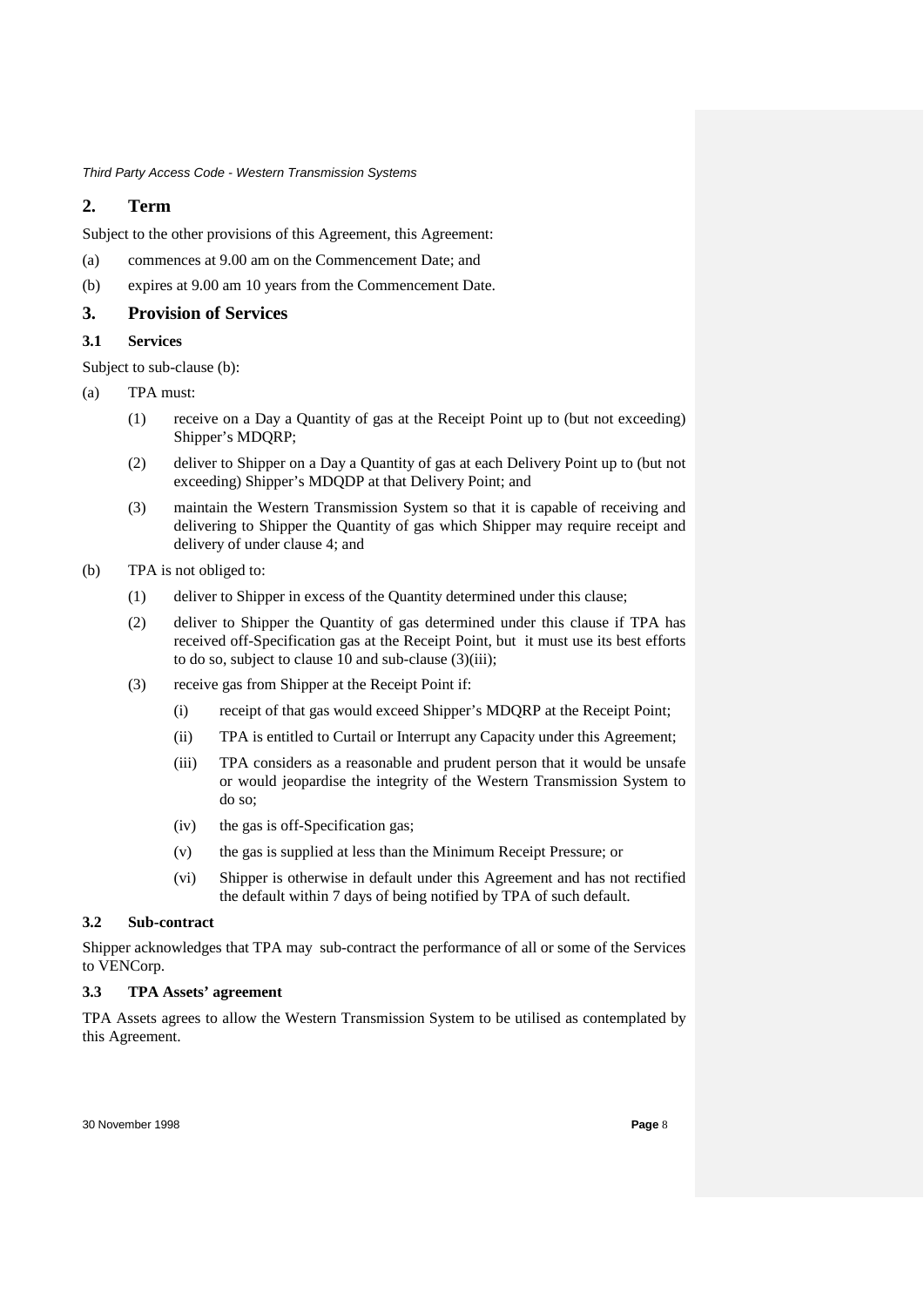# **4. Rights and obligations of Shipper**

# **4.1 Shipper's entitlement to take gas**

Subject to the other provisions of this Agreement, on each Day, Shipper may:

- (a) supply on a Day a Quantity of gas at the Receipt Point up to (but not exceeding) Shipper's MDQRP; and
- (b) take up to the aggregate Quantity of gas that TPA has received from Shipper at the Receipt Point on that Day.

# **4.2 Qualification to Shipper's entitlement to take gas**

On each day, Shipper may not take any gas:

- (a) if at any time, the delivery of the gas would cause the pressure at a Delivery Point to fall below its Minimum Delivery Pressure;
- (b) if Shipper has supplied gas at the Receipt Point at a pressure less than the Minimum Receipt Pressure for the Receipt Point, unless otherwise agreed by the parties; or
- (c) unless Shipper has supplied gas at the Receipt Point at a flow rate which is sufficient to ensure the maintenance of the Minimum Receipt Pressure but does not allow the Maximum Receipt Pressure to be exceeded.

#### **4.3 Daily load variation profile**

On each Day, Shipper must use its best efforts to supply gas at the Receipt Point at an approximately uniform flow rate throughout the Day, provided that Shipper is not required to take any action outside any constraints in its existing supply arrangements with Basin Oil NL in respect of the Western Transmission System.

## **4.4 Reduction in Contractual Capacity and MDQ and MHQ**

- (a) If during the term of this Agreement:
	- (1) the Contract MDQ/Contract MHQ of any Major Customer of Shipper is reduced below the level of that Major Customer's Contract MDQ/Contract MHQ at the date of this Agreement; and
	- (2) the Major Customer has entered into a gas supply contract for the supply of all or some of the Reduction MDQ with an Alternative Supplier; and
	- (3) the gas to be supplied by the Alternative Supplier under the gas supply contract will be injected into and withdrawn from the Western Transmission System either by the Major Customer or the Alternative Supplier pursuant to an agreement with TPA;

then Shipper may elect by written notice to TPA to reduce the level of its Contracted Capacity by reducing the MDQ and MHQ applicable to the Receipt Point applicable to the relevant Major Customer and the MDQ and MHQ applicable to the Relevant Delivery Point applicable to the relevant Major Customer by up to the Reduction MDQ. The MHQ applicable to the Receipt Point and Relevant Delivery Point will be reduced correspondingly.

(b) If Shipper gives TPA a notice under this clause, the level of Contracted Capacity and the MDQ and MHQ of the Receipt Point and the Relevant Delivery Point will be reduced accordingly.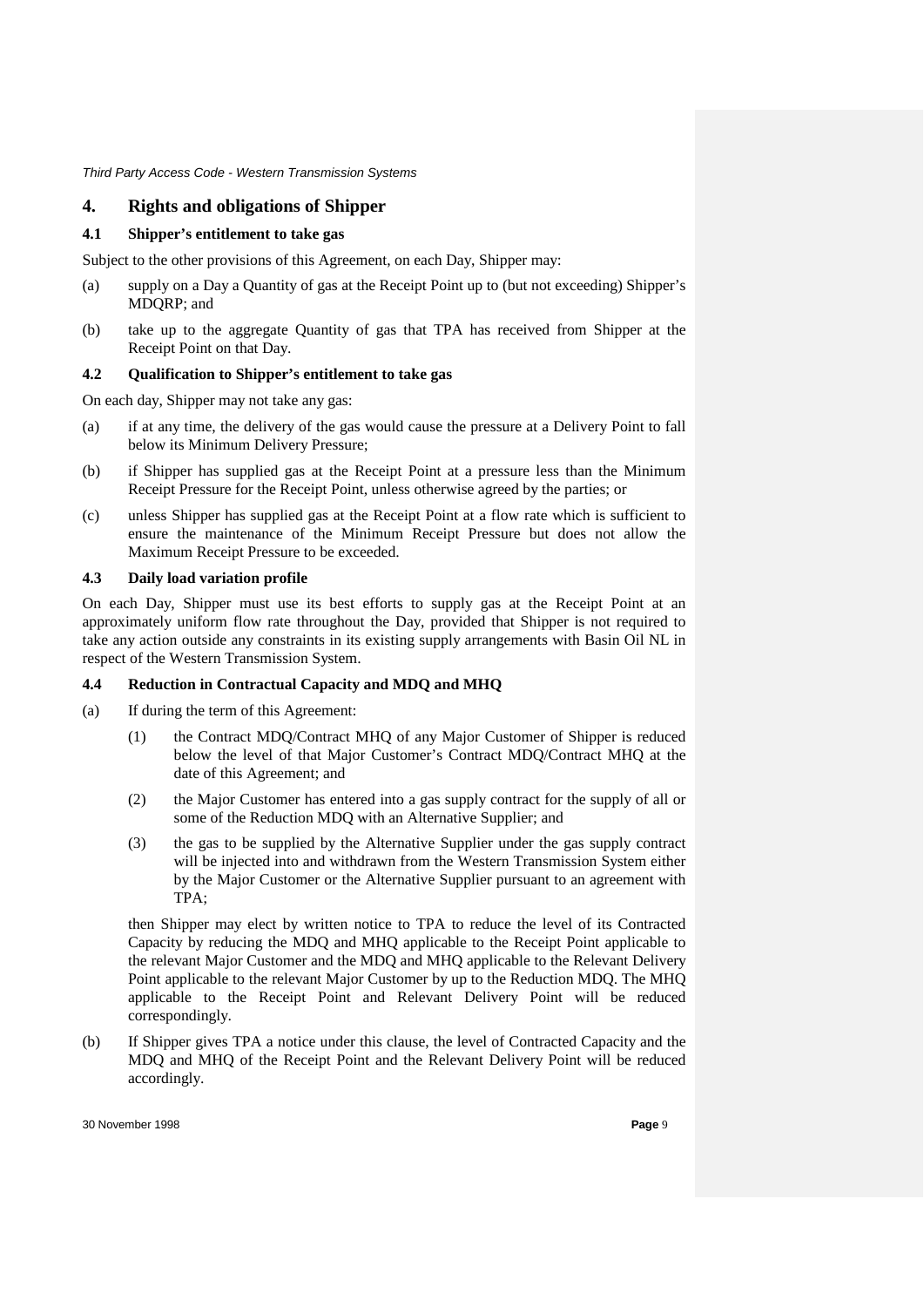# **5. Forecasts and nomination of receipts and deliveries**

### **5.1 Shipper to provide forecasts**

Shipper must provide to TPA not less than (30 Days before the start of each Contract Year and such other times as are agreed, written notice to TPA of its reasonable reservations and growth projections for the next 5 Contract Years. Such reservations and growth projections:

- (a) are indicative only and not binding on any party; but
- (b) must be made and given in good faith based on relevant accurate historical information.

### **5.2 Nomination procedure**

- (a) If TPA reasonably considers that, after the date of this Agreement, it becomes necessary for the efficient operation of the Western Transmission System to require Shipper to comply with the nomination procedure set out in the following provisions of this clause:
	- (1) TPA may provide Shipper with written notice that it so wishes; and
	- (2) the following provisions of this clause apply thereafter.
- (b) The parties acknowledge that for the purposes of clause 5.2(a), the following are examples of circumstances which will allow TPA reasonably to require Shipper to comply with the nomination procedure:
	- (1) interconnection of the Western Transmission System with another pipeline;
	- (2) installation of compression in relation to the Western Transmission System; or
	- (3) the existence of other shippers on the Western Transmission System.
- (c) Shipper must use its best efforts to comply with the nomination procedure.

# **5.3 Monthly nominations**

In respect of any Contract Month, Shipper must not less than 1 Day before the commencement of that Contract Month, give to TPA a nomination of the Quantity of gas for that Contract Month to be:

- (a) supplied by Shipper to TPA at the Receipt Point on a daily basis for that Contract Month; and
- (b) delivered by TPA to Shipper at each Delivery Point on a daily basis for that Contract Month.

# **5.4 Variation of nominations by Shipper**

Shipper may vary its nomination under clause 5.3 in respect of any Day not less than 19 hours before the start of that Day (ie. not later than 2.00 pm on the Day preceding the Day to which the variation is to apply).

### **5.5 Renominations by Shipper**

- (a) Shipper may renominate its nominations under clause 5.3 (as varied under clause 5.4) in respect of a Day at any time between 2.00 pm on the preceding Day and the conclusion of the Day.
- (b) Subject to clauses 3 and 4, TPA must use its best efforts to accommodate any renominations under sub-clause (a).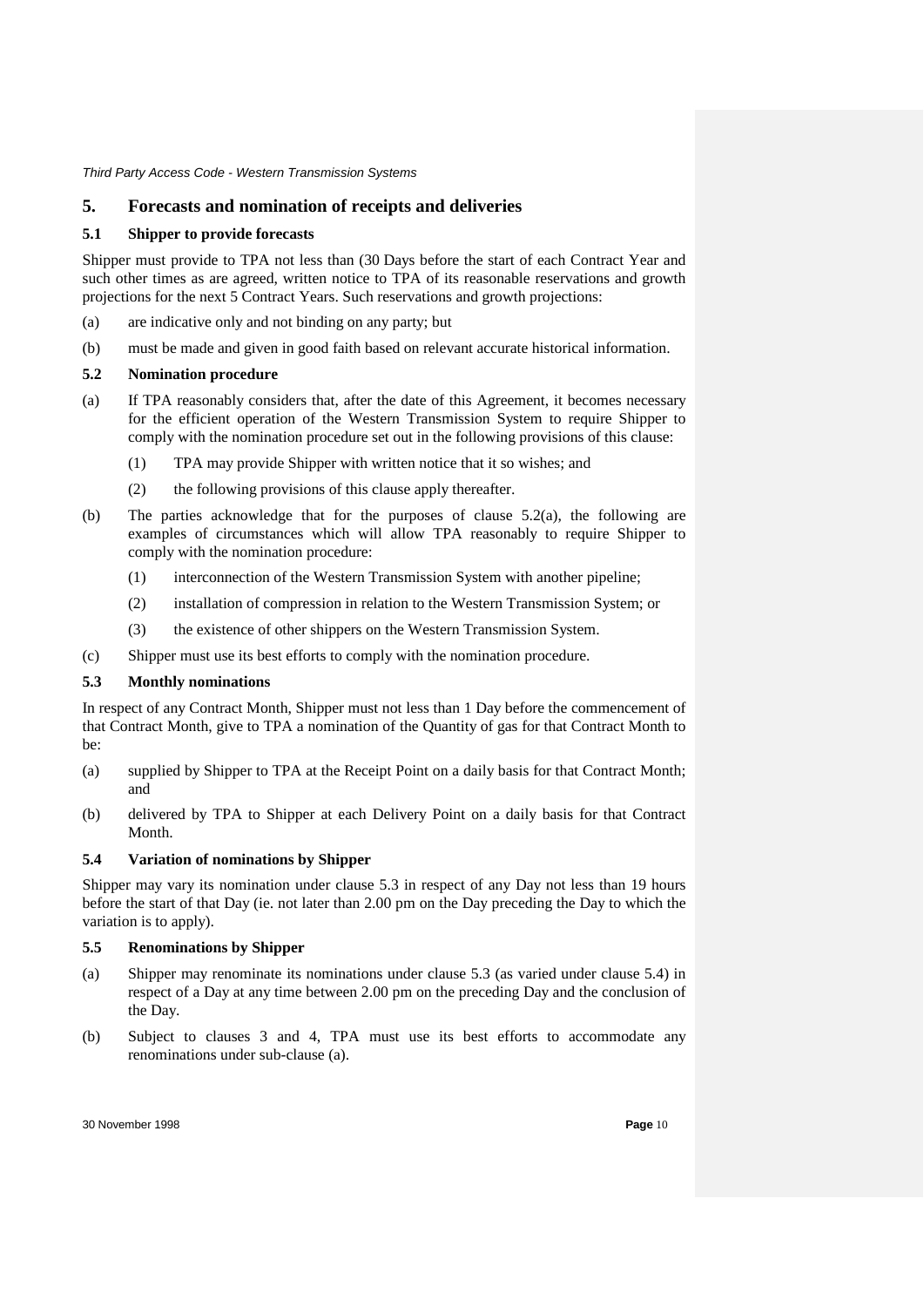(c) If TPA is unable despite using its best efforts under sub-clause (b) to accommodate any renominations under sub-clause (a), a renomination is deemed not to have been made by Shipper under sub-clause (a).

#### **5.6 Correction of daily imbalances**

Unless TPA otherwise agrees, Shipper must on a daily basis use its best efforts to:

- (a) eliminate any Accumulated Imbalance and to remain in balance for that Day; and
- (b) ensure that the Quantity of gas supplied at the Receipt Point is commensurate with the Quantity of gas nominated under clause 5.3, varied under clause 5.4 or renominated under clause 5.5 in relation to the Receipt Point.

# **6. Trading policy**

### **6.1 Trade**

Shipper may transfer or assign all or part of its rights to a Service, including its Contracted Capacity:

- (a) without TPA's consent in the circumstances set out in clause 6.2; and
- (b) with TPA's consent in the circumstances set out in clause 6.3 and subject to the conditions set out in clause 6.4.

### **6.2 Bare Assignment**

Shipper may assign all or part of its rights to a Service, including its Contracted Capacity without TPA's consent, provided that after the transfer or assignment:

- (a) Shipper's obligations under this Agreement remain in full force and effect;
- (b) TPA is not in any way placed in a contractual or legal relationship with the assignee or transferee;
- (c) TPA will continue to deal exclusively with Shipper in respect of contractual matters; and
- (d) the terms of this Agreement (including any Service Charges payable) are not altered as a result of the transfer or assignment.

In these circumstances, the transfer or assignment will be described as a Bare Assignment.

#### **6.3 Other transfers**

- (a) Shipper may with TPA's prior written consent, transfer or assign all or part of its rights to a Service, including its Contracted Capacity on terms other than those set out in clause 6.2 where commercially and technically reasonable.
- (b) TPA must not unreasonably withhold its consent if the transferee or assignee is, in TPA's reasonable opinion, reputable and creditworthy.

#### **6.4 Deeds of novation**

A transfer or assignment by Shipper pursuant to clause 6.3 is conditional upon and is not binding until TPA has been furnished with an executed copy of a deed in a form acceptable to TPA, under which:

(a) the transferee and TPA are deemed to enter into a new contract on the same terms as contained in this Agreement but having rights and obligations corresponding to the rights which are assigned by Shipper; and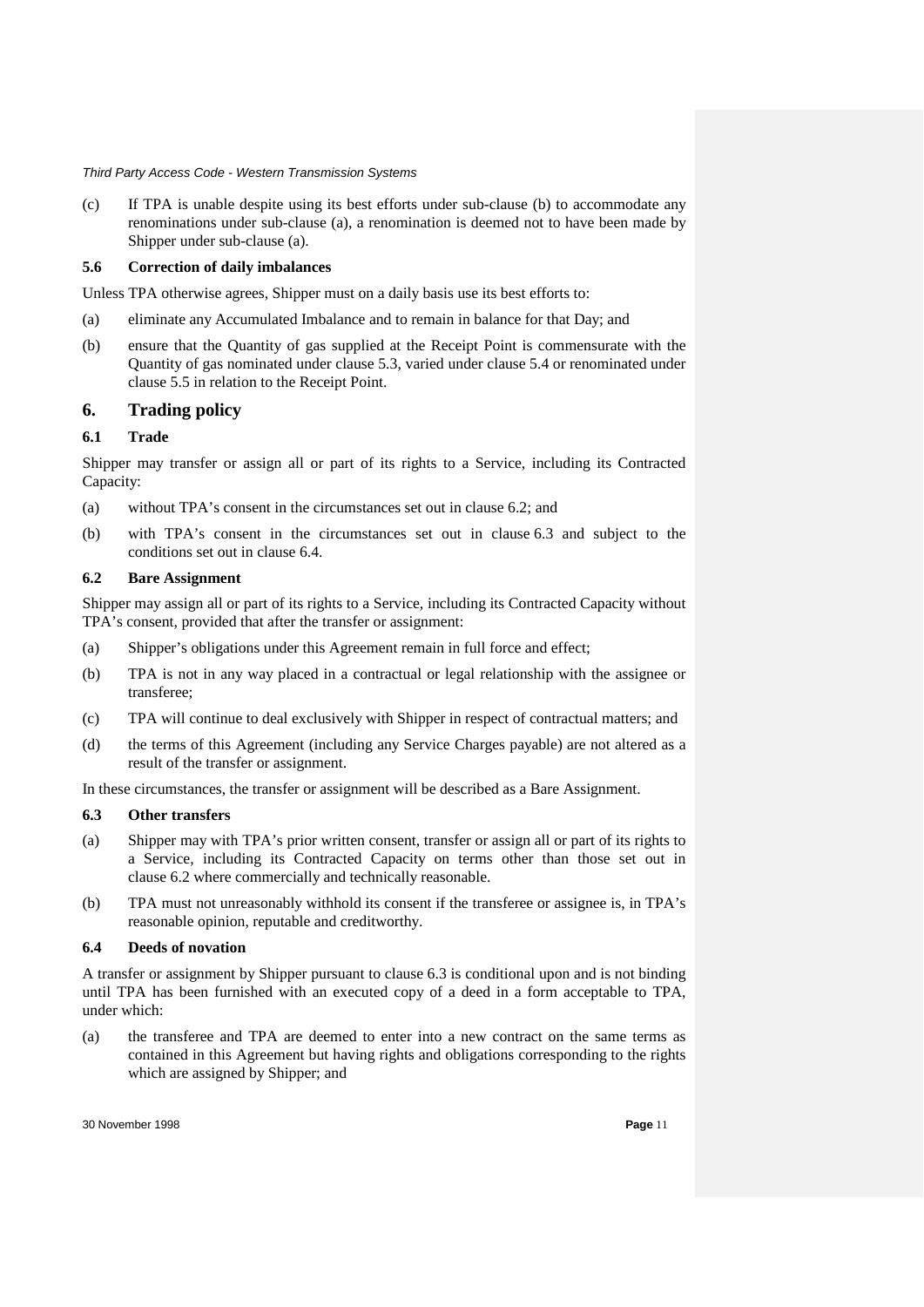(b) Shipper is relieved of its liability to perform the obligations attaching to the rights which are assigned by Shipper, but without prejudice to all obligations and liabilities of Shipper which have by then accrued and remain unsatisfied in respect of those assigned rights.

### **6.5 Change of points**

(a) Where commercially and technically reasonable, Shipper must be permitted to change a Delivery Point or Receipt Point from that specified in this Agreement for a Service with TPA's prior written consent.

### (b) TPA may:

- (1) withhold its consent referred to in sub-clause (a) only on reasonable commercial or technical grounds; and
- (2) make its consent subject to conditions only if they are reasonable on commercial or technical grounds.

# **6.6 Security rights**

Nothing in this Agreement prevents Shipper from pledging, mortgaging, encumbering or assigning by way of security its rights under this Agreement for a Service , provided that the chargee or mortgagee must acknowledge in writing to TPA that upon it realising its charge or mortgage, it will be bound by the terms of this Agreement.

# **7. Rights to Curtail and Interrupt**

# **7.1 Curtailment**

Subject to the following provisions of this clause 7, TPA may Curtail Shipper as provided in clauses 8 and 9.

# **7.2 Interruption**

Despite any provision in this Agreement, TPA may Interrupt Shipper at any time and must use its best efforts to provide Shipper where practicable with prior (and otherwise prompt subsequent) notice, but TPA's right to Interrupt Shipper is not conditional on the giving of such notice.

# **7.3 Priority**

Except in the circumstances set out in clause 9, TPA must Interrupt Shipper before Curtailing Shipper.

# **7.4 TPA to advise**

Subject to the other provisions of this Agreement, as soon as TPA becomes aware of any possible or actual Curtailment, TPA must advise Shipper of:

- (a) the nature of the Curtailment;
- (b) the likely effects, extent and severity of the Curtailment;
- (c) the expected time of resumption of the Services; and
- (d) whether any assistance is required from Shipper, in which case, Shipper must use its best efforts to render such assistance.

# **7.5 TPA not liable**

TPA is not liable for any injury, loss or damage arising from any action it takes as a reasonable and prudent person under clauses 7, 8 or 9 in, or arising out of or connected with, any Curtailment or Interruption.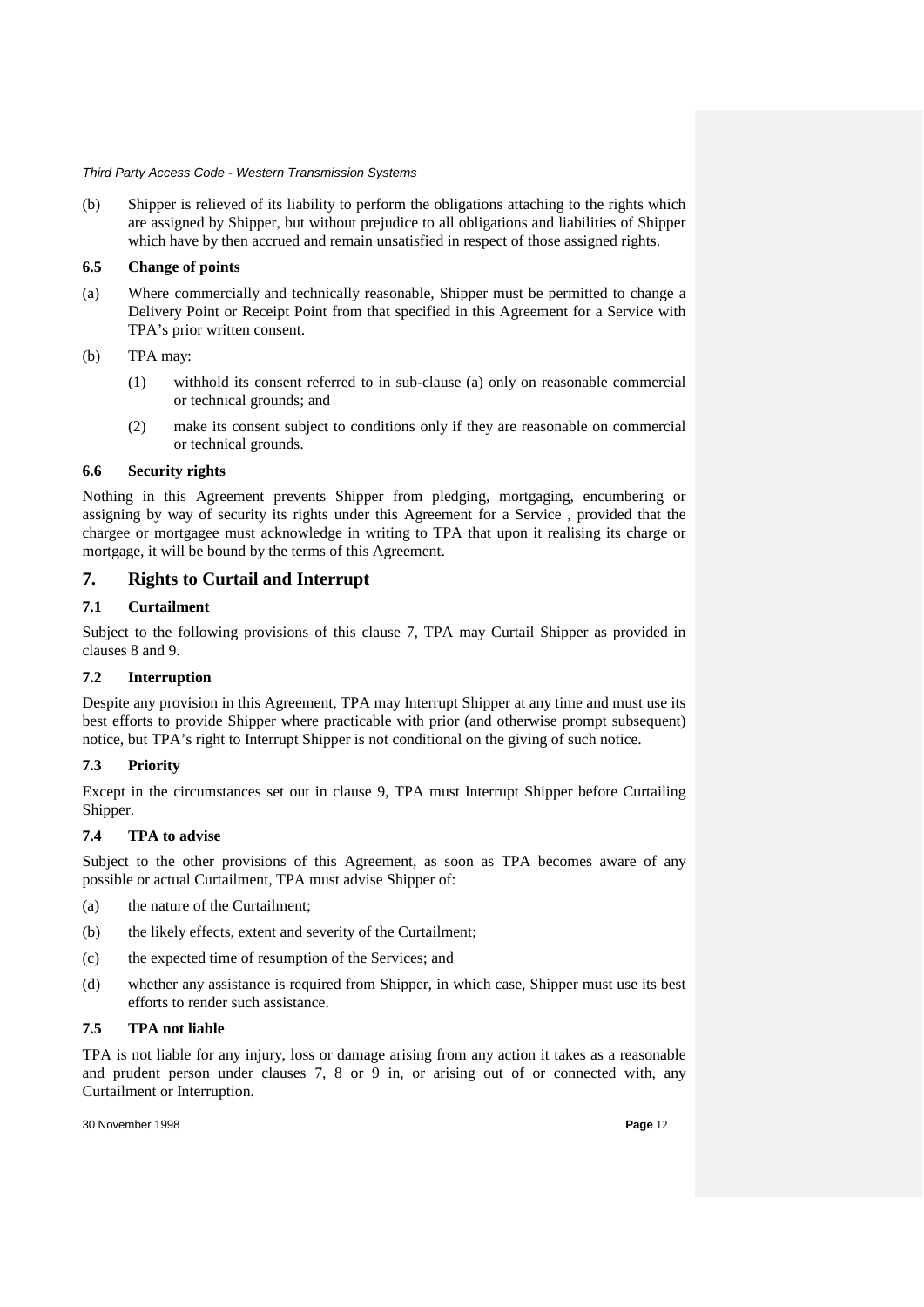## **7.6 Shipper's liability**

Shipper is liable for, and indemnifies TPA (and their directors, employees, agents and contractors) against, any loss, costs, charges and expenses suffered or incurred by TPA (or any of their directors, employees, agents or contractors) arising directly or indirectly from:

- (a) Shipper utilising Capacity in excess of Contracted Capacity; or
- (b) any failure or unreasonable delay by Shipper to comply with any advice given to Shipper by TPA under clause 7.4.

# **8. Curtailment during maintenance**

### **8.1 TPA's rights**

Notwithstanding TPA's obligations to provide Services, TPA may Curtail Shipper in order to effect any repairs, testing, maintenance, replacement or upgrading or any other work which will require interruptions to the receipt or delivery of gas to or from the Western Transmission System, provided that:

- (a) any such work is reasonably required;
- (b) TPA notifies Shipper in writing of its intention to Curtail at least 5 Business Days before the Curtailment; and
- (c) TPA makes reasonable efforts to minimise the period in which Shipper is Curtailed.

### **8.2 Shipper's obligations**

Shipper must use reasonable efforts to ensure that it complies with any reasonable requirement set out in TPA's notice referred to in clause 8.1.

# **9. Non-maintenance Curtailment**

#### **9.1 Emergency action**

Each party agrees to act cooperatively and in good faith in taking emergency action and in the interests of safety to enable mutual compliance with:

- (a) the Act;
- (b) the Gas Safety Act 1997;
- (c) all Regulatory Instruments; and
- (d) each party's Safety Case.

# **9.2 Safety Case**

Each party undertakes to use reasonable endeavours to do all things necessary to comply with its Safety Case.

# **9.3 TPA's Rights**

Despite any provision of this Agreement, in an emergency or during a Force Majeure Event, TPA may without notice to any other person, do all things which it considers necessary to remedy the emergency, Force Majeure Event including without limitation:

- (a) entering onto any land or premises;
- (b) stopping, disconnecting or reducing any gas flow;
- (c) Curtailing any Contracted Capacity;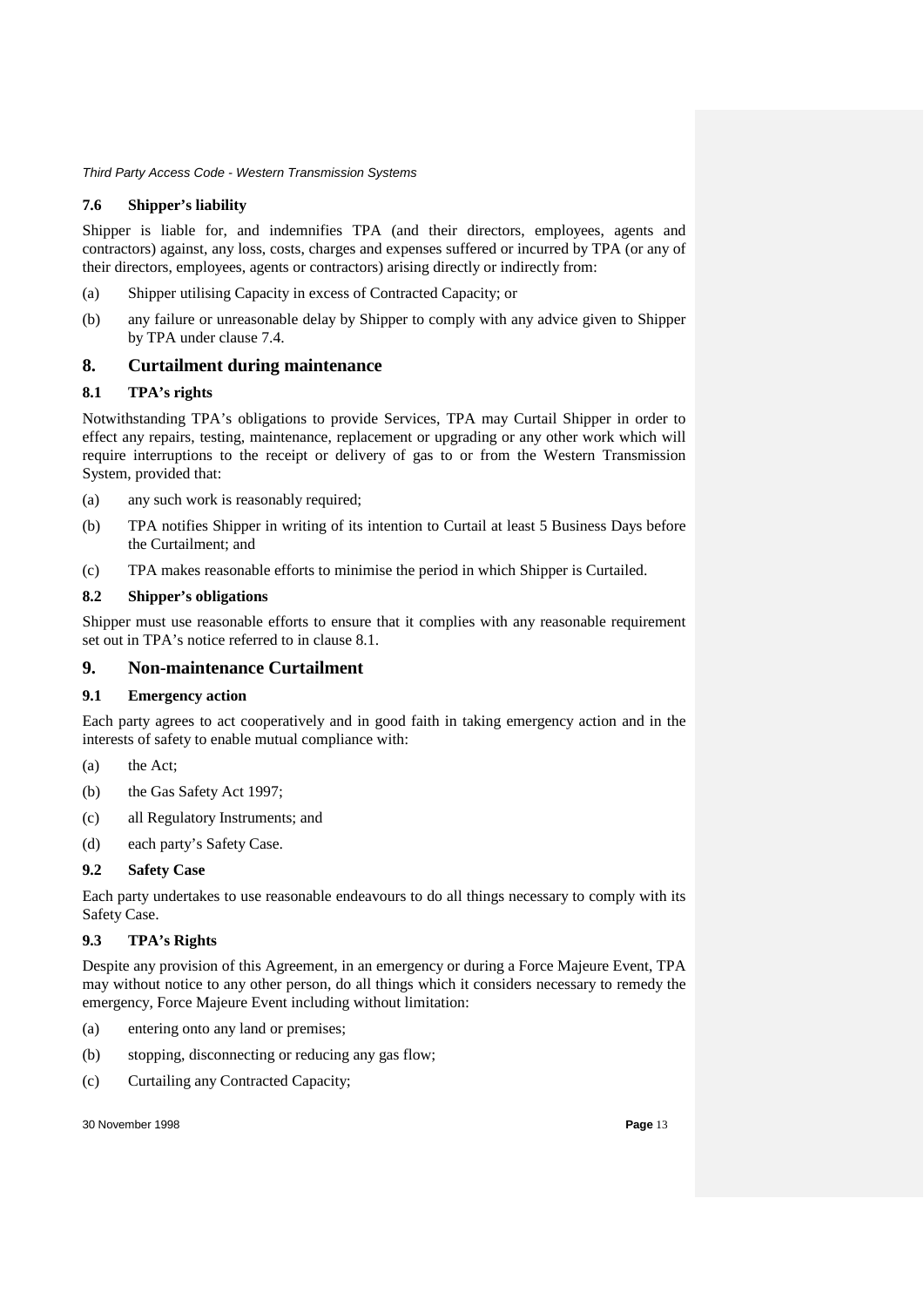- (d) refusing to deliver any gas; or
- (e) refusing to receive any gas.

## **9.4 Notification of emergency or Force Majeure**

TPA must as soon as practicable after determining that an emergency or Force Majeure Event exists, advise Shipper of the emergency or Force Majeure Event if Shipper is affected by it or by TPA's actions in dealing with it but a failure to give such advice does not limit TPA's powers under clause 9.3.

# **9.5 Removal of equipment etc**

TPA must within a reasonable time after the emergency or Force Majeure Event has been dealt with, remove itself and any person, machinery, equipment or thing under its control which it has used to respond to the emergency or Force Majeure Event from any land or premises into which it entered under clause 9.3(a).

### **9.6 TPA not liable**

Despite any provision of this Agreement, TPA is not liable for any injury, loss, or damage arising from any action each takes as a reasonable and prudent person under this clause in, or arising out of or connected with, dealing with an emergency or Force Majeure Event.

# **10. Gas quality**

### **10.1 Gas at Receipt Point to conform to Specification**

Subject to the other provisions of this clause 10, all gas supplied by Shipper at the Receipt Point must conform to the Specification.

## **10.2 Specification of gas delivered**

Subject to the other provisions of this clause 10, all gas delivered by TPA to a Delivery Point must conform with the Specification.

# **10.3 Off-Specification gas**

TPA is not obliged to receive any gas at the Receipt Point which does not conform with the Specification and notwithstanding receipt of such gas pursuant to clause 10.4, TPA:

- (a) may immediately terminate receipt of such gas as soon as it becomes aware of it; and
- (b) incurs no liability whatsoever to Shipper for any loss or damage or financial or other consequences arising from its refusal to accept off-Specification gas.

#### **10.4 TPA to notify**

- (a) If TPA reasonably expects that gas received by TPA at the Receipt Point will fail at any time to conform with the Specification, TPA:
	- (1) must promptly notify Shipper in writing of such failure as soon as it reasonably expects such failure; and
	- (2) subject to clause 10.7, may at its option:
		- (i) continue to receive such gas; or
		- (ii) immediately terminate the receipt of such gas (in which case TPA must advise Shipper of that action as soon as possible after the termination) and direct Shipper to suspend the supply of such gas into the Western Transmission System.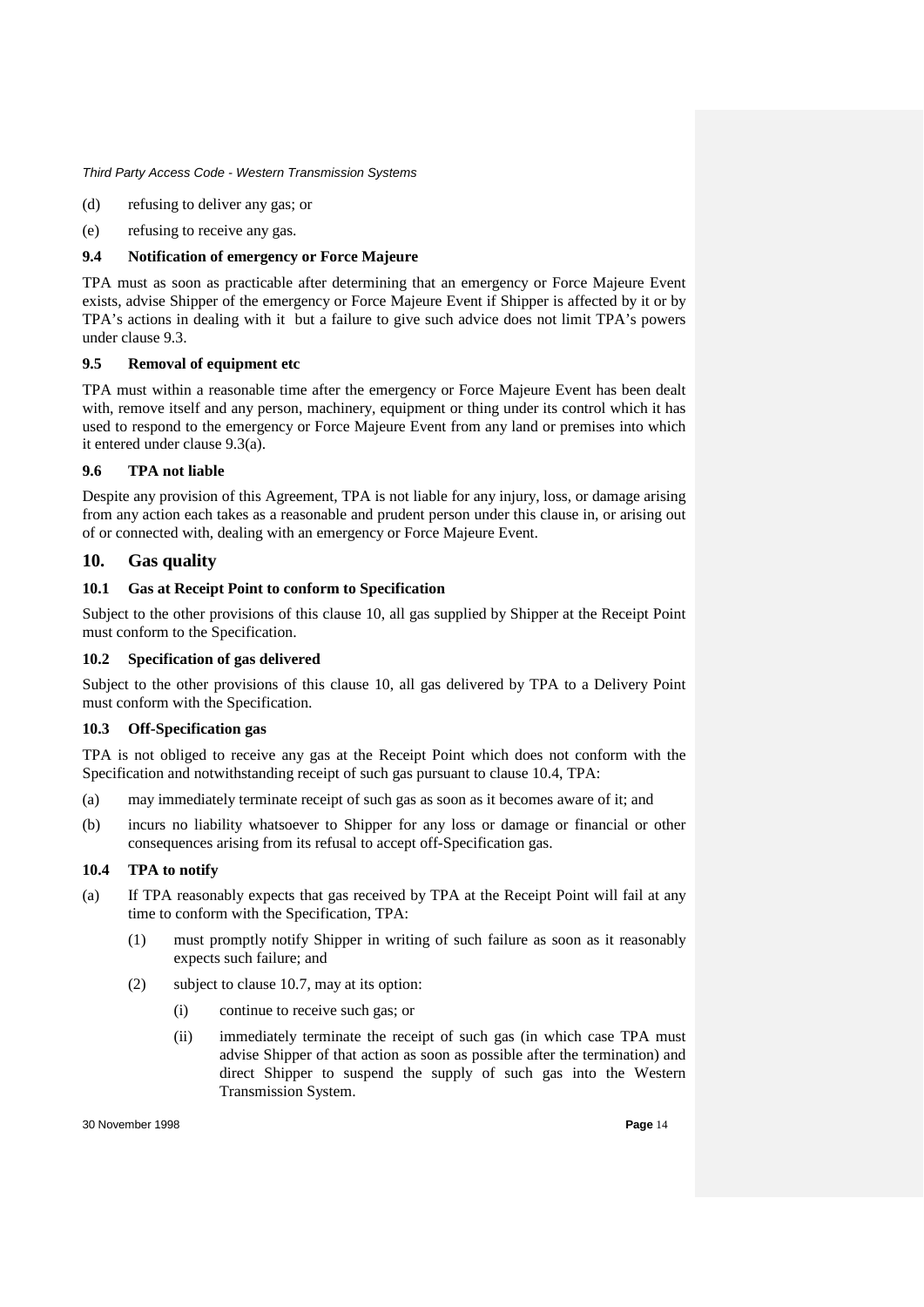- (b) If TPA becomes aware that gas received by TPA at the Receipt Point fails at any time to conform with the Specification, TPA:
	- (1) must promptly notify Shipper in writing of such failure as soon as it becomes aware of it; and
	- (2) subject to clause 10.7, may at its option:
		- (A) continue to receive such gas; or
		- (B) immediately terminate the receipt of such gas (in which case TPA must advise Shipper of that action as soon as possible after the termination) and direct Shipper to suspend the supply of such gas into the Western Transmission System.

### **10.5 Shipper to notify**

- (a) If Shipper:
	- (1) reasonably expects that gas supplied by Shipper at the Receipt Point will fail at any time to conform with the Specification and still wishes to have the gas transported by TPA, Shipper must promptly notify TPA in writing of such failure as soon as it reasonably expects such failure; or
	- (2) becomes aware that gas supplied by Shipper at the Receipt Point fails at any time to conform with the Specification and still wishes to have the gas transported by TPA, Shipper must promptly notify TPA in writing of such failure as soon as it becomes aware of it,

giving particulars of the extent by which the gas will differ from the Specification and (if known by Shipper at the time of the notice) the expected duration of the supply of off-Specification gas so as to give TPA a reasonable period of time before the proposed failure takes place to decide whether to elect to receive such proposed off-Specification gas into the Western Transmission System

- (b) TPA must notify Shipper whether TPA will, in its sole discretion, receive such off-Specification gas within a reasonable time after receipt of Shipper's notice under clause 10.5(a) so as to enable Shipper to prevent the supply of the off-Specification gas.
- (c) If TPA elects to receive off-Specification gas:
	- (1) the parties will agree the terms on which TPA will receive such off-Specification gas; and
	- (2) TPA may deliver to Shipper and any other user at any Delivery Point gas having different specifications from the specifications of the off-Specification gas supplied by Shipper to TPA at the Receipt Point.

#### **10.6 Procedures in respect of off-Specification gas**

- (a) TPA and Shipper may agree on specific procedures setting out the action required by each party in the event of off-Specification gas being supplied by Shipper at the Receipt Point.
- (b) TPA must as soon as practicable after becoming aware that off-Specification gas is in or is likely to be supplied into the Western Transmission System by any user, advise Shipper if TPA is of the view that Shipper is likely to be affected by such off-Specification gas or by TPA's actions in dealing with such off-Specification gas. In any event, TPA must promptly notify Shipper in writing if it reasonably expects that gas delivered or to be delivered to Shipper at any Delivery Point fails or will fail to conform with the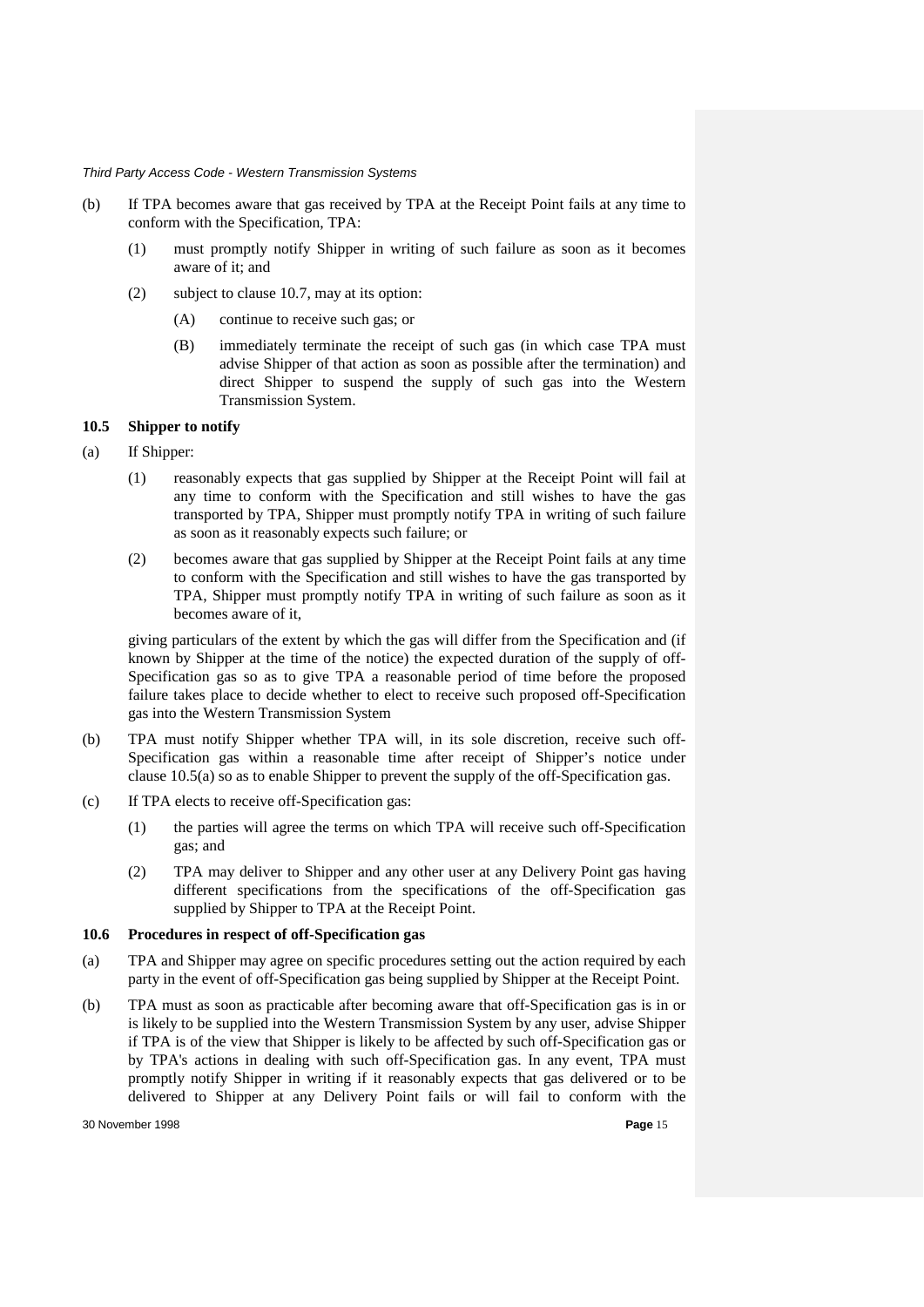Specification. However, a failure to give such advice or notice does not limit TPA's power to deal with such off-Specification gas. Such advice may require Shipper to use its best efforts to assist TPA in dealing with such off-Specification gas, including without limitation, taking of such off-Specification gas by Shipper in circumstances where this does not have a material adverse effect on Shipper.

#### **10.7 Shipper responsible for off-Specification gas**

If Shipper supplies off-Specification gas at the Receipt Point, Shipper continues to be liable for all charges as if gas in accordance with the Specification had been made available for transmission in the Western Transmission System. Unless TPA notifies Shipper under clause 10.5(b) that it will accept off-Specification gas, Shipper is also liable for any loss or damage or financial or other consequences incurred by TPA, arising from the receipt or delivery of off-Specification gas supplied by Shipper, and TPA at Shipper's expense may take any necessary action to resolve any problems arising therefrom. Shipper will hold harmless and indemnify TPA, any person contracting with TPA who is affected by Shipper's supply of off-Specification gas at the Receipt Point (except Shipper) and their respective officers, employees and agents from and against all liabilities and expenses for, under or in connection with any claim, demand, action, proceeding, notice or order whatsoever made or brought by any person in relation to the receipt or delivery by TPA of off-Specification gas supplied by Shipper.

#### **10.8 Odorisation**

TPA may:

- (a) odorise any gas in the Western Transmission System before its delivery, including gas which has already been odorised by Shipper; and
- (b) include the cost of odorisation in its operations and maintenance costs for the purposes of determining the TPA Service Charges.

# **11. Performance levels**

#### **11.1 Undertaking as to performance**

The standard of performance required of TPA under this Agreement (including without limitation clause 3.1) is that commensurate with Good Operating Practice.

#### **11.2 Good Operating Practice**

Good Operating Practice means:

- (a) the exercise of that degree of skill, diligence and foresight consistent with the safe operation and prudent practices that reasonably would be accepted by a significant proportion of the providers of pipeline services in Australia equivalent to the Services provided under this Agreement; and
- (b) compliance with any minimum standards applicable under:
	- (1) this Agreement; and
	- (2) applicable Regulatory Instruments and Australian Standards.

# **12. Insurances**

#### **12.1 Maintenance of policies by Shipper**

Shipper must procure and maintain at its own expense, the following insurances with reputable insurers: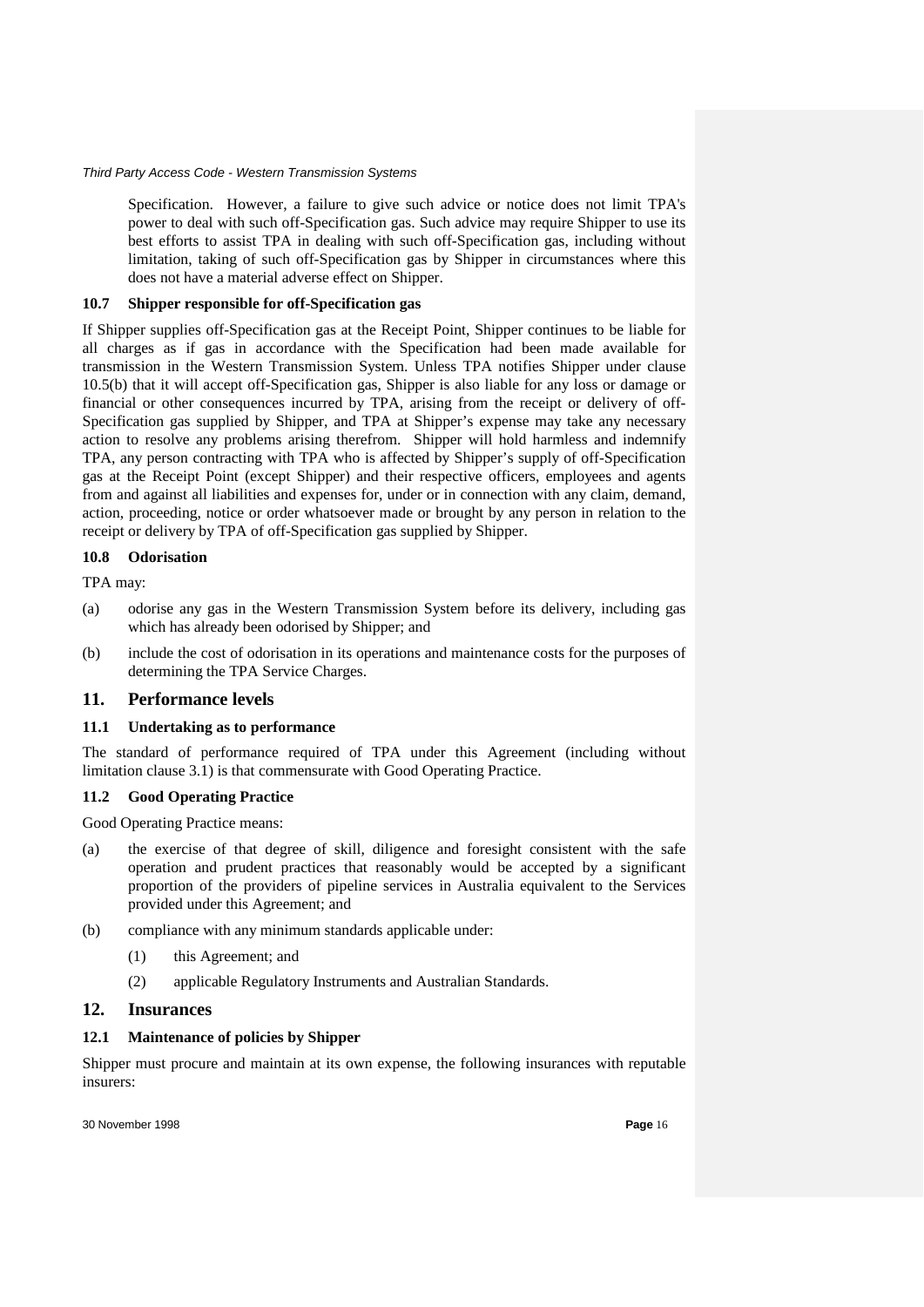- (a) workers compensation insurance in accordance with statutory requirements;
- (b) public and product liability insurance for an amount of not less than \$[ ] providing indemnity against risk of damage, death or injury to property or personnel of TPA and third parties.

## **12.2 Maintenance of policies by TPA**

TPA must procure and maintain at its own expense, the following insurances with reputable insurers:

- (a) workers compensation insurance in accordance with statutory requirements; and
- (b) public and product liability insurance for an amount of not less than \$[ ] providing indemnity against risk of damage, death or injury to property or personnel of Shipper and third parties.

## **12.3 Evidence of insurance**

Either Shipper or TPA must, if and when requested by the other party, provide that other party with evidence of the policies of insurance the party is required to effect, specifying the type of coverage and the expiration date of each policy referred to in this clause.

# **13. Payment of Service Charges**

# **13.1 Payment by Shipper**

Shipper must pay TPA the Service Charge calculated in accordance with the following provisions of this clause.

# **13.2 Applicable Service Charges**

Notwithstanding any other provision of this Agreement but subject to clause 13.3, the Service Charges payable by Shipper as from the Commencement Date in respect of the Services or any part thereof will be determined as follows:

- (a) where there is an applicable Reference Tariff, the applicable Reference Tariff; and
- (b) where there is no applicable Reference Tariff, the applicable charges set out in this Agreement.

# **13.3 Manner of billing and payment of Service Charges**

The manner of billing and payment of the Service Charge is set out in Schedule 1.

# **13.4 Charging information**

Shipper must provide to TPA, at TPA's request, any reasonable information required by TPA to charge and invoice Shipper under this Agreement.

# **14. Compliance**

# **14.1 Applicable laws**

Each party must comply with all applicable laws in the exercise of its rights and the performance of its obligations under this Agreement.

#### **14.2 Regulatory Instruments**

Each party:

(a) acknowledges that the other parties have obligations under the Act, the Pipelines Act and the Regulatory Instruments; and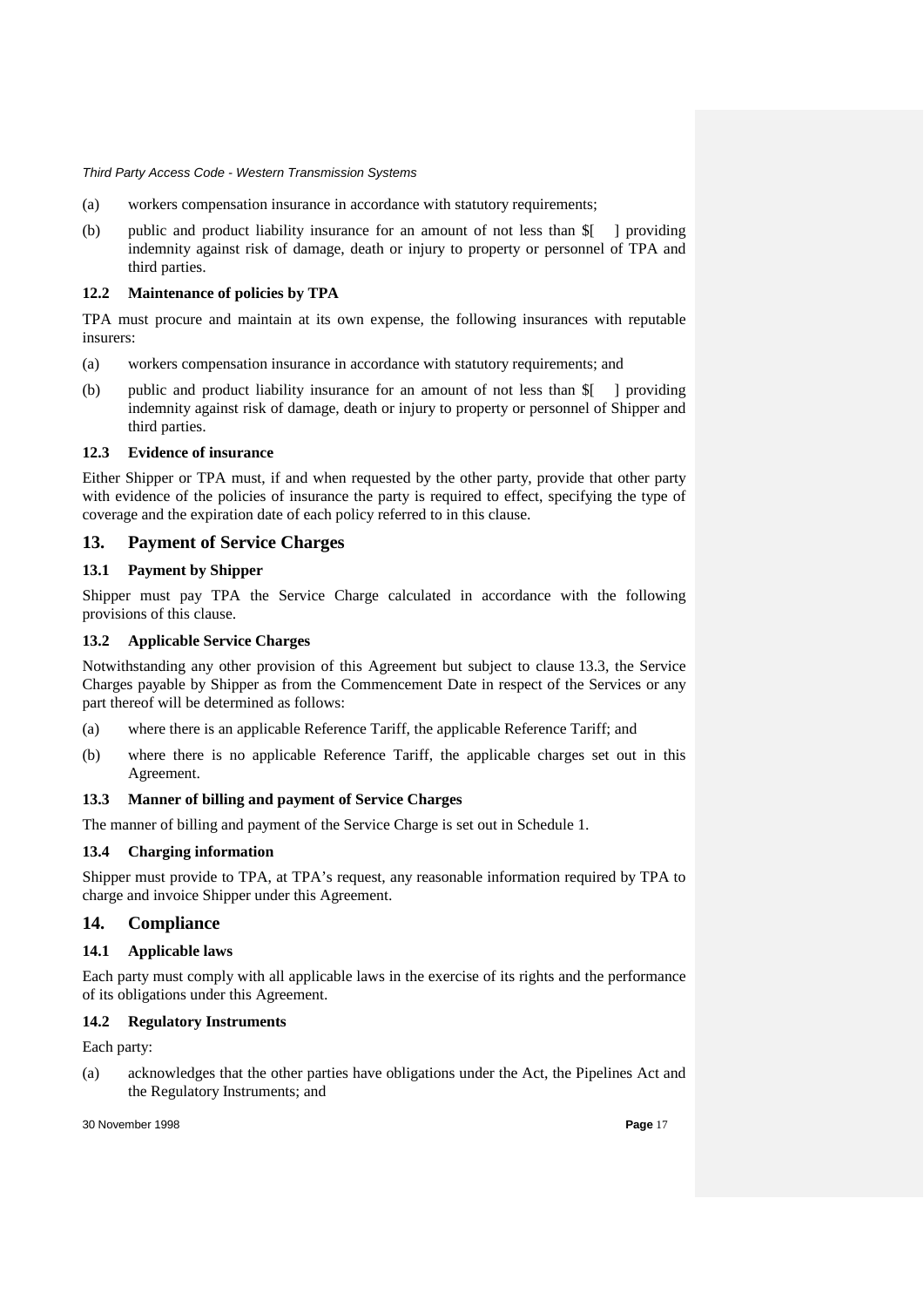(b) agrees to co-operate with and assist the other parties to the extent reasonably necessary to enable the other parties to comply with any obligation imposed on the other parties under the Act, the Pipelines Act and the Regulatory Instruments.

# **15. Measurement**

## **15.1 Receipt Point Measuring Equipment**

The parties acknowledge that the qualities and Quantity of gas received at the Receipt Point under this Agreement will be as measured by the Measuring Equipment at the Receipt Point which is supplied, installed, operated and maintained under a Measurement Services Deed between the parties dated on or about the date of this Agreement.

### **15.2 Delivery Point Measuring Equipment**

The parties acknowledge that the qualities and Quantity of gas delivered at each Delivery Point under this Agreement will be as measured by the Measuring Equipment at each Delivery Point which is supplied, installed, operated and maintained under the Connection Agreement between TPA, TPA Assets and Shipper dated on or about the date of this Agreement.

# **15.3 Inspection of Measuring Equipment**

- (a) Shipper may at all reasonable times, by giving reasonable prior notice to TPA:
	- (1) inspect the Measuring Equipment and records at the Receipt Point or any Delivery Point; and
	- (2) arrange for calibration (to the extent which TPA is capable) at any Delivery Point of any Measuring Equipment Shipper reasonably believes to be inaccurate. The cost of such calibration will be borne by:
		- (A) Shipper if the Measuring Equipment is found to be accurate within the billing correction limits set out in the procedure referred to in clause 15.4; and
		- (B) TPA if it is found to be outside any of those billing correction limits.
- (b) If arising from such calibration the Measuring Equipment is found to be in error in excess of the billing correction limit specified in the procedures referred to in clause 15.4 such that the total measurement error for the Delivery Point exceeds the prescribed value, then TPA must:
	- (1) adjust the total Quantity of gas measured at that Delivery Point; and
	- (2) issue a correction to Shipper's invoice,

for the period when the Measuring Equipment was in error.

# **15.4 Measuring Equipment calibration procedures**

TPA will publish and keep up to date a calibration manual setting out the calibration and accuracy verification procedures, re-calibration limits, billing correction limits, and procedures for correction of the reading of any Measuring Equipment found during any test to be inaccurate or inoperative. Such procedures will:

- (a) be in accordance with generally accepted industry practice for the appropriate type of equipment; and
- (b) conform to applicable Australian and internationally recognised industry standards and codes.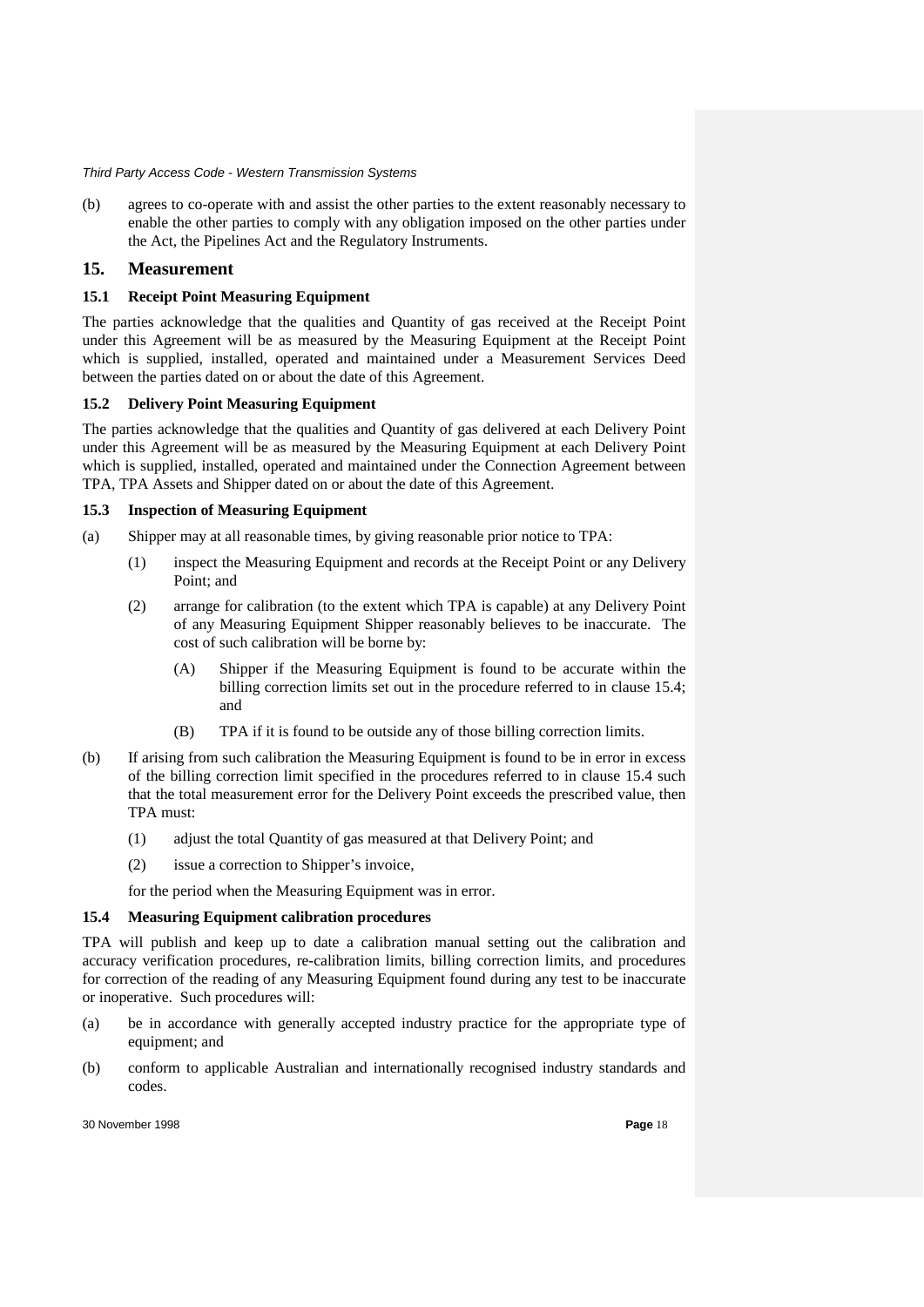### **15.5 Billing**

Quantities of gas delivered to Shipper at each Delivery Point for billing purposes under this Agreement is determined:

- (a) by the Measuring Equipment at each Delivery Point; or
- (b) by TPA on a reasonable basis if such equipment fails to adequately determine such Quantities*.*

#### **15.6 Extra Measuring Equipment**

- (a) Subject to sub-clause (b), the quality of gas delivered to each Delivery Point is deemed to be the same as that determined by the Measuring Equipment at the Receipt Point.
- (b) If gas is received into the Western Transmission System at a receipt point other than the Receipt Point such that extra Measuring Equipment is required to determine the quality of gas delivered at the Delivery Points, TPA must consult with Shipper and the other person from whom that gas is to be received in an endeavour to agree a fair and equitable basis for the payment of charges associated with that extra Measuring Equipment, before such gas is received into the Western Transmission System.

## **16. Limitation of liability and indemnity**

#### **16.1 Shipper's liability**

- (a) Subject to section 32 of the Act, Shipper is liable for, and indemnifies TPA and TPA Assets (and their directors, employees, agents and contractors) against, any loss, costs, charges and expenses suffered or incurred by TPA or TPA Assets or their directors, employees, agents and contractors arising directly from:
	- (1) the negligence of Shipper or its contractors and their employees, officers or servants in performing its obligations under this Agreement; and
	- (2) any breach by Shipper of an obligation of Shipper under this Agreement.
- (b) For the avoidance of doubt, the liability of Shipper and the indemnity under clause 16.1(a) does not extend to any indirect or consequential loss, costs, charges or expenses suffered or incurred by TPA or TPA Assets.
- (c) To the extent permitted by law, each of TPA and TPA Assets releases Shipper from all liabilities whether arising under this Agreement or otherwise, except to the extent this clause imposes a liability on Shipper.

#### **16.2 TPA's liability**

- (a) Subject to section 33 of the Act, TPA is liable for, and indemnifies Shipper (and its directors, employees, agents and contractors) against, any loss, costs, charges and expenses suffered or incurred by Shipper (or its directors, employees, agents and contractors) arising directly from:
	- (1) the negligence of TPA or its contractors and their employees, officers or servants in performing its obligations under this Agreement; and
	- (2) any wilful breach by TPA of an obligation of TPA under this Agreement.
- (b) For the avoidance of doubt the liability of TPA and the indemnity under clause 16.2(a) does not extend to any indirect or consequential loss costs, charges or expenses suffered or incurred by Shipper.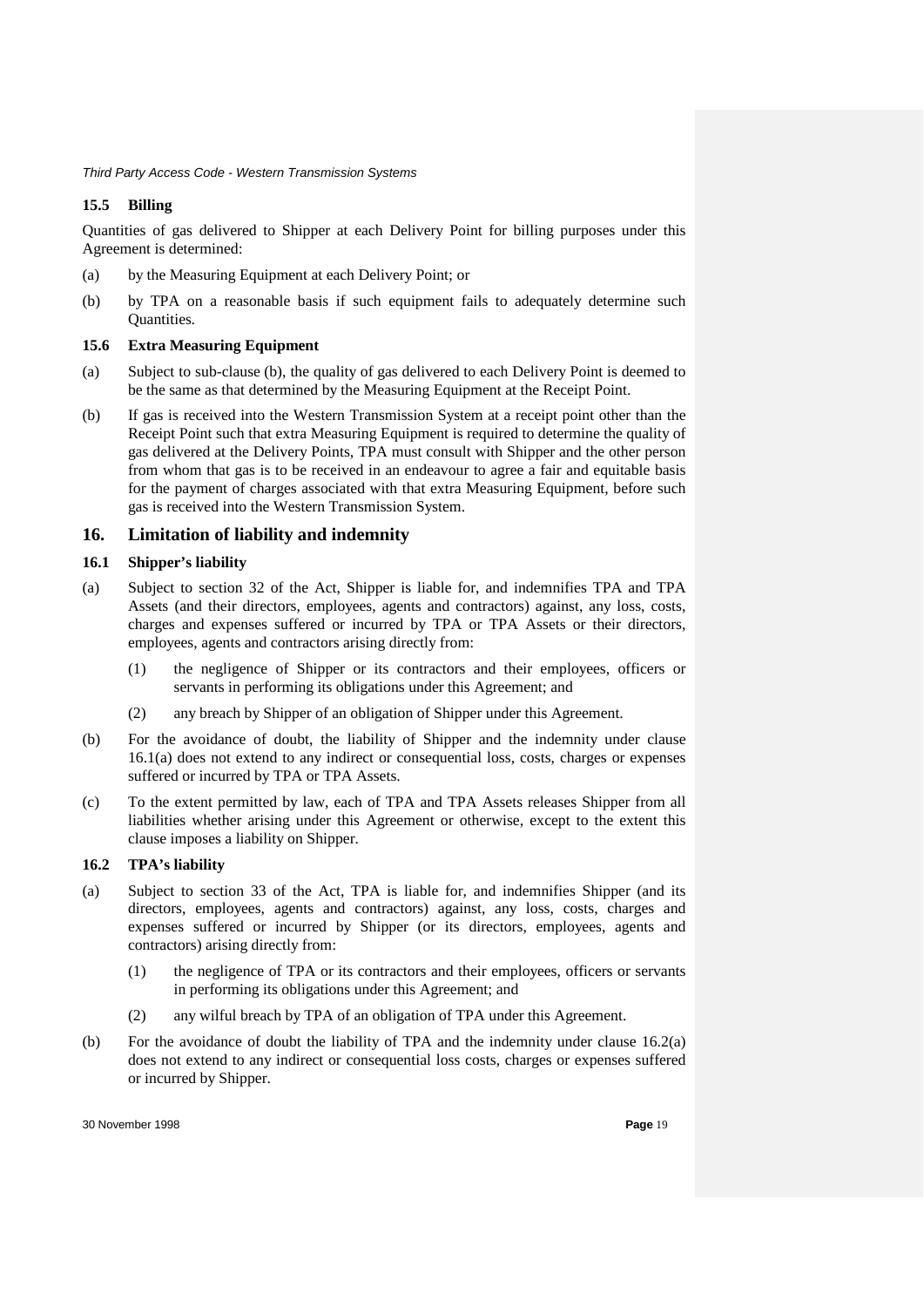(c) To the extent permitted by law, Shipper releases TPA from all liabilities whether arising under this Agreement or otherwise, except to the extent this clause imposes a liability on TPA.

### **16.3 Separate obligations and expenses**

- (a) Any indemnity in this Agreement is a continuing obligation, separate and independent from the other obligations of the parties. It is not necessary for a party to incur expense or make payment before enforcing a right of indemnity conferred by this Agreement.
- (b) (b) Costs, fees and expenses of a party covered by indemnification from another party include reasonable legal expenses, fees and charges incurred by the indemnified party.

### **16.4 Settlement of claims**

A party must not agree to settle any claim by a third party for which the party claims indemnity under this Agreement without first obtaining the consent of the other parties.

# **16.5 Specific performance**

Nothing in this clause limits the right of the parties to enforce the Agreement by seeking an order for specific performance in any Court of competent jurisdiction.

# **16.6 Survival**

This clause:

- (a) survives the termination of this Agreement; and
- (b) is not severable from this Agreement.

# **17. Records**

# **17.1 Type of records**

Each party must maintain Records.

# **17.2 Form**

Records may be maintained in writing or electronically.

# **17.3 Retention**

Records must be maintained by a party:

- (a) so long as required by law, or any Regulatory Instrument or longer if required by this Agreement; and
- (b) in any event:
	- (1) for a minimum of 7 years; or
	- (2) as otherwise agreed between the parties.

# **17.4 Notice of disposal**

- (a) A party must give the other parties not less than 21 days prior notice of its intention to dispose of any:
	- (1) original Records; or
	- (2) copy of Records where the party does not have or intend to retain the original or a copy.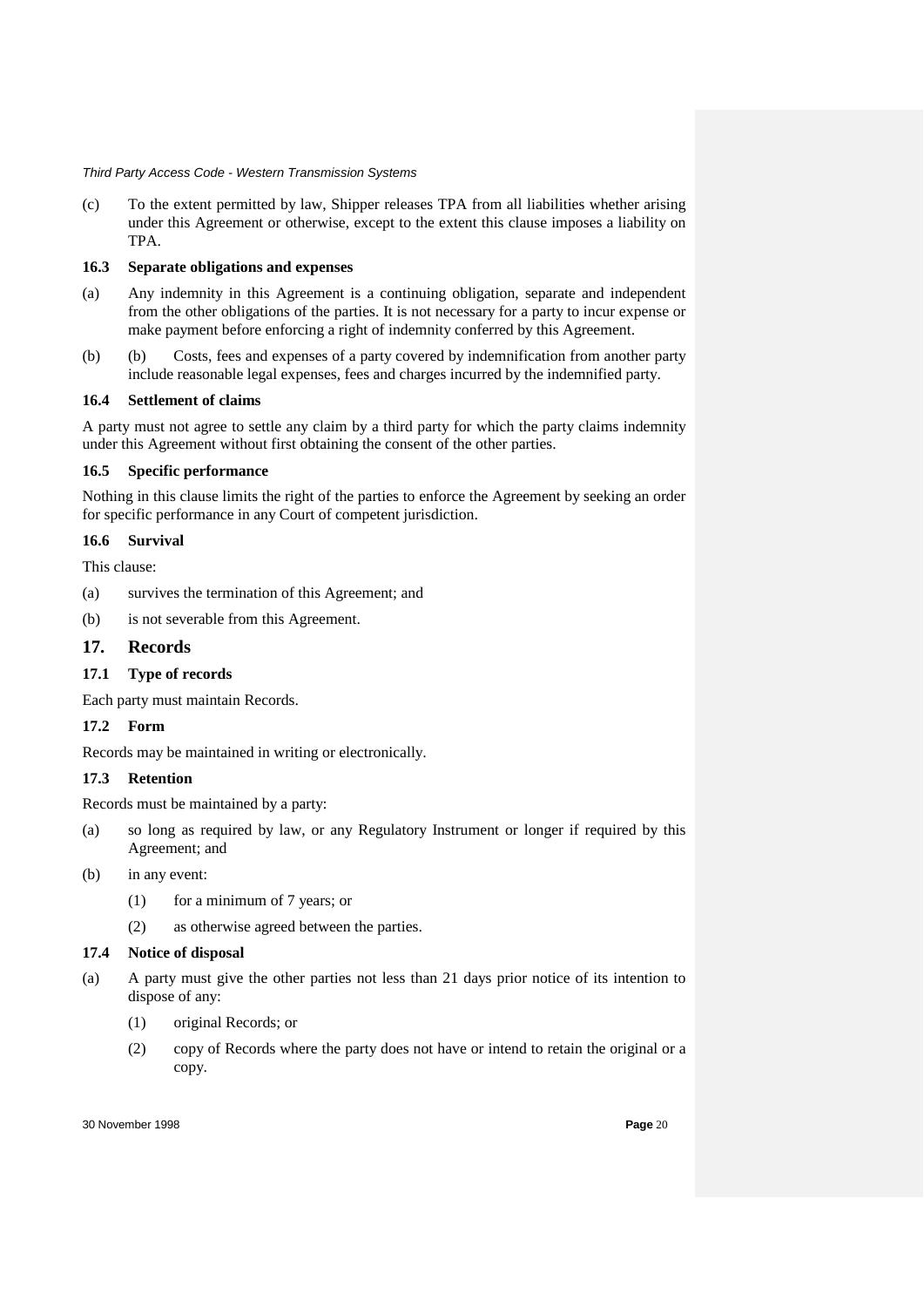- (b) Another party may:
	- (1) collect such Records within that period; and
	- (2) use those Records in its business.

### **18. Force Majeure**

#### **18.1 General position**

Non-performance (other than the obligation to pay money) of any obligation or condition required by this Agreement to be performed due to a Force Majeure Event by any party:

- (a) will be excused during the time and to the extent that performance is prevented, wholly or in part, by a Force Majeure Event; and
- (b) will not to that extent give rise to any liability to the other parties for any losses or damages arising out of, or in any way connected with such non-performance.

#### **18.2 Payment or notification**

The parties will not be relieved by a Force Majeure Event from liability to pay monies due in relation to Services already rendered or to give any notice which may be required to be given pursuant to this Agreement.

#### **18.3 Notification to other parties**

Except as set out in this Agreement, if a party seeks relief from performance of an obligation or condition under this Agreement due to a Force Majeure Event, the party must:

- (a) as soon as reasonably practicable but in any event within 2 Business Days of becoming aware of the Force Majeure Event, give notice to the other parties of the occurrence of the event or circumstance claimed to be a Force Majeure Event, including:
	- (1) full particulars relating to the event or circumstance and the cause of such failure to perform; and
	- (2) an estimate of the period of time required to remedy such failure to perform;
- (b) render the other parties reasonable opportunity and assistance to examine and investigate the event or circumstance and the matters which caused the event or circumstance and failure to perform;
- (c) exercise reasonable efforts to mitigate or remove the effects of the event or circumstance but excluding any measures which are not economically feasible for the parties; and
- (d) give notice immediately to the other parties upon termination of the Force Majeure Event or circumstance.

#### **18.4 Industrial disturbance**

Nothing in this Agreement requires a party to adjust or settle any strike, lockout or other industrial disturbance against the will of that party.

#### **18.5 Right to terminate**

If, despite reasonable efforts on the part of the party affected by a Force Majeure Event to mitigate or remove the effects of the Force Majeure Event or circumstance, the situation in clause 18.1 continues substantially unabated for a period of 90 days from the date of the notice under clause 18.3(a):

(a) the parties must meet to seek to find a resolution of the difficulty; and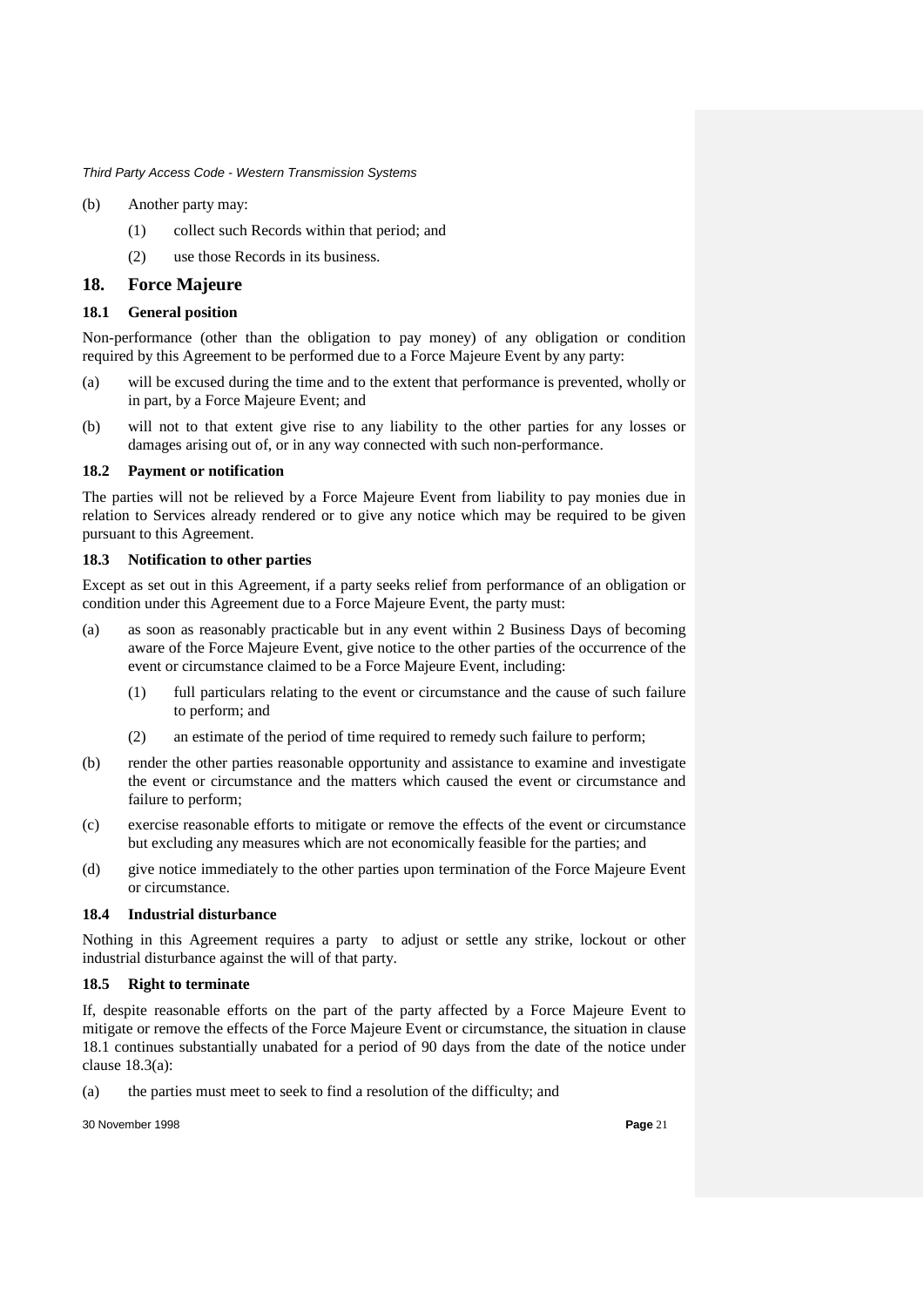(b) if, after a further period of 30 days, they are unable to agree upon a resolution, then any party may terminate this Agreement upon 30 days' notice without prejudice to any antecedent rights of the parties which survive termination of this Agreement in other respects.

#### **18.6 Qualification**

No Force Majeure Event affecting the performance of any obligation or condition under this Agreement by a party operates to prevent a cause of action arising from and alter the expiration of the period of time within which by the exercise of reasonable diligence and the employment of all reasonable means, that party could have remedied the situation preventing its performance.

### **19. Remedies**

#### **19.1 Material Breach**

If a party commits a Material Breach, then another party may give the party in default written notice specifying the Material Breach and the Service (if any) relevant to the Material Breach. If the party in default does not cure the Material Breach specified in the notice within 14 days of the other party giving notice, then the other party may by further notice to the party in default:

- (a) in relation to a Material Breach in the provision of a Service, other than a Tariffed Transmission Service, terminate this Agreement in relation to that Service; or
- (b) otherwise invoke the Dispute Resolution Procedure.

#### **19.2 Financial Breach**

If a party commits a Financial Breach, then another party may give the party in default written notice specifying the Financial Breach and the Service (if any) relevant to the Financial Breach. If the party in default does not cure the Financial Breach specified in the notice within 30 days of the other party giving notice, then the other party may by further notice to the party in default:

- (a) in relation to a Material Breach in the provision of a Service, other than a Tariffed Transmission Service, terminate this Agreement in relation to that Service; or
- (b) otherwise invoke the Dispute Resolution Procedure.

### **19.3 Cure**

A Material Breach or Financial Breach (as the case may be) is taken to have been cured where:

- (a) in the case of a Material Breach that is capable of remedy, the Material Breach has been remedied;
- (b) in the case of a Material Breach that is incapable of remedy (for example, because the time for performance has passed), then the Material Breach is taken to have been cured when the party in default:
	- (1) has paid compensation to the other party for any loss suffered by the other party as a result of the Material Breach (including all costs of enforcement); and
	- (2) has taken all reasonable steps to prevent the Material Breach being repeated; and
- (c) in the case of a Financial Breach, when the party in default has paid to the other party the total amount (including interest and all costs of recovery and enforcement) the subject of the Financial Breach.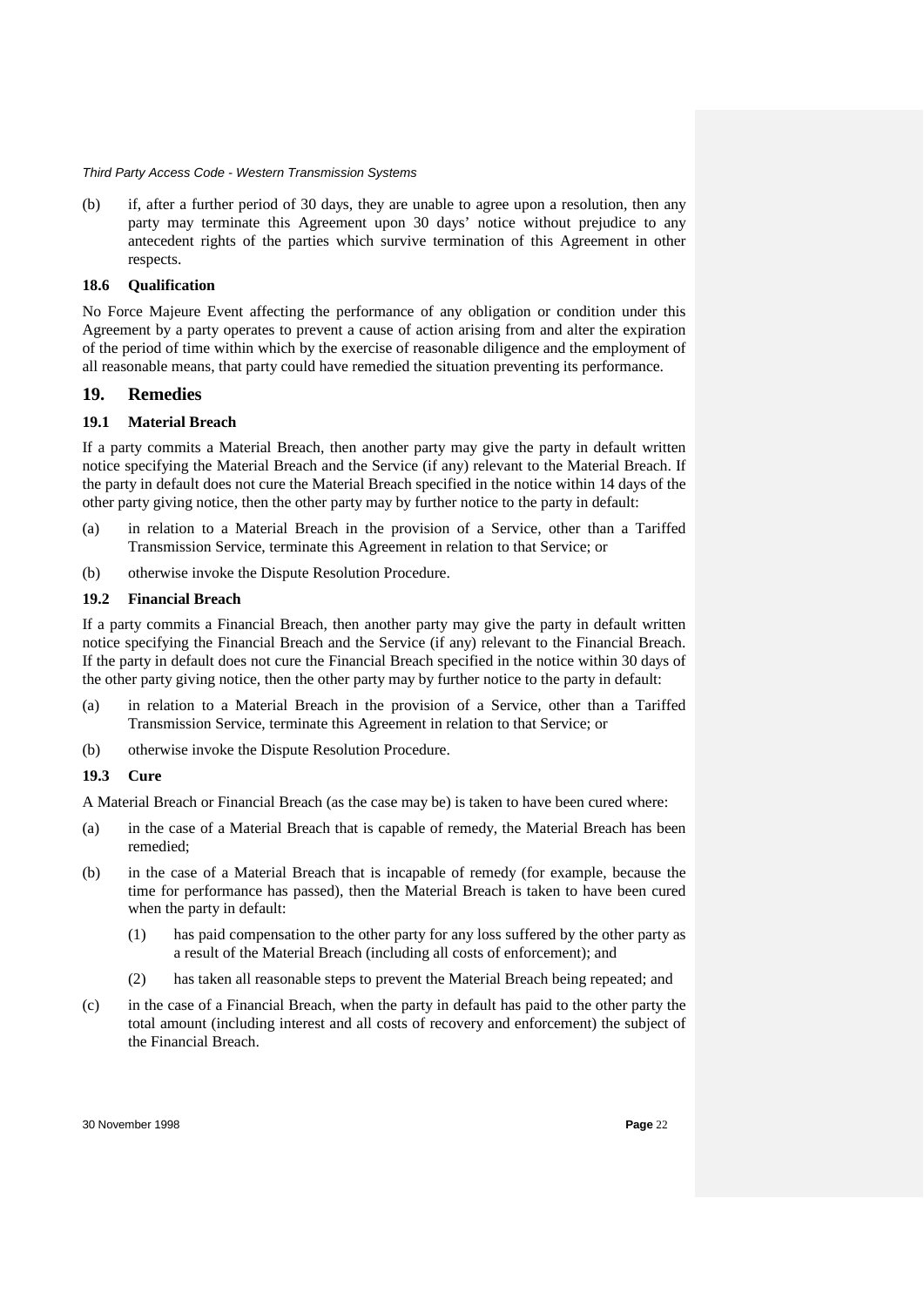#### **20. Dispute Resolution Procedure**

- (a) If any dispute arises between the parties touching or concerning the interpretation or application of this Agreement then that dispute shall be referred for resolution in accordance with the Dispute Resolution Procedure, and the chief executive officers of TPA and Shipper must:
	- (1) appoint a Dispute Resolution Panel as soon as practicable after the dispute is brought to the attention of either of them; and
	- (2) refer that matter to the Dispute Resolution Panel as soon as practicable after that Dispute Resolution Panel is appointed,
- (b) A matter referred for resolution under clause 20(a)(2) must be arbitrated in accordance with this clause 20 and the Commercial Arbitration Act 1984 (Victoria).
- (c) A Dispute Resolution Panel appointed under clause  $20(a)(1)$  is to comprise:
	- (1) a person who is:
		- (A) independent of Shipper and TPA;
		- (B) legally qualified;
		- (C) has an understanding of the gas industry;
		- (D) has a detailed understanding and experience of alternative dispute resolution practice and procedures which do not involve litigation; and
		- (E) has the capacity to determine the most appropriate dispute resolution in the particular circumstances of the dispute; and/or
	- (2) two persons:
		- (A) one of whom is appointed by Shipper and one of whom is appointed by TPA;
		- (B) who have an understanding of the gas industry; and
		- (C) who have technical qualifications appropriate to resolve the dispute including but not limited to a technical understanding of matters relevant to operation of gas transmission pipelines.
- (d) A person who has previously served on a Dispute Resolution Panel is not precluded from being appointed to another Dispute Resolution Panel established in accordance with clause 20(a).
- (e) If the chief executive officers of TPA and Shipper are unable to reach agreement as to the composition of the Dispute Resolution Panel to be appointed in accordance with clause 20(a), they must ask the chairman of the Victorian Bar Council to appoint the Dispute Resolution Panel in accordance with clause 20(a) and must pay the reasonable costs of the Adviser in relation to the making of those appointments.
- (f) When a matter is referred to a Dispute Resolution Panel under clause  $20(a)(2)$ , the person appointed to the Dispute Resolution Panel under clause  $20(c)(1)$  must select the form of, and procedures to apply to, the dispute resolution process which is, in the opinion of that person, reasonable, and which:
	- (1) is simple, quick and inexpensive;
	- (2) observes the rules of natural justice; and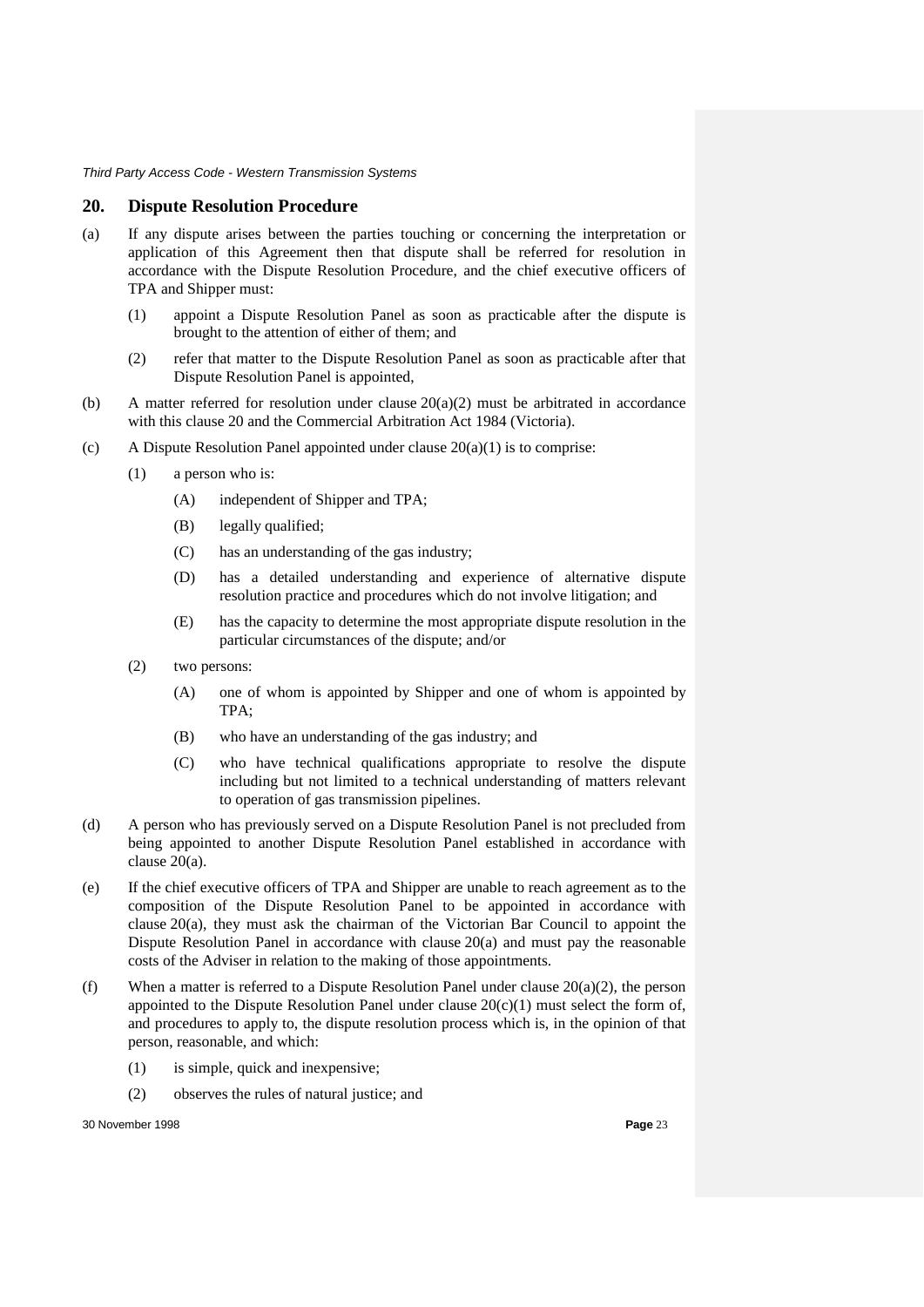- (3) encourages resolution of disputes without formal legal representation or reliance on legal procedures.
- (g) For the purposes of any award of the Dispute Resolution Panel, the parties may agree that as part of the award, the Dispute Resolution Panel may settle the terms and conditions of any amendments required to be made to this Agreement or any agreement or deed replacing this Agreement.

# **21. Termination**

### **21.1 Termination of Agreement**

- (a) TPA may terminate this Agreement at any time by notice if an Insolvency Event occurs in relation to Shipper.
- (b) Shipper may terminate this Agreement at any time by notice if an Insolvency Event occurs in relation to TPA.

#### **21.2 After termination**

Termination of this Agreement for any reason does not affect:

- (a) any rights of a party against the other parties which:
	- (1) arose prior to the time at which the termination occurred; or
	- (2) otherwise relates to or may arise at any future time from any breach or nonobservance of obligations under this Agreement occurring prior to termination; and
- (b) the rights and obligations of the parties under this clause or in respect of any monies outstanding under this Agreement.

# **22. Confidentiality**

#### **22.1 Confidential Information**

Except as otherwise provided in this Agreement:

- (a) each party must treat Confidential Information as confidential and must take all reasonable precautions to ensure that its employees maintain such confidentiality;
- (b) a party:
	- (1) must not disclose Confidential Information to any person except as permitted by this Agreement;
	- (2) must only use or reproduce Confidential Information for the purpose for which it was disclosed or another purpose contemplated by this Agreement; and
	- (3) must not permit unauthorised persons to have access to Confidential Information; and
- (c) each party must use all reasonable endeavours:
	- (1) to prevent unauthorised access to Confidential Information which is in the possession or control of that party; and
	- (2) to ensure that any person to whom it discloses Confidential Information observes the provisions of this clause in relation to that information.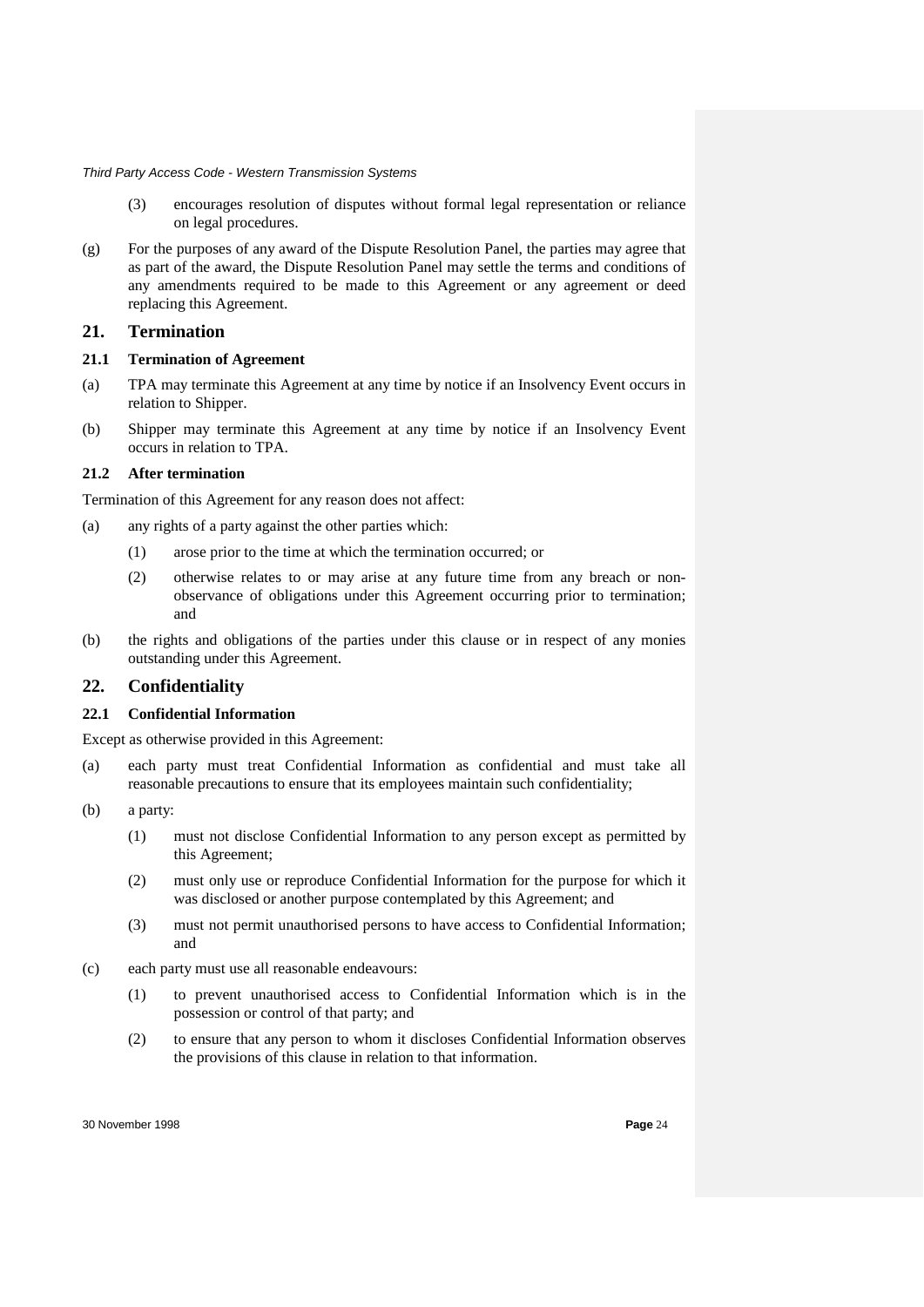#### **22.2 Exceptions**

This clause does not prevent:

- (a) the disclosure, use or reproduction or information if the relevant information is at the time generally and publicly available other than as a result of breach of confidence by the party who wishes to disclose, use or reproduce the information or any person to whom the party (as the case may be) has disclosed the information;
- (b) the disclosure of information by a party or by persons to whom the party (as the case may be) has disclosed that information to:
	- (1) an employee or officer of the party or a related body corporate of the party; or
	- (2) a legal or other professional adviser, auditor or other consultant of the party (as the case may be),

which requires the information for the purposes of this Agreement, or for the purpose of advising the party in relation to this Agreement;

- (c) the disclosure, use or reproduction of information with the consent of the person or persons who provided the relevant information under this Agreement;
- (d) the disclosure, use or reproduction of information to the extent required by law or by a lawful requirement of:
	- (1) any government authority having jurisdiction over a party or its related bodies corporate; or
	- (2) any stock exchange having jurisdiction over a party or its related bodies corporate;
- (e) the disclosure, use or reproduction of information if required in connection with legal proceedings, arbitration, expert determination or other dispute resolution mechanism relating to this Agreement, or for the purpose of advising a person in relation thereto;
- (f) the disclosure, use or reproduction of information which is trivial in nature;
- (g) the disclosure of information which is required to protect the safety of personnel or equipment;
- (h) the disclosure, use or reproduction of information by or on behalf of a party to the extent reasonably required in connection with the party's financing arrangements (as the case may be), investment in a party or a disposal of a party's assets;
- (i) the disclosure of information to a regulatory authority having jurisdiction over a party, pursuant to this Agreement or otherwise;
- (j) the disclosure, use or reproduction of information of an historical nature in connection with the preparation and giving of reports under this Agreement; or
- (k) the disclosure, use or reproduction of information as an unidentifiable component of an aggregate sum.

#### **22.3 Conditions**

In the case of a disclosure under clause 22.2(b), 22.2(e) or 22.2(h) prior to making the disclosure the party who wishes to make the disclosure must inform the proposed recipient of the information that it is Confidential Information and must take appropriate precautions to ensure that the recipient keeps the information confidential in accordance with the provisions of this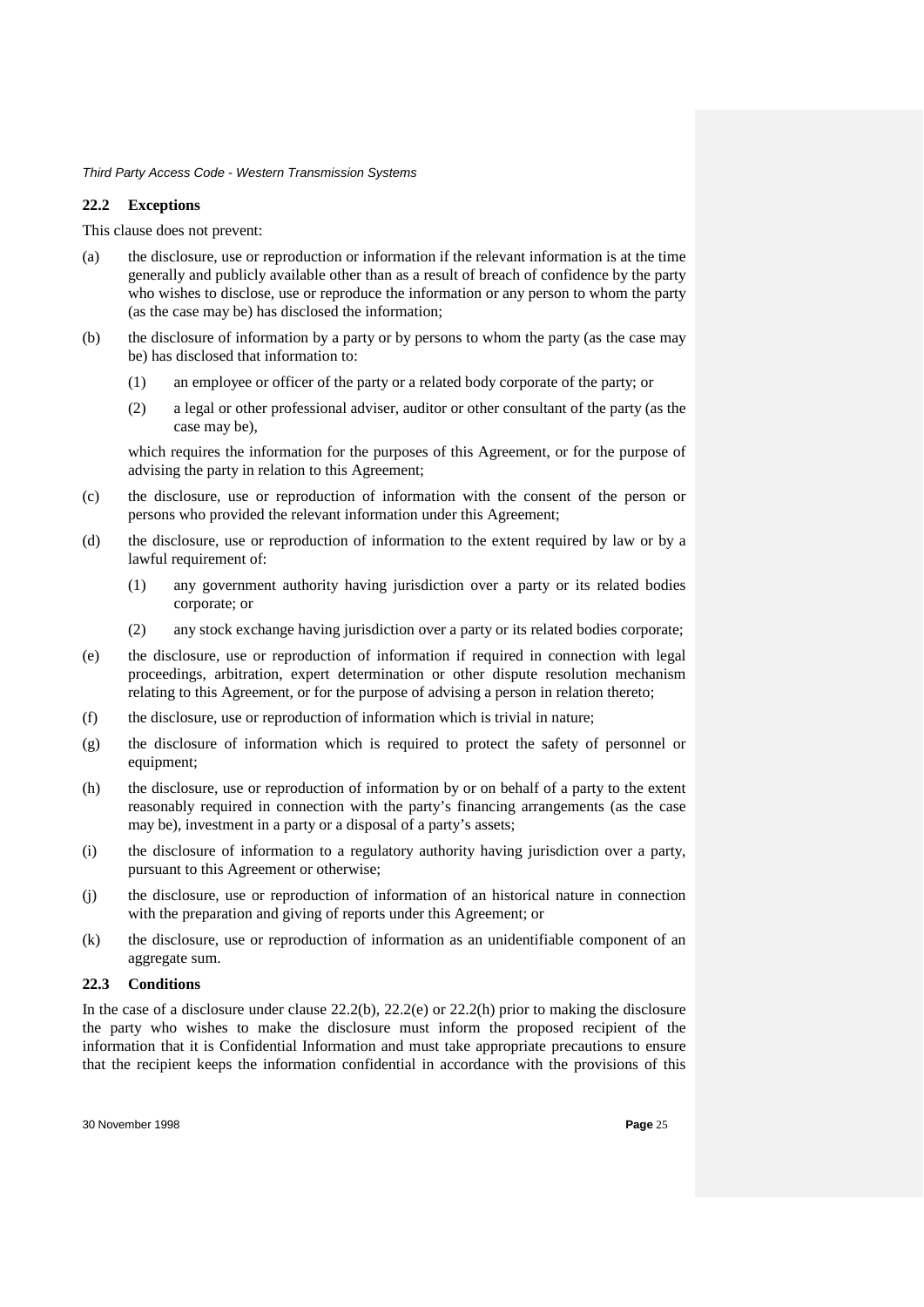clause 22.3 and does not use the information for any purpose other than that permitted under clause 22.1.

# **22.4 Indemnity**

Each party indemnifies the other against any claim, action, damage, loss, liability, expense or outgoing which the party pays, suffers, incurs or is liable for in respect of any breach by the other party or any officer, agent or employee of that party of this clause 22.

### **22.5 Survival**

Notwithstanding any other provision of this Agreement, a person must continue to comply with this clause 22 for three years after it has ceased to be a party.

# **23. Notices**

# **23.1 How notices may be given**

A notice, request, demand, consent or approval (each a notice) under this Agreement:

- (a) must be in writing;
- (b) may be signed for the party giving it by the party's authorised officer, attorney or solicitor;
- (c) may be delivered personally to the person to whom it is addressed, or left at or sent by prepaid post to the person's address, or faxed to the person's fax number, given below:
	- (1) if to TPA or TPA Assets:

| Address:   | 180 Greens Road, Dandenong, Victoria | Comment [opt18]: |
|------------|--------------------------------------|------------------|
| Fax:       | $(03)$ 9797 5295                     | Comment [opt19]: |
| Attention: | Chief Executive, TPA                 | Comment [opt20]: |

(2) if to Shipper:

| Address:   |  |
|------------|--|
| Fax:       |  |
| Attention: |  |

#### **23.2 When notice taken as given**

A notice is taken as given by the sender and received by the intended recipient:

- (a) if posted,  $\beta$  days after posting; and
- (b) if faxed, on completion of the transmission as evidenced by receipt by the delivering party of a delivery report confirming the fax has been transmitted,

but if delivery or receipt is on a day which is not a Business Day of a party or is after 5.00pm at the place of delivery or receipt, it is taken as given at 9.00am on the next Business Day.

#### **23.3 Change of address or fax number**

A party may change its address or fax number for notices by giving notice to the other parties.

# **24. Assignment**

# **24.1 Assignment generally**

(a) This clause is subject to clause 6.

30 November 1998 **Page** 26

**Comment [opt21]:** Page: 1

**Comment [opt22]:**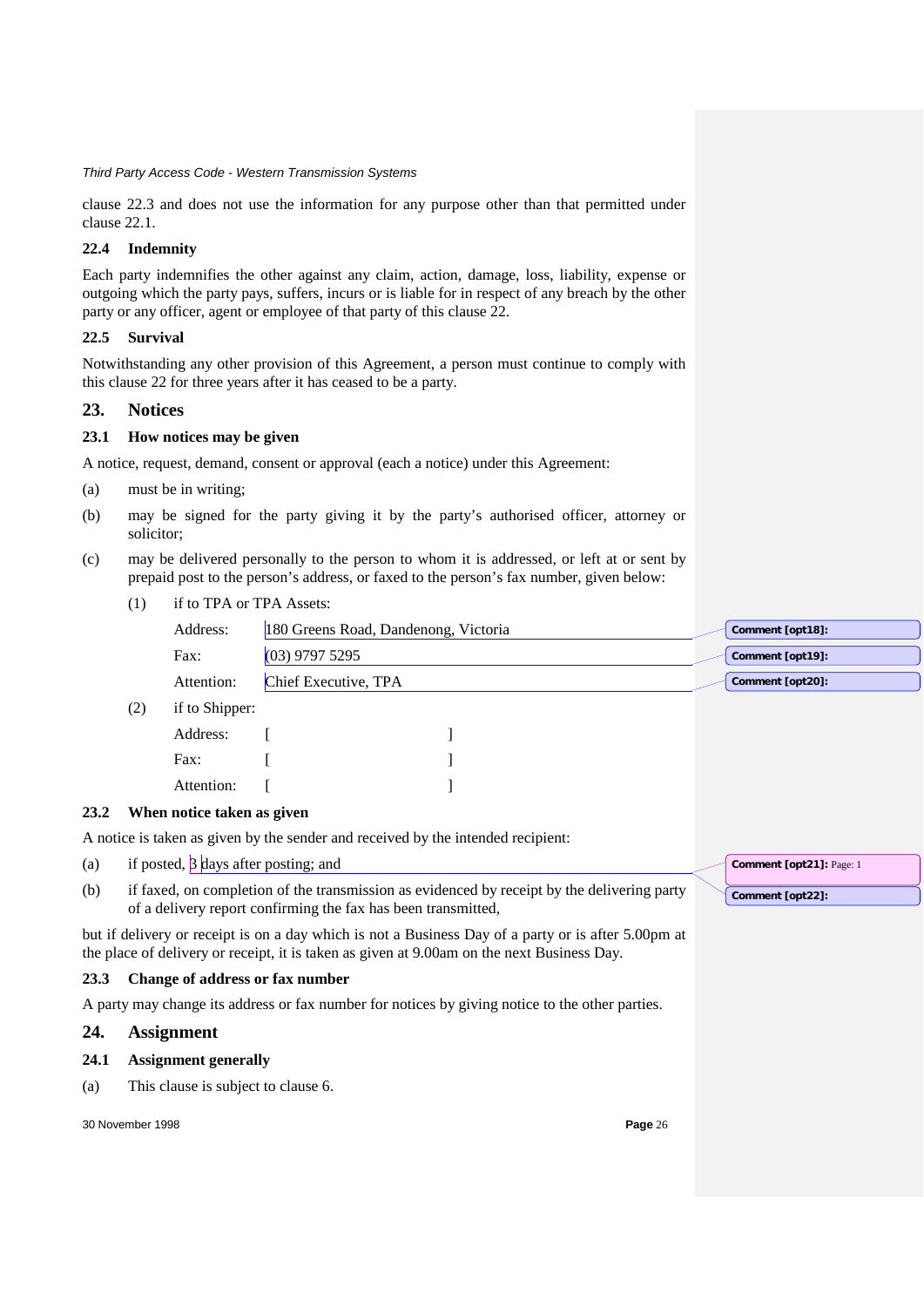(b) A party may not assign its rights under this Agreement unless it has the other parties' written consent and the other parties must not unreasonably withhold their consent.

# **24.2 Assignment by State entity**

Nothing in this clause prevents a party assigning the whole of its rights under this Agreement where:

- (a) immediately prior to the assignment, that party is ultimately controlled by the State of Victoria ("State"), a State instrumentality or a statutory authority; and
- (b) the assignment is to an assignee selected by the State; and
- (c) the proposed assignee assumes all the obligations of the party under this Agreement, and

following any such assignment by that party, the other parties must execute and deliver to the assigning party an Agreement under which the other parties release the assigning party in respect of the obligations assumed by the assignee of this Agreement.

### **24.3 Assignment not a restriction on securities**

Nothing in this Agreement prevents a party from pledging, mortgaging, encumbering or assigning by way of security its rights under this Agreement, provided that the chargee or mortgagee must first acknowledge in writing to the other parties that upon it realising its charge or mortgage, it will be bound by this Agreement.

# **25. MSO Rules**

# **25.1 Application of MSO Rules**

The parties acknowledge that it is contemplated that if:

- (a) the Western Transmission System is connected to the Gas Transmission System owned by TPA Assets and operated by VENCorp; and
- (b) it would be appropriate for the MSO Rules to apply to the Western Transmission System,

the Western Transmission System would be reclassified as a Market Carriage pipeline and the Access Arrangement amended accordingly.

# **25.2 Approved Connection Deed**

The parties acknowledge further that:

- (a) under the Approved Connection Deed, the Western Transmission System will become part of the Gas Transmission System once the Western Transmission System is connected to the Gas Transmission System; and
- (b) the Western Transmission System will be connected to the Gas Transmission System for the purposes of section 5 of the Act upon completion of construction of the South West Pipeline connecting the Gas Transmission System at Lara with the Western Transmission System at Paaratte.

#### **25.3 Revisions to Access Arrangements**

The parties are aware that under the Access Code, the ACCC (in its capacity as the Relevant Regulator for transmission pipelines) must not approve revisions to an Access Arrangement if a provision of the Access Arrangement, as revised would, if applied, deprive any person of a contractual right in existence prior to the date the revisions to the Access Arrangement were submitted.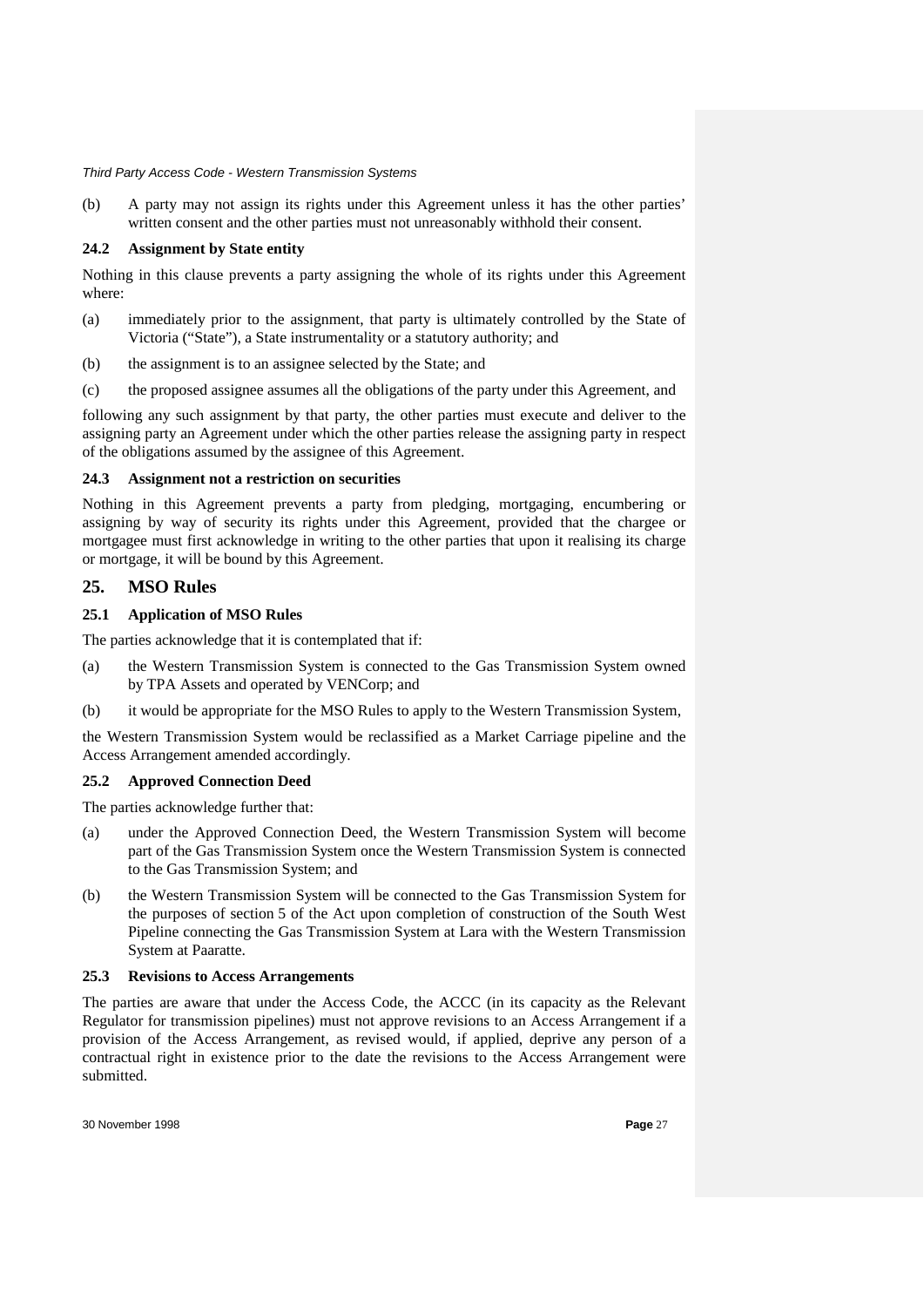#### **25.4 Reclassification as a Market Carriage pipeline**

The parties acknowledge that if the Western Transmission System is reclassified as a Market Carriage pipeline, it will not be appropriate for this Agreement to continue, due to the incompatible nature of Market Carriage and firm contractual transmission rights.

#### **25.5 Termination of this Agreement**

Accordingly, the parties agree that upon the connection of the Western Transmission System to the Gas Transmission System, this Agreement will terminate subject to the happening of each of the following:

- (a) approval by the ACCC under the Access Code of revised Access Arrangements submitted by TPA, TPA (Assets) (if appropriate) and VENCorp which have the effect of reclassifying the Western Transmission System as a Market Carriage pipeline and pursuant to which the Reference Tariff and the other terms and conditions of access to the Western Transmission System are no less favourable to Shipper than the terms and conditions contained in this Agreement;
- (b) Shipper being registered as a Market Participant under the MSO Rules and being allocated an authorised MDQ or transmission rights or any other rights which are equivalent to those enjoyed by Shipper under this Agreement;
- (c) Shipper entering into a gas transportation agreement with VENCorp providing for among other things the payment of transmission charges to TPA equivalent to the charges payable by Shipper to TPA under this Agreement; and
- (d) termination of the sub-contract referred to in clause 3.2 and amendment of the Service Envelope Agreement to include the Western Transmission System within TPA's service envelope under that Agreement.

# **26. No partnership or fiduciary relationship**

The parties agree and confirm that:

- (a) neither the terms of this Agreement nor any rights or obligations of any party is to be construed as creating a partnership, association, trust or other fiduciary relationship between the parties;
- (b) Shipper is not the agent of either TPA and TPA Assets, and Shipper does not have any authority to receive notices or serve process on behalf of TPA or TPA Assets;
- (c) neither TPA Assets nor TPA is an agent of Shipper, and nor does TPA Assets or TPA have any authority to receive notices or serve process on behalf of Shipper;
- (d) Shipper will not incur any liabilities on behalf of TPA or TPA Assets, pledge the credit of TPA or TPA Assets or make any contract binding upon TPA or TPA Assets except where it is specifically authorised to do so pursuant to this Agreement; and
- (e) neither TPA Assets nor TPA will incur any liabilities on behalf of Shipper, pledge the credit of Shipper nor make any contract binding upon Shipper except where either of them is specifically authorised to do so pursuant to this Agreement.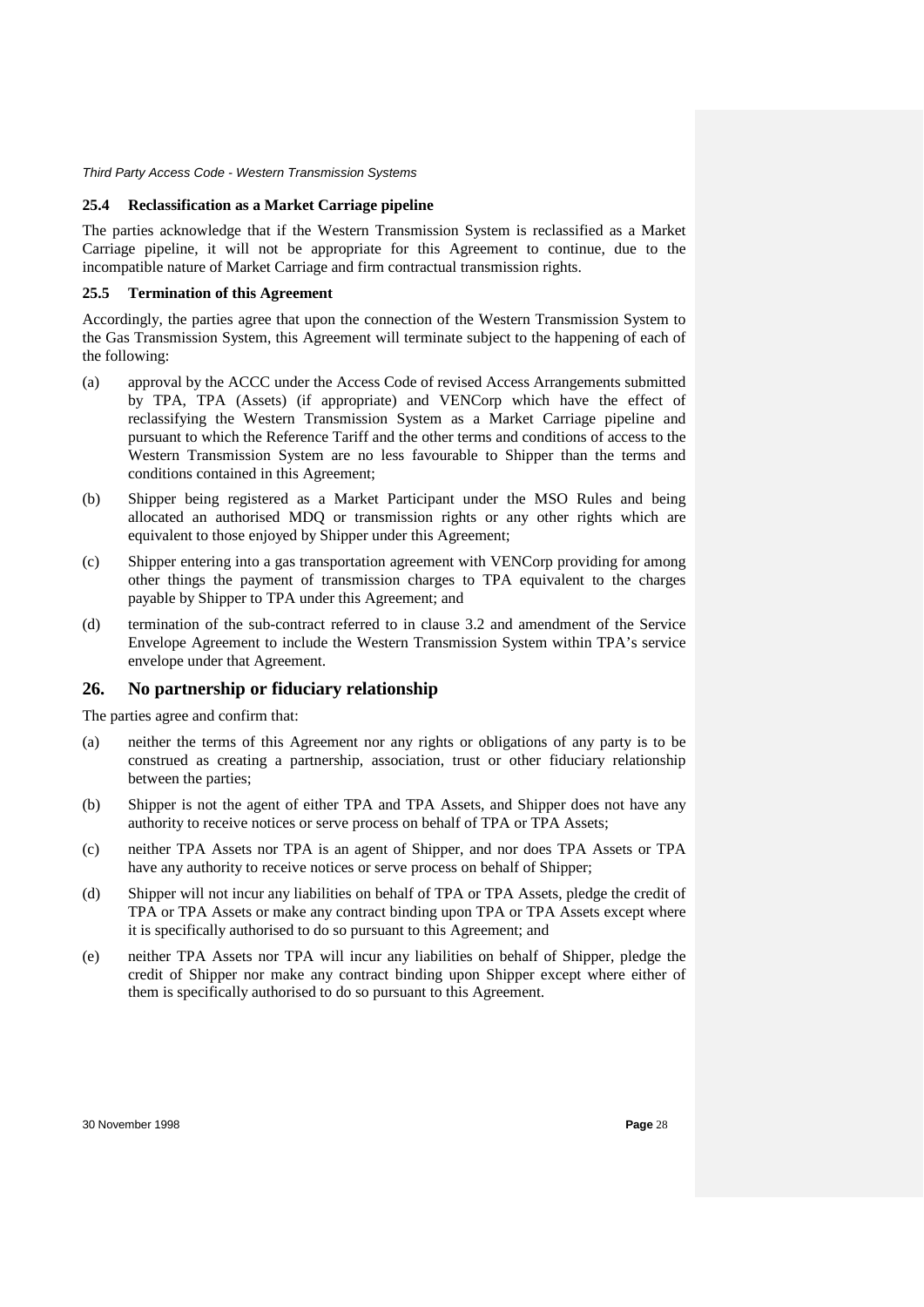# **27. General**

# **27.1 Approvals and consents**

Subject to the express provisions of this Agreement, whenever in this Agreement the Agreement, approval or consent of a party is required, the Agreement, approval or consent may be withheld at the party's sole discretion, delayed or given subject to any condition.

### **27.2 Costs and expenses**

Each party must pay its own legal costs and expenses for the negotiation, preparation, completion and stamping of this Agreement.

#### **27.3 Governing law and jurisdiction**

- (a) This Agreement is governed by the law of Victoria.
- (b) Each party irrevocably submits to the non-exclusive jurisdiction of the courts of Victoria and courts hearing appeals from them.
- (c) A party must not object to the jurisdiction of a court merely because the forum is inconvenient.

## **27.4 Waiver**

- (a) A party waives a right under this Agreement only if it does so in writing.
- (b) A party does not waive a right simply because it:
	- (1) fails to exercise the right;
	- (2) delays exercising the right; or
	- (3) only exercises part of the right.
- (c) A waiver of one breach of a term of this Agreement does not operate as a waiver of another breach of the same term or any other term.

# **27.5 Further action**

Each party must promptly sign any document and do anything else that is necessary or reasonably requested by the other party to give full effect to this Agreement.

#### **27.6 Whole agreement**

This Agreement:

- (a) replaces all previous agreements, representations, warranties or understandings between the parties concerning the subject matter of this Agreement; and
- (b) contains the whole agreement between the parties.

#### **27.7 Variation of Agreement**

A variation of this Agreement must be:

- (a) in writing; and
- (b) executed by all parties or by persons authorised to sign for them.

#### **27.8 Unenforceable provision**

If a provision in this Agreement is wholly or partly invalid or unenforceable in any jurisdiction, that provision or part must, to that extent and in that jurisdiction, be treated as deleted from this

30 November 1998 **Page** 29

**Comment [opt23]:** Page: 1 **Comment [opt24]:** Page: 1

**Comment [opt25]:** Page: 1

**Comment [opt26]:** Page: 1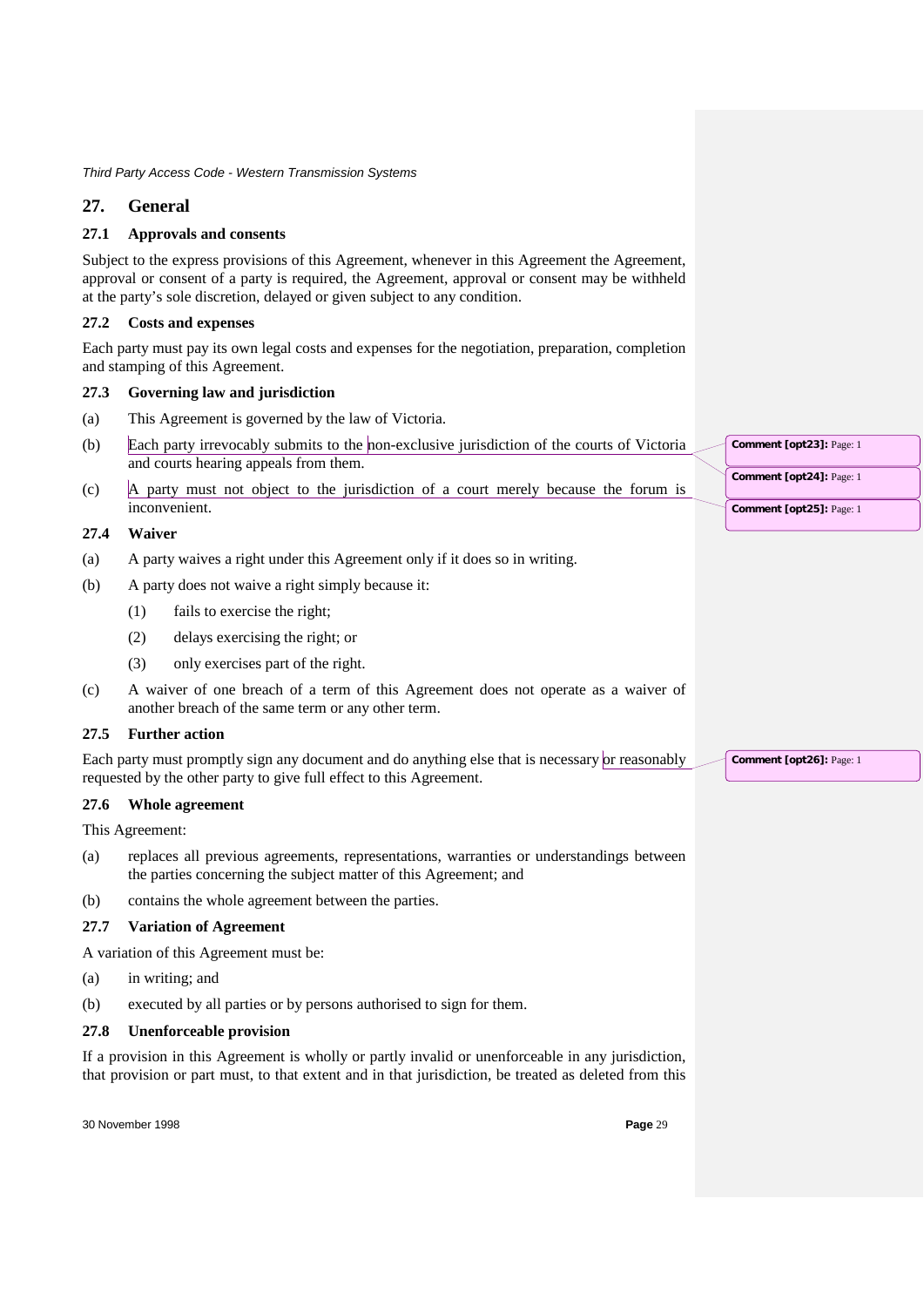Agreement. This does not affect the validity or enforceability of the remaining provisions in that jurisdiction, or of the deleted provision in any other jurisdiction.

# **27.9 Counterparts**

This Agreement:

- (a) may be executed in a number of counterparts; and
- (b) comprises all the counterparts, taken together.

#### **27.10 Survival of provisions**

A provision of this Agreement that has not been met on, or can have effect after, completion of the transaction contemplated by this Agreement, or termination of this Agreement, continues to apply after completion or termination.

### **27.11 Prohibition and effectiveness**

Any provision of, the application of any provision of, or the exercise of any right, power, authority, discretion or remedy ("power") under or in respect of this Agreement which is prohibited in any jurisdiction:

- (a) is, in that jurisdiction, ineffective only to the extent of that prohibition; and
- (b) does not affect the effectiveness of that provision or power in any other jurisdiction or of the remaining provisions or powers in that or any other jurisdiction.

### **27.12 Severability**

- (a) Each provision of this Agreement will be read down to the extent necessary to ensure that this Agreement is effective to the greatest possible extent.
- (b) If, notwithstanding sub-clause (a), a provision of this Agreement is still ineffective:
	- (1) if the provision would be effective if a word or words were deleted, that word or those words will be deleted; and
	- (2) in any other case, the whole provision will be deleted,

and the remaining provisions will be construed and applied so as to be effective to the greatest possible extent.

\_\_\_\_\_\_\_\_\_\_\_\_\_\_\_\_\_\_\_\_\_\_\_\_\_\_\_\_\_\_\_\_ \_\_\_\_\_\_\_\_\_\_\_\_\_\_\_\_\_\_\_\_\_\_\_\_\_\_\_\_\_\_\_\_

# **The common seal** of

**Transmission Pipelines Australia Pty Limited** is affixed to this document:

Secretary/Director Director

\_\_\_\_\_\_\_\_\_\_\_\_\_\_\_\_\_\_\_\_\_\_\_\_\_\_\_\_\_\_\_\_ \_\_\_\_\_\_\_\_\_\_\_\_\_\_\_\_\_\_\_\_\_\_\_\_\_\_\_\_\_\_\_\_

Name (please print) Name (please print)

30 November 1998 **Page** 30

**Comment [opt27]:**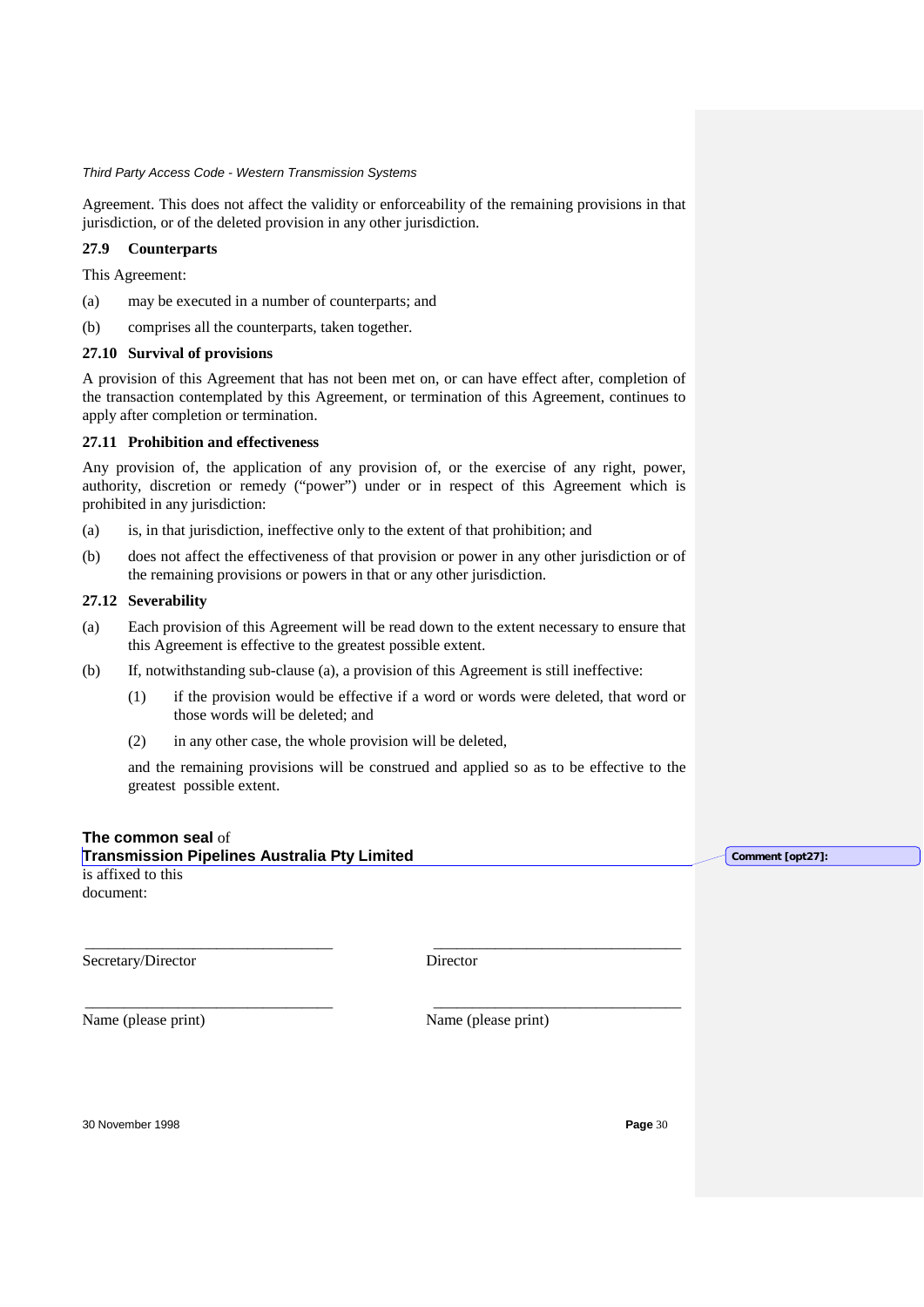# **The common seal** of **Transmission Pipelines**

**Australia (Assets) Pty Limited** is affixed to this document:

Secretary/Director Director

\_\_\_\_\_\_\_\_\_\_\_\_\_\_\_\_\_\_\_\_\_\_\_\_\_\_\_\_\_\_\_\_ \_\_\_\_\_\_\_\_\_\_\_\_\_\_\_\_\_\_\_\_\_\_\_\_\_\_\_\_\_\_\_\_

\_\_\_\_\_\_\_\_\_\_\_\_\_\_\_\_\_\_\_\_\_\_\_\_\_\_\_\_\_\_\_\_ \_\_\_\_\_\_\_\_\_\_\_\_\_\_\_\_\_\_\_\_\_\_\_\_\_\_\_\_\_\_\_\_

\_\_\_\_\_\_\_\_\_\_\_\_\_\_\_\_\_\_\_\_\_\_\_\_\_\_\_\_\_\_\_\_ \_\_\_\_\_\_\_\_\_\_\_\_\_\_\_\_\_\_\_\_\_\_\_\_\_\_\_\_\_\_\_\_

\_\_\_\_\_\_\_\_\_\_\_\_\_\_\_\_\_\_\_\_\_\_\_\_\_\_\_\_\_\_\_\_ \_\_\_\_\_\_\_\_\_\_\_\_\_\_\_\_\_\_\_\_\_\_\_\_\_\_\_\_\_\_\_\_

Name (please print) Name (please print)

# **The common seal** of **[Shipper]** is hereunto affixed

by the authority of its directors in the presence of:

Secretary/Director Director

Name (please print) Name (please print)

30 November 1998 **Page** 31

**Comment [opt28]:**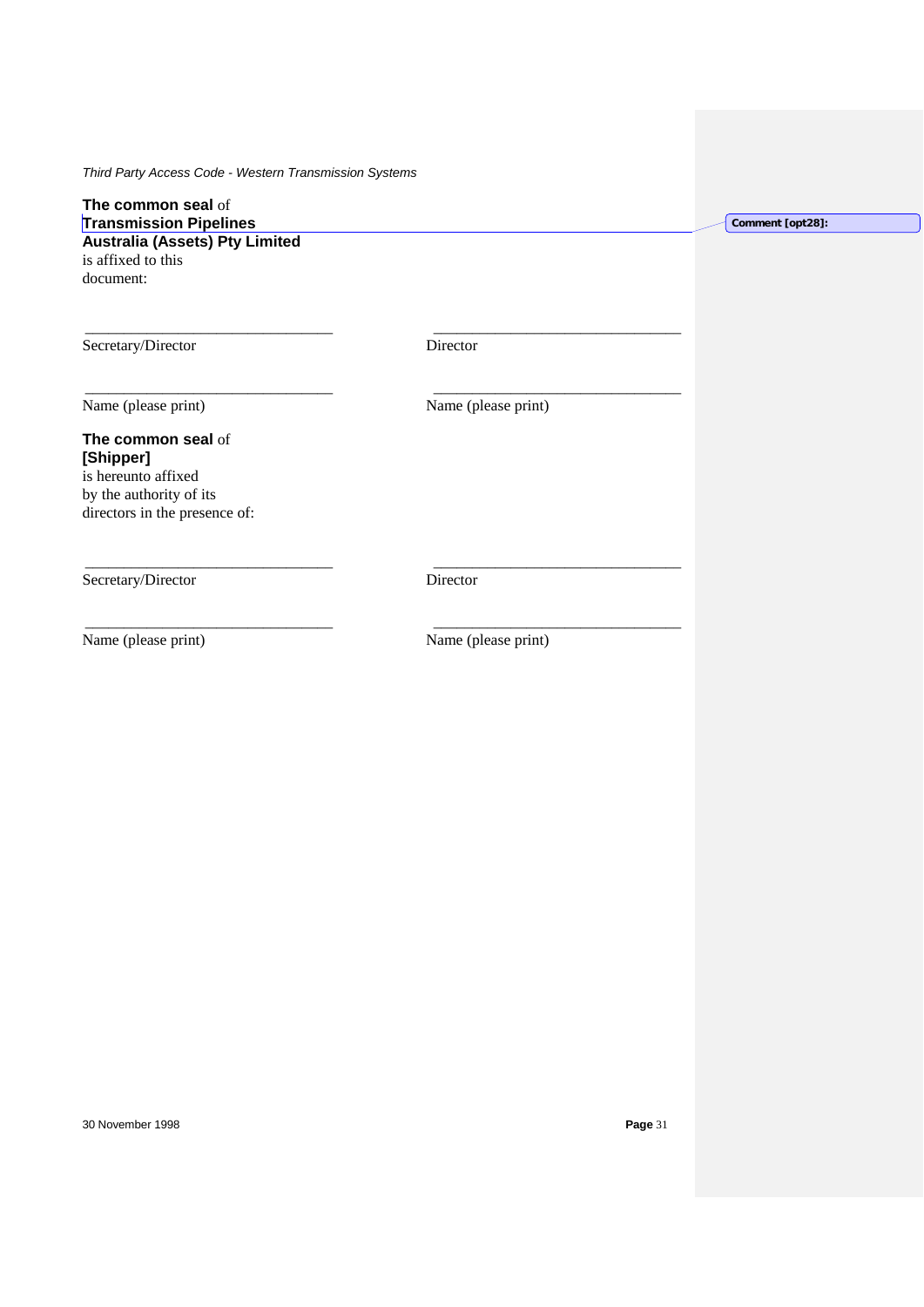# **Schedule 1 - Billing and payment**

- **Comment [opt29]: Comment [opt30]:**
- 1. On or before the eighteenth Business Day of each month, TPA will invoice Shipper for the charges payable by Shipper in respect of the Services provided in the preceding month **("Relevant Month")**, together with any amounts in respect of any month before the Relevant Month and any adjustments in respect of such a month.
- 2. Invoices rendered under clause 1 of this Schedule shall state the Service Charges in respect of each Service payable by Shipper for that Relevant Month.
- 3. A failure by TPA to invoice Shipper in accordance with clause 1 of this Schedule does not prejudice the rights of TPA to recover payment for charges.
- 4. If Shipper receives an invoice from TPA issued on or before the 18th Business Day of the month, Shipper will pay to TPA the aggregate amount stated in TPA's invoice not later than the last Business Day of the month in which the invoice is received. Payment will be made in such manner as may be agreed from time to time.
- 5. If Shipper receives an invoice from TPA issued after the 18th Business Day of the month, Shipper will pay to TPA the aggregate amount stated in TPA's invoice not later than 10 Business Days after having received the invoice. Payment will be made in such a manner as may be agreed from time to time.
- 6. If Shipper disputes an invoice or part of an invoice, Shipper may, at any time within 10 Business Days of receiving the invoice, notify TPA that it disputes the invoice, identifying the disputed amount and giving reasons why it disputes the invoice. Shipper must pay the undisputed amount when it is due in accordance with clause 3 of this Schedule. The parties agree to meet in good faith and to use all reasonable endeavours to resolve the dispute. Upon resolution of the dispute, Shipper must promptly pay any amounts which it has been determined that it is liable to pay. In default of resolution the Dispute Resolution Procedure shall apply.
- 7. If at any time a party claims that Shipper has been overcharged or undercharged, then the parties will agree to meet in good faith to determine the amount of the overcharging or undercharging (as the case may be). The party liable to pay the agreed amount must pay that amount within 30 days of that amount being determined. In default of agreement the Dispute Resolution Procedure shall apply.
- 8. If a party does not pay an amount payable under this Agreement when due, then the defaulting party agrees to pay interest on the defaulted amount at a rate equal to the aggregate of two percent and the National Australia Bank Limited's overdraft rate applicable at that time. Interest shall accrue on the daily balance of the defaulted amount and shall be payable on demand.
- 9. If the parties have agreed under clause 7 of this Schedule that a party has been overcharged, the party who has received the benefit of the amount being overcharged agrees to pay interest on the overcharged amount from the time it was paid by the other party until the time it was returned to that party under clause 7 of this Schedule, at a rate equal to the aggregate of two percent and the National Australia Bank Limited's overdraft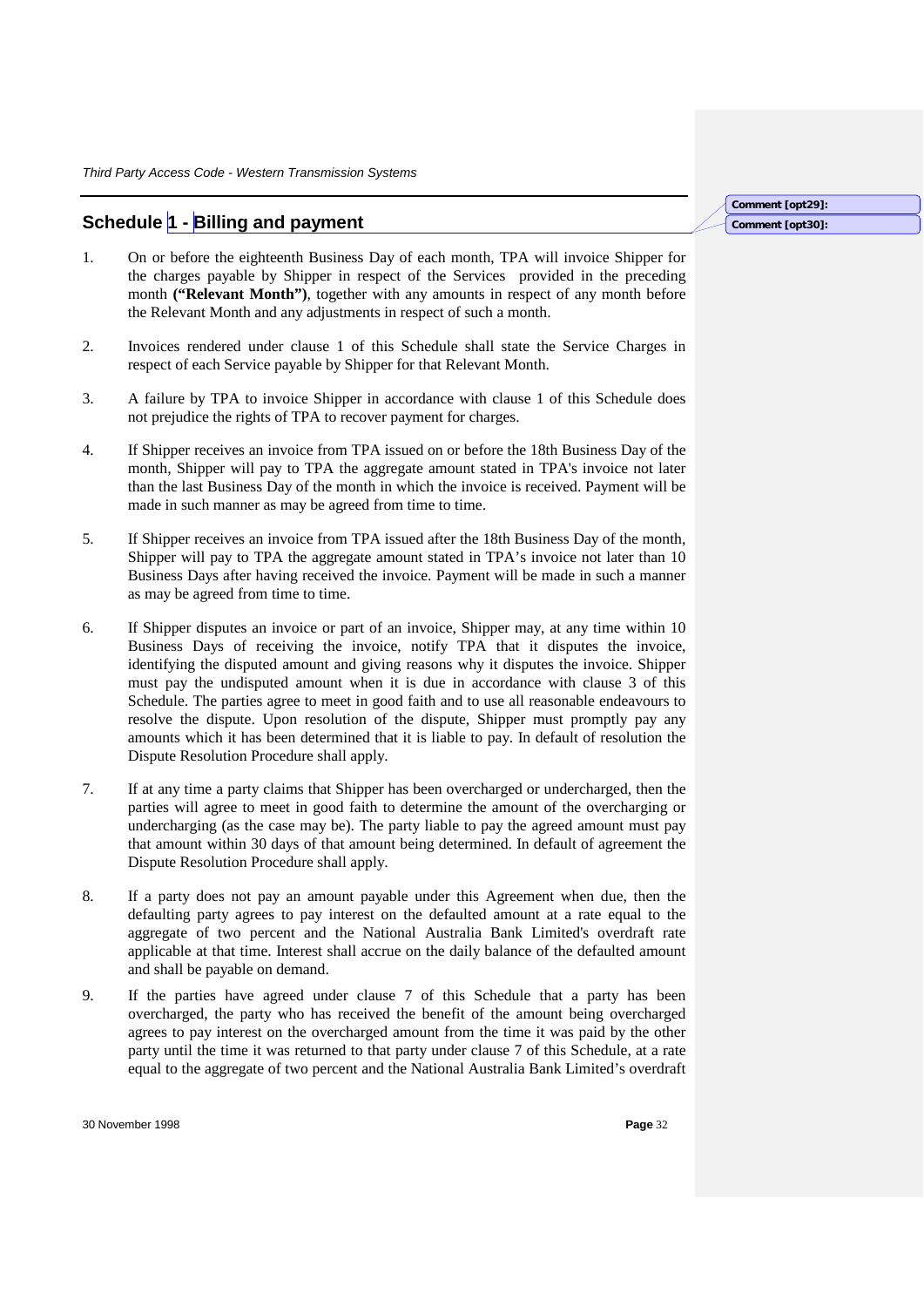rate applicable at that time. Interest shall accrue on the daily balance of the overcharged amount and shall be payable on demand.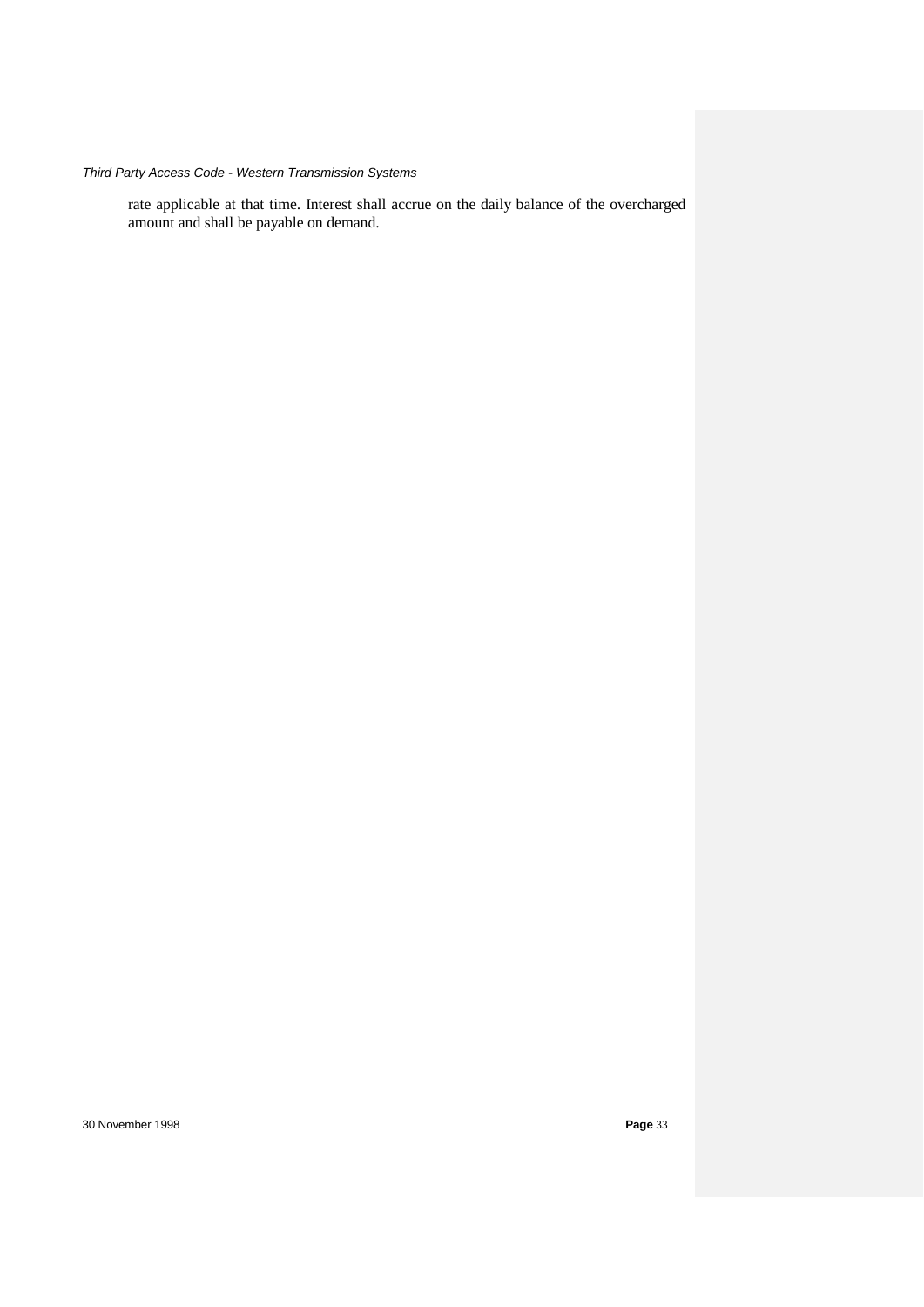**Comment [opt31]:** 

**Annexure A - Approved Connection Deed**